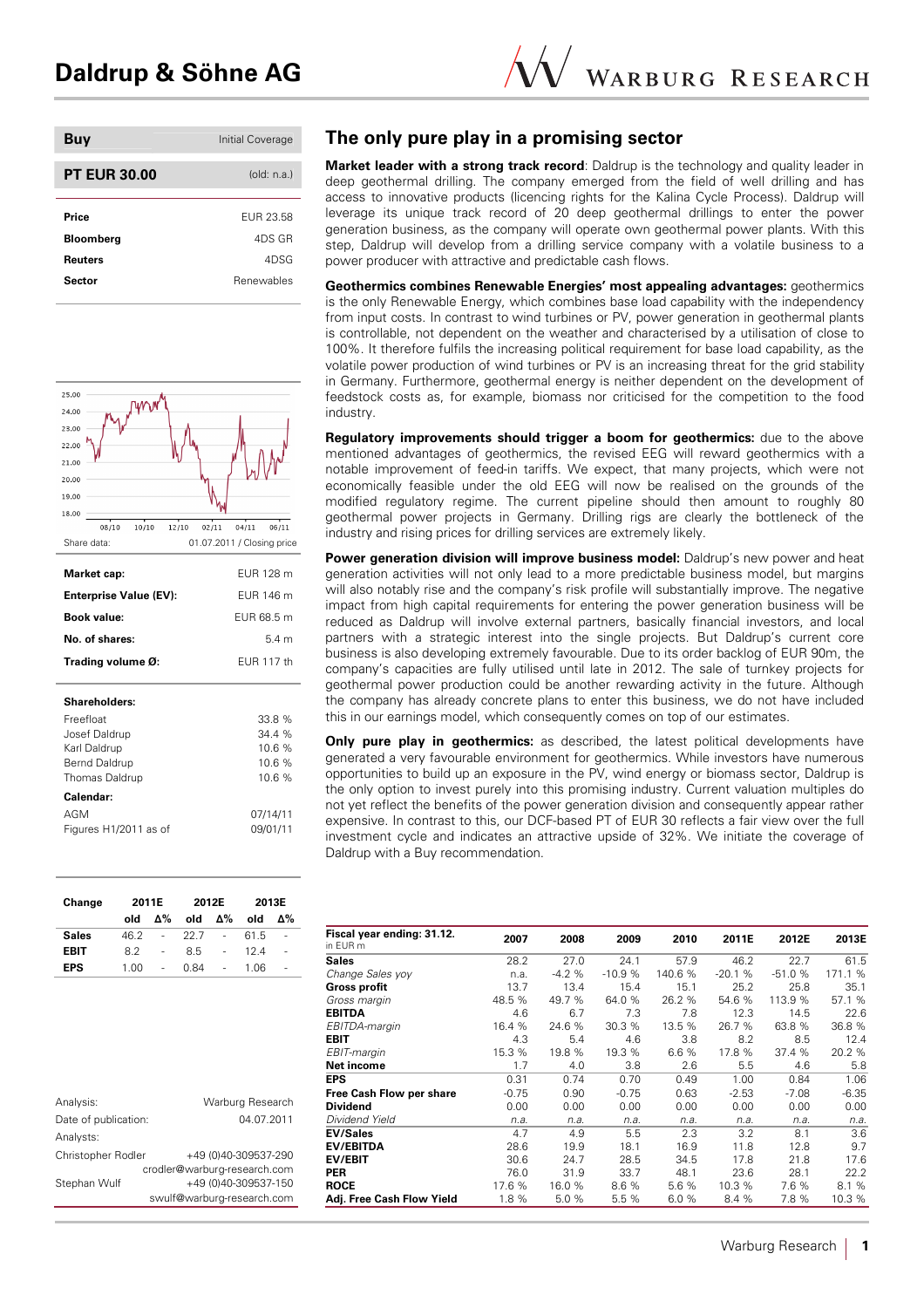| <b>Equity Story</b>                                                 | 3  |
|---------------------------------------------------------------------|----|
| Technology and quality leader                                       | 3  |
| Own power plants will lead to more predictable business             | 3  |
| Our PT of EUR 30 delivers an upside of 32%                          | 4  |
| Change in energy policy will remain dominant topic                  | 4  |
| <b>Competitive Quality</b>                                          | 5  |
| Technology and quality leader                                       | 5  |
| Primary trends provide solid basis for growth                       | 6  |
| A highly attractive market environment                              | 7  |
| Geothermal energy - former problems appear to be solved             | 9  |
| Positive regulatory environment                                     | 11 |
| Favourable competitive environment                                  | 12 |
| <b>Financials</b>                                                   | 14 |
| Drill services will be the dominating division by 2016              | 14 |
| Profitability of each plant depends on the individual configuration | 16 |
| P&L structure will substantially change                             | 17 |
| <b>Valuation</b>                                                    | 19 |
| Free cash flow yield                                                | 19 |
| DCF model                                                           | 20 |
| <b>Newsflow</b>                                                     | 21 |
| <b>Company &amp; Products &amp; Market</b>                          | 22 |
| Drilling services                                                   | 22 |
| Europe's largest on-shore drilling capacity                         | 22 |
| Convincing track record                                             | 22 |
| Family business                                                     | 24 |
| Geothermal market and technology                                    | 24 |
| <b>Figures</b>                                                      | 27 |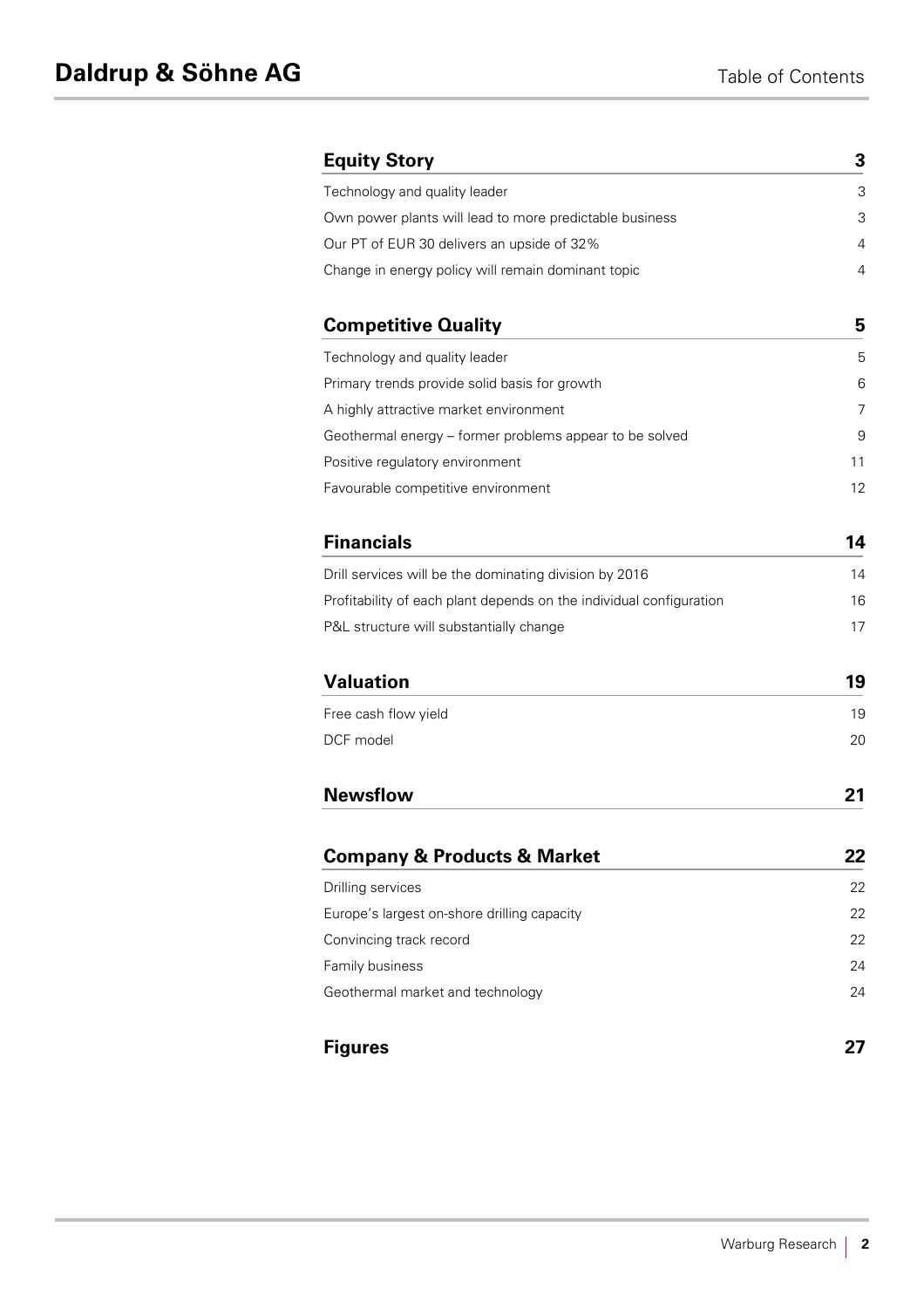- § **Strong strategic position in an attractive market**
- § **Geothermal power production will benefit from improving regulations**
- § **Power and heat generation activities will lead to more predictable cash flows**
- § **Attractive risk profile and appealing upside potential**

# **Technology and quality leader**

Due to its particular know-how and experience as well as its high reputation, Daldrup is the technology and quality leader in deep geothermal drilling. Daldrup has completed 20 drills with depths of more than 2000m. As market barriers are high and availability of deep drilling capacities and qualified staff is low, Daldrup will profit from the growing demand. Looking ahead, Daldrup plans to start its own geothermal power production. Thus, by cooperating with private and public utilities and investors, Daldrup has already begun to develop its own projects. For this purpose, Daldrup owns and operates 11 claims in the South German German Molasse Basin and one claim in the Upper Rhine Rift. The first project in Taufkirchen is expected to start producing electricity at the end of 2012. This integration along the value chain will enable Daldrup to generate mid to long-term stable profits from power and heat production.

#### **Energy source with set of unique advantages**

Due to rising energy demand and shrinking raw materials as well as rising energy costs, renewable energy sources grow in importance. Among those renewable energies, geothermal energy is a (theoretically) inexhaustible source of energy with unique characteristics. Unlike wind or PV plants, geothermal plants offer the opportunity of combined electricity and heat production as well as the capacity to contribute to ensuring base load and grid stability. While biomass is the only renewable energy source that also has those advantages, geothermal energy is not impacted by fuel price developments. Due to this combination of advantages, geothermal energy should be an integral part of the future energy mix. Additionally, the decentralised production of geothermal energy would reduce the need for large scale grid extensions. After the installation, electricity production is CO2 neutral.

#### **Government subsidies pave the way for geothermal energy**

As feed-in tariffs for deep geothermal energy have not been sufficient in the past, the number of projects was too low to generate cost reductions. Now, with the change in political thinking, the situation should change. The increase in feed-in tariffs along with the extension of the Market Incentive Programme is expected to be a strong catalyst for the further development of geothermics. This measure will likely trigger a wave of 80 geothermal plant installations (380MW) by 2020. Through its two divisions, Daldrup will benefit from the increasing demand in deep drilling services and from constant returns in power and heat sales.

# **Own power plants will lead to more predictable business**

The entry into the power generation business will substantially change, i.e. certainly improve Daldrup's business model.

With the growing importance of the power generation business, the predictability of the company's cash flow will rise substantially. Additionally, margins should improve significantly due to the high attractiveness of geothermal power generation. High investments for these projects and significant capital requirements are the shady side of this development.

#### **Improving regulations and a tight market will drive prices**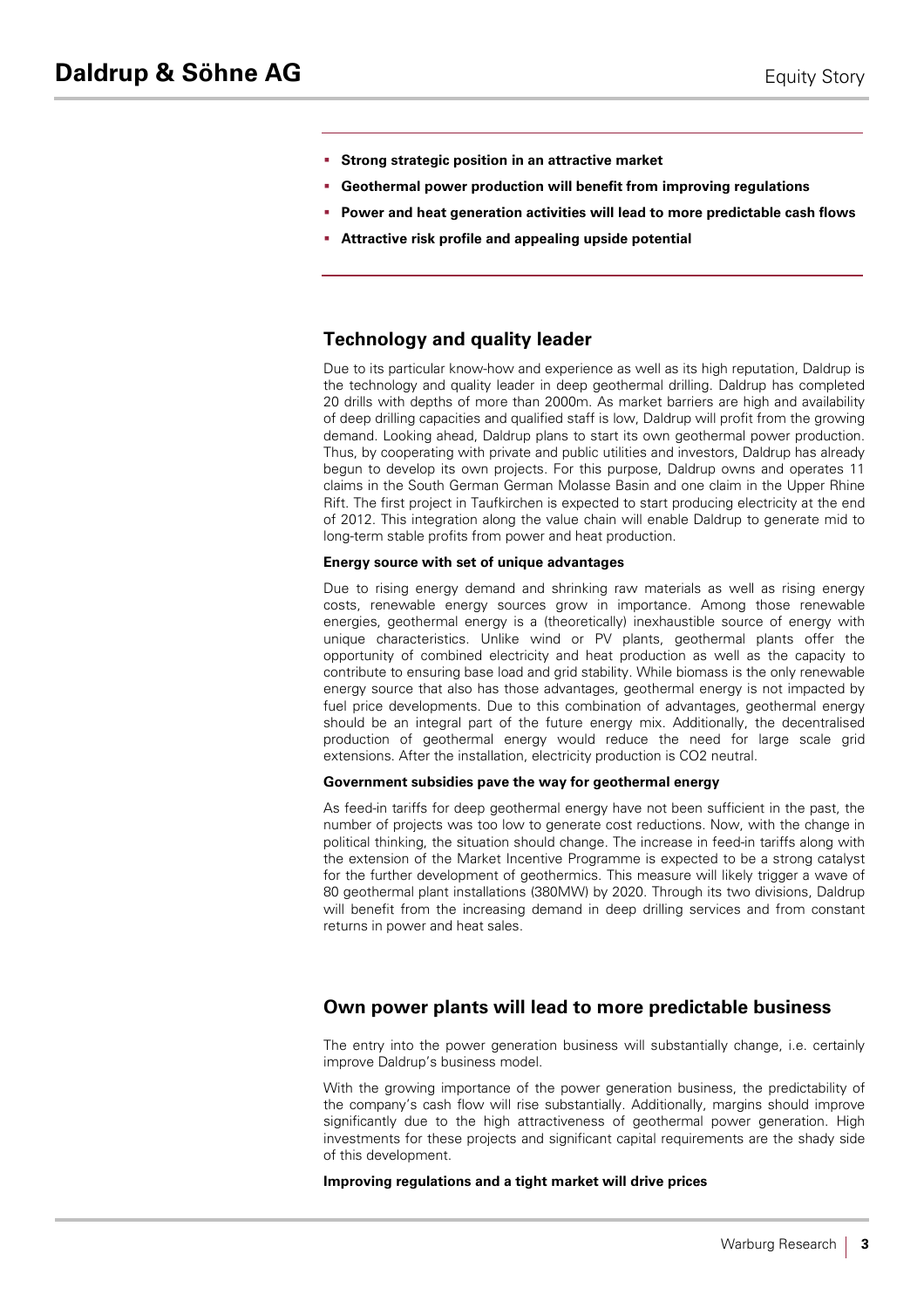The improving regulatory environment and the fact that the number of drilling rigs is the limiting factor in this market should lead to a favourable price development for Daldrup's drilling services. Additionally, we have assumed investments in a further deep drilling rig in 2012 which will further trigger top line growth in Daldrup's current core segment. All in all we assume a 2010-16 CAGR for the company's top line of 17%.

#### **High capital requirements partially taken by partners**

The biggest impetus for Daldrup's earnings development arises from the new power generation division. On top of the projects already identified our earnings model includes six further geothermal power generation projects, which should at least partially result from the company's 11 claims. We expect the last of these projects to be realised by 2020. We assume investments of roughly EUR 11m per MW but take the value of the partially developed claims into account. Overall, we expect investments of EUR 339 m by 2020, of which Daldrup's part should amount to roughly EUR 238m.

All in all, Daldrup should be able to generate roughly 200GWh per year by 2020, which is comparable to a total geothermal production in Germany of 50GWh in 2010. The high profitability of this business will also drive the company's margins to new levels. For 2016 we expect an EBIT margin (based on the total operating performance) of 22.7% after only 9.3% in 2010.

#### **Power generation unit will improve margins**

For the power generation division, we expect an EBIT margin of nearly 25% in 2016, after this business unit will deliver EBIT losses in its first two years (2012 and 2013), as ramp up costs still surpass earnings contributions caused by the low utilisation at the beginning of the operation period.

# **Our PT of EUR 30 delivers an upside of 32%**

Our valuation of Daldrup & Söhne is based on a DCF model, as only a dynamic valuation approach is able to reflect the structural changes of Daldrup's business model.

#### **Explicit estimates until 2020**

Due to the high predictability of Daldrup's new business, our DCF model relies on explicit estimates for the company's P&L, balance sheet and cash flow statement even until 2020. Starting with 2021 the model is based on estimates for key value drivers (such as sales growth, EBIT margins or working capital quotas).

Our DCF assumptions reflect the volatility of the company's drilling services and the absence of a track record in the power generation business on the one hand as well as the extremely attractive risk profile of the generation business on the other hand. Under these assumptions, our fair DCF value per share amounts to EUR 30.32. Our PT of EUR 30 currently offers an attractive upside of 32%.

# **Change in energy policy will remain dominant topic**

Newsflow is expected to remain positive, as the change in energy policy will remain the dominant topic. Additionally, the legislative package should pass the Upper House (Bundesrat) on July 8.

Due to the rising demand, Daldrup has reached the limits of its capacity. There are two ways for the company to expand its capacities: investment in drilling rigs and acquisitions. Assuming low availability of qualified personnel, acquisitions would be the favoured option.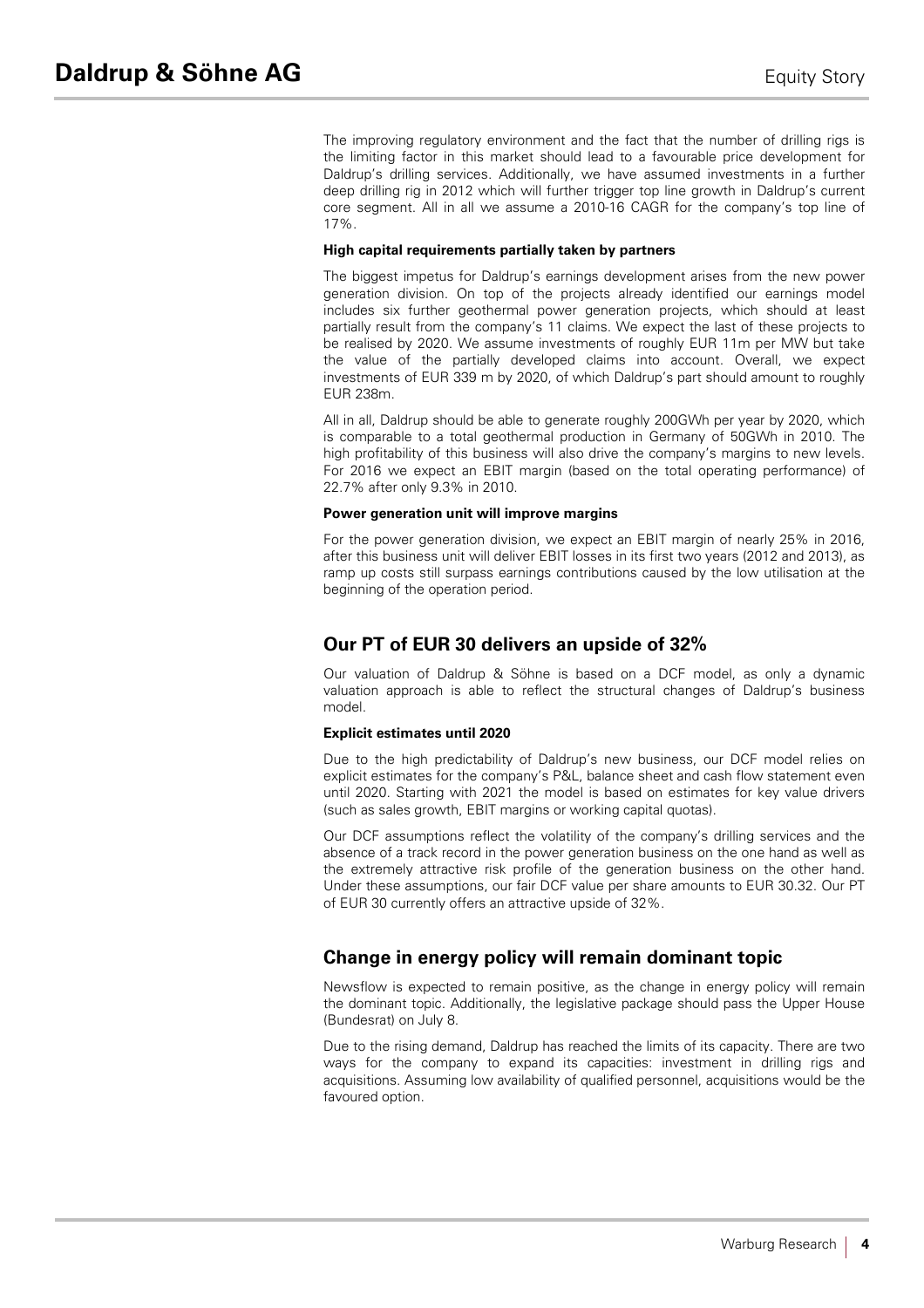- § **Technology and quality leader with a convincing track record**
- § **Geothermics combines renewables' most important advantages**
- § **Regulatory improvements are expected to boost geothermics**
- § **High barriers to entry have led to a favourable competitive environment**

# **Technology and quality leader**

Daldrup is the technology and quality leader in deep geothermal drilling. The company emerged from the field of well drilling and has developed particular know-how in special foundation engineering combined with deep drilling. That enables the company to offer drilling services with an industry leading level of precision especially in difficult geological conditions. Daldrup has conducted 20 deep geothermal drills and has long lasting experience in this field. Furthermore, the company has developed an excellent network and high reputation. As deep drilling capacities and qualified staff represent a bottleneck, Daldrup will profit from the growing demand which will be triggered by the improving regulatory environment for geothermal power production.

#### **Daldrup starts own geothermal power production**

Daldrup's traditional business is divided into four areas:

- Geothermics: planning and implementation of geothermic drilling
- Exploratory and test drilling for raw material deposits and building ground
- Well drilling for drinking water, service water, mineral and medicinal water and thermal brine
- Technical environmental services and special foundation engineering

Going forward, Daldrup's business will be based on two pillars:

- Contractor of drilling services (traditional business)
- Independent Power Producer (IPP operation of geothermal plants/power and heat sale)

By extending its business model, the Daldrup Group covers all stages of the value chain of a deep geothermal project and thus increases its real net output ratio. A major advantage of this measure will be lower volatility and higher visibility and predictability of returns due to anti-cyclical power sales.



S our ce: Daldr up, War bur g Rese arc h

#### **Geothermal project development/Power sales**

By cooperating with private and public utilities and investors, Daldrup plans to develop its own geothermal projects (participation in power plant operation) and generate mid to long-term stable profits from power and heat production.

Through its subsidiaries Geysir Europe and Exorka (as a general contractor), the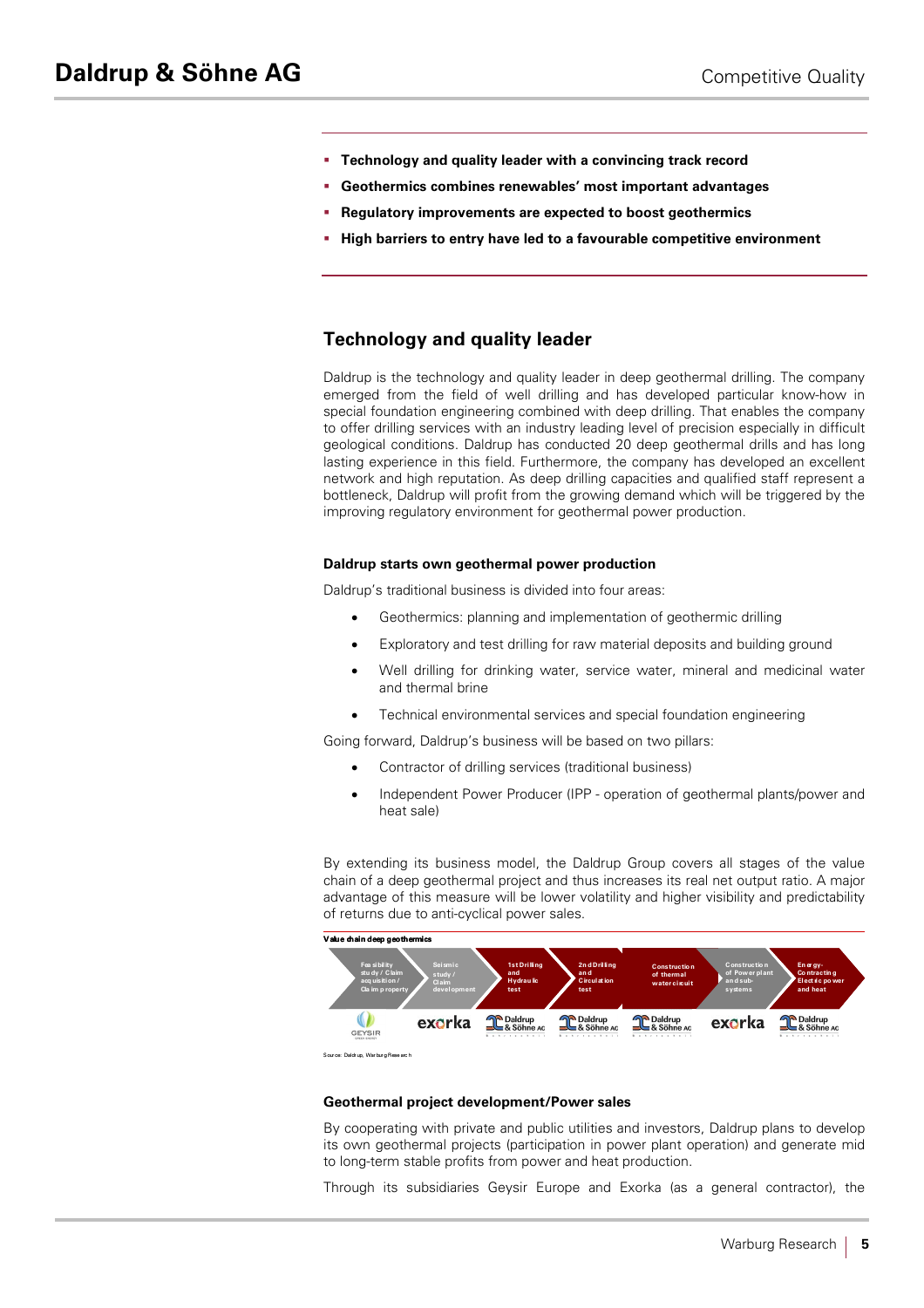company acquires and develops claims and lump-sum turn-key projects. Currently, Daldrup develops 11 claims, 10 of these in the South German Molasse Basin and one in the Upper Rhine Rift. Given the fact that suitable locations for (profitable) geothermal electricity production are rather rare, Daldrup also seeks to secure claims outside Germany. Currently, via three project companies, Daldrup is trying to acquire claims in Italy.

#### **Daldrup's current core markets**

#### **Daldrup's core markets**



Source: Daldrup, Warburg Research

The claims are developed into project companies which are partly financed by Daldrup's partners. In general, Daldrup will aim for a majority stake. Particularly with regard to its first projects, Daldrup may accept stakes of only >25% due to the challenging capital requirements. Daldrup currently owns 11 claims and is in the process of developing geothermal power plants on three of them: Taufkirchen (drilling phase), Neuried (planning phase) and Geretsried (planning phase). The first project in Taufkirchen is expected to start producing electricity at the end of 2012. With regard to the midterm target of becoming a medium-sized utility company, Daldrup plans to start up one plant per year by 2020.

#### **Raise in feed-in tariff drives further growth**

The change in political thinking and the repeated raise in feed-in tariffs are expected to be strong catalysts for the further development of geothermics. This measure will likely trigger a wave of 80 geothermal plant installations in Germany by 2020. The cost saving potential will start to materialise and bring geothermal electricity production costs closer to market level. Daldrup, through its two divisions, will benefit from the increasing demand in deep drilling services and from constant returns in power sales.

# **Primary trends provide solid basis for growth**

#### **Rising energy demand and shrinking raw materials**

Considering the growing energy demand, the limited availability of fossil fuels, the targeted reduction of CO2 emissions and the shutdown of nuclear power plants in Germany, more and more significance is being placed on regenerative energy sources. Geothermics is regarded as one of the most dynamic sub-markets. The European Geothermal Energy Council (EGEC) estimates an annual average growth rate of eleven percent for geothermal heat generation alone by 2020. While near-surface drilling is sufficient to supply private households with heating and hot water, for example, deep drilling down to depths of 5,000 metres where temperatures reach up to 170°C is required for heat and electricity generating on a larger scale. Due to rising demand, drilling capacities will be scarce and drilling costs will rise.

#### **Rising energy costs and CO2 reduction**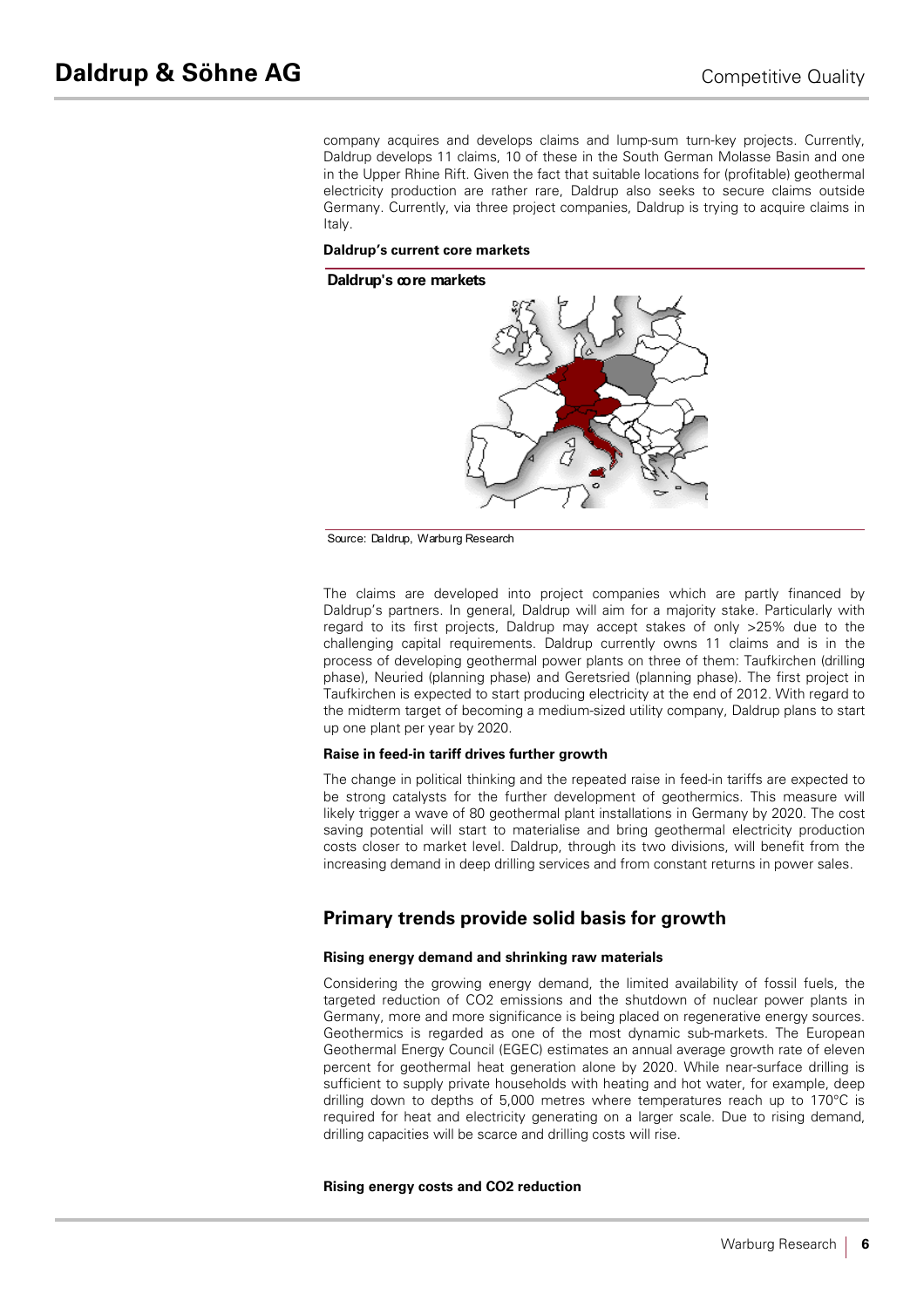Apart from Geothermics, Daldrup is also active in other strong growth markets. High energy costs and dependency on raw material imports, for example, have had the result that more and more new exploration projects and field development drilling for oil and gas are being undertaken in Germany and Europe. The high prices for minerals and metals are also creating an attractive market for other exploratory drilling projects. There is also a lot of growth in the market for acquiring mine gas from disused mines which is sponsored by the EEC. The exploration and securing of disused mines in the Ruhr and Saarland regions of Germany constitutes another sustainable source of potential sales.

#### **Water resources**

Water is another global trend. In order to meet the drinking water requirements of the 8.5 billion people who will be living on our planet by 2025 according to estimates, roughly 8 million new groundwater wells will have to be dug. Today, more than 40 percent of the population of Africa – 300 million people – do not have access to clean water. In its millennium development goals, the UN is planning tangible improvements in this area with the result that investments in water technology are set to increase all over the world for this reason alone. But there is a water shortage in Europe too, where the groundwater level is already dropping in 60 percent of all cities, thus necessitating deeper wells.

# **A highly attractive market environment**

Daldrup is involved in a very favourable market environment which provides opportunities for accelerated growth: the recent discussions about climate change, the development of raw material prices and the favourable regulation environment are stimulating demand for regenerative energy, such as geothermics. The European Geothermal Energy Council (EGEC) estimates that geothermal heat generation alone will increase by eleven percent per annum until the year 2020. It should also be taken into account, however, that the necessity for dealing efficiently with the constantly dwindling resources of crude oil, natural gas, minerals, metals and water is leading to an increased global demand for modern services in the field of onshore drilling. Daldrup can offer a wider and more technologically advanced range of services than any other competitor in this area.

#### **An inexhaustible source of energy with unique characteristics**

Theoretically, geothermal energy is an inexhaustible source of energy. In Germany, without considering economic and technical aspects, the theoretical-physical potential of geothermal energy amounts to 1200000EJ (Exajoule = 360,000,000TWh, assuming a depth of 10000 meters;  $650000EJ = 195,000,000TW$ h assuming a depth of 7000meters), compared to a primary energy consumption of 14EJ/a = 4,200TWh/a.

### **Geothermal Potential**

| Electricity production        |          |                                                  |
|-------------------------------|----------|--------------------------------------------------|
| Theoretical potential         | 118 F.J  |                                                  |
| Technical potential           | 1.15 EJ  | 65% of German power consumption (1,8 EJ)         |
| Hydrother mal heat production |          |                                                  |
| Theoretical potential         | 1574 F.J |                                                  |
| Technical potential           | 500 EJ   | 100 times the German heat consumption (5.5 EJ/a) |
| Petrothermal heat production  |          |                                                  |
| Theoretical potential         | 1200 FJ  |                                                  |
| Technical potential           | 3 EJ     |                                                  |

Source: German Bundestag

#### **Base load capability – no dependency on fuel cost development**

As the only Renewable Energy, geothermal power production combines two major advantages:

1. The constant availability, i.e. **base load ability**. Compared with wind or PV plants, geothermal plants offer the opportunity of combined electricity and heat production as well as the capacity to contribute to ensuring base load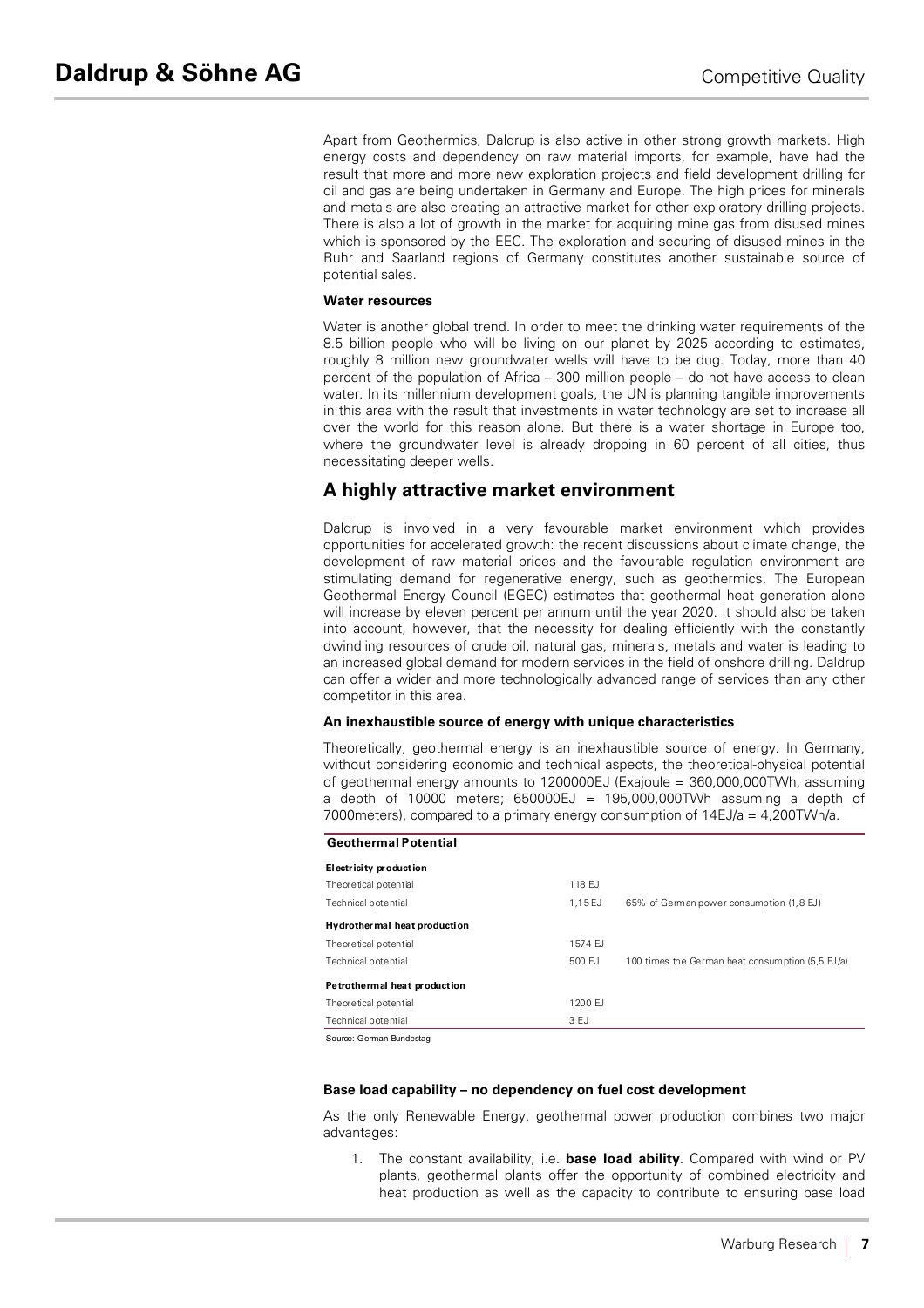and grid stability.

2. In comparison with biomass, which is the second Renewable Energy with the ability to provide base load or heat combined with power, geothermics is **not impacted by fuel price developments**. While the attractiveness of a biomass plant can be diluted by increasing costs for biomass, the cost base of geothermics is totally predictable for the entire lifetime of the plant.

#### **Production pattern**



Source: Piwko, Warburg Research

#### **No large-scale grid expansion necessary due to decentralised production**

A further advantage of geothermics is the decentralised character. Energy can be produced in small decentralised plants (5MW), which gives local governments and industrial customers investment opportunities. As a consequence, the use of geothermal energy would reduce the need of large scale grid extension.

#### **CO2 neutral/Reduced carbon footprint**

After the installation, electricity production is CO2 neutral. Taking the installation into account, the CO2 equivalent is comparable with biomass plants and better than PV systems.

#### **Status quo and outlook**

Currently, geothermal energy is increasingly becoming a 'hot topic' in political discussions on future energy supply. In the face of the rising fossil fuel costs, the longterm reliable availability of geothermal energy, combined with its flexible range of applications, such as heating, cooling and electricity generation, means that increasing numbers of plants are being installed worldwide. The graph below illustrates, however, that geothermal power production is currently lagging behind other forms of renewable energies like wind, PV or biomass. In the light of the described advantages of geothermics, we expect this to change in the very near future.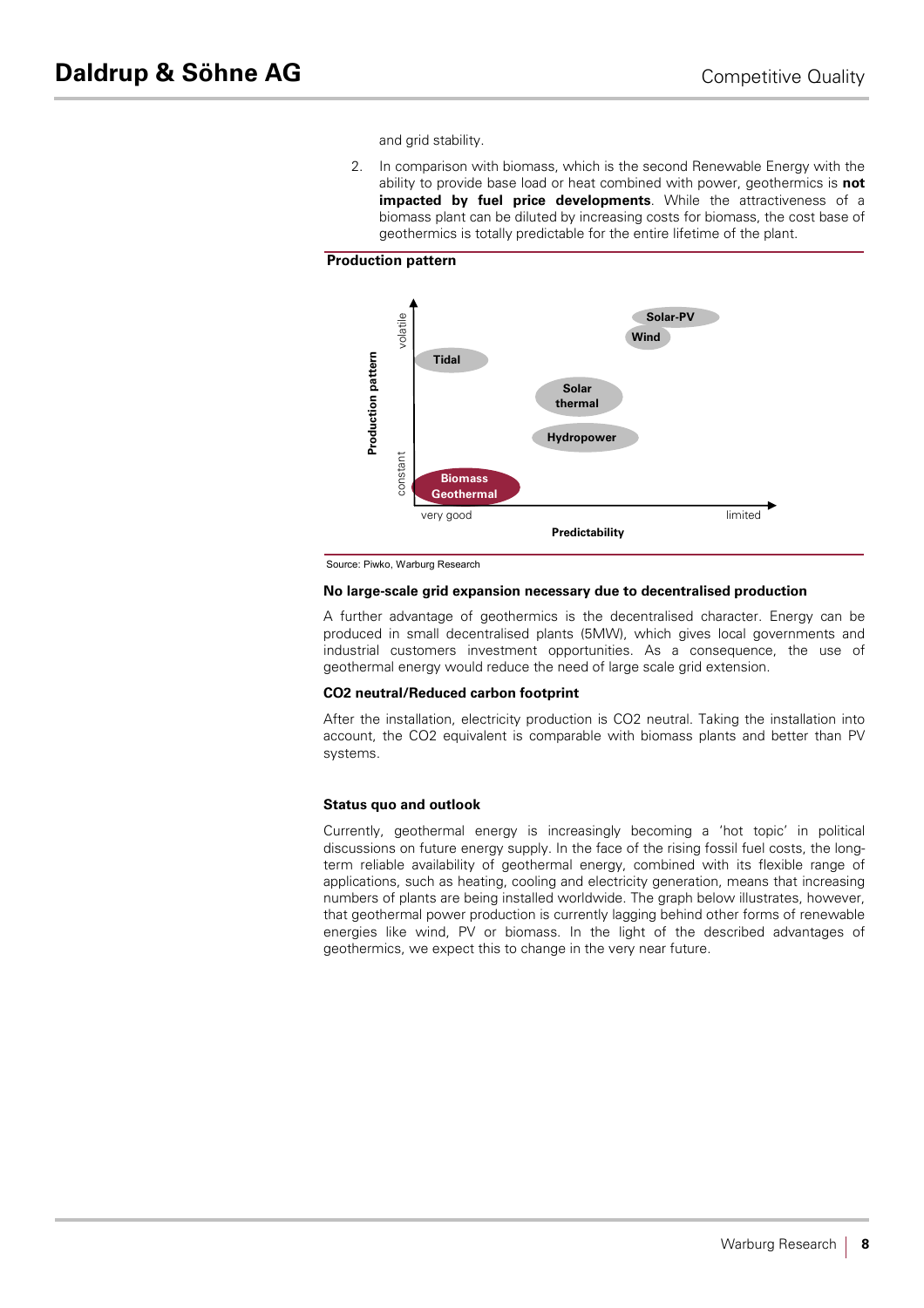#### **Installation and production shares**



Source: BDEW, Warburg Research

According to the EEG progress report, the Federal Ministry of the Environment, Nature Conservation and Nuclear Safety assumes that due to the increased feed-in tariffs 80 projects (380MW installed capacity) will be realised by 2020. According to the geothermal industry position paper (GtV and WFG), where higher feed in tariffs are required, even 120 plants with a capacity of 4.6TWh are feasible by 2025.

| Installed Capacity and produced energy |                |               |                |               |               |  |  |  |  |  |
|----------------------------------------|----------------|---------------|----------------|---------------|---------------|--|--|--|--|--|
|                                        | Installed 2005 | Produced 2005 | Installed 2010 | Produced 2010 | Forecast 2015 |  |  |  |  |  |
| Germany                                | 0,2            | 1,5           | 6,6            | 50            | 15            |  |  |  |  |  |
| Italy                                  | 791            | 5340          | 843            | 5520          | 920           |  |  |  |  |  |
| Turkey                                 | 20             | 105           | 82             | 490           | 200           |  |  |  |  |  |
| <b>Iceland</b>                         | 202            | 1483          | 575            | 4597          | 800           |  |  |  |  |  |
| <b>W</b> or Id                         | 8933           | 55709         | 10715          | 67246         | 18500         |  |  |  |  |  |

Source: Bertani 2010

In the long term, the petrothermal technology could benefit from cost reduction potential. A resulting breakthrough in this technology would open up immense opportunities for geothermal energy, as hot water aquifers then would not be required. Thus, significantly more regions would be suitable for deep geothermal energy plants. For this scenario, the power generation potential could amount to 60% of current power consumption.

| Geothermics Long term outlook |      |      |      |      |      |      |      |       |       |       |        |        |
|-------------------------------|------|------|------|------|------|------|------|-------|-------|-------|--------|--------|
|                               | 2005 | 2006 | 2007 | 2008 | 2009 | 2010 | 2015 | 2020  | 2025  | 2030  | 2040   | 2050   |
| Installed capacity (MW)       | 02   | 0.2  | 3.2  | 6.6  | 6.6  | 10   | 80   | 300   | 650   | 1010  | 2200   | 3710   |
| Electricity production (GWh)  | 0.2  | 0.4  | 0.4  | 17.6 | 18.8 | 30   | 370  | 1.700 | 4.100 | 6.600 | 14.300 | 24.100 |
| Source: BMU                   |      |      |      |      |      |      |      |       |       |       |        |        |

# **Geothermal energy – former problems appear to be solved**

**Challenging geological conditions in Germany for deep geothermics**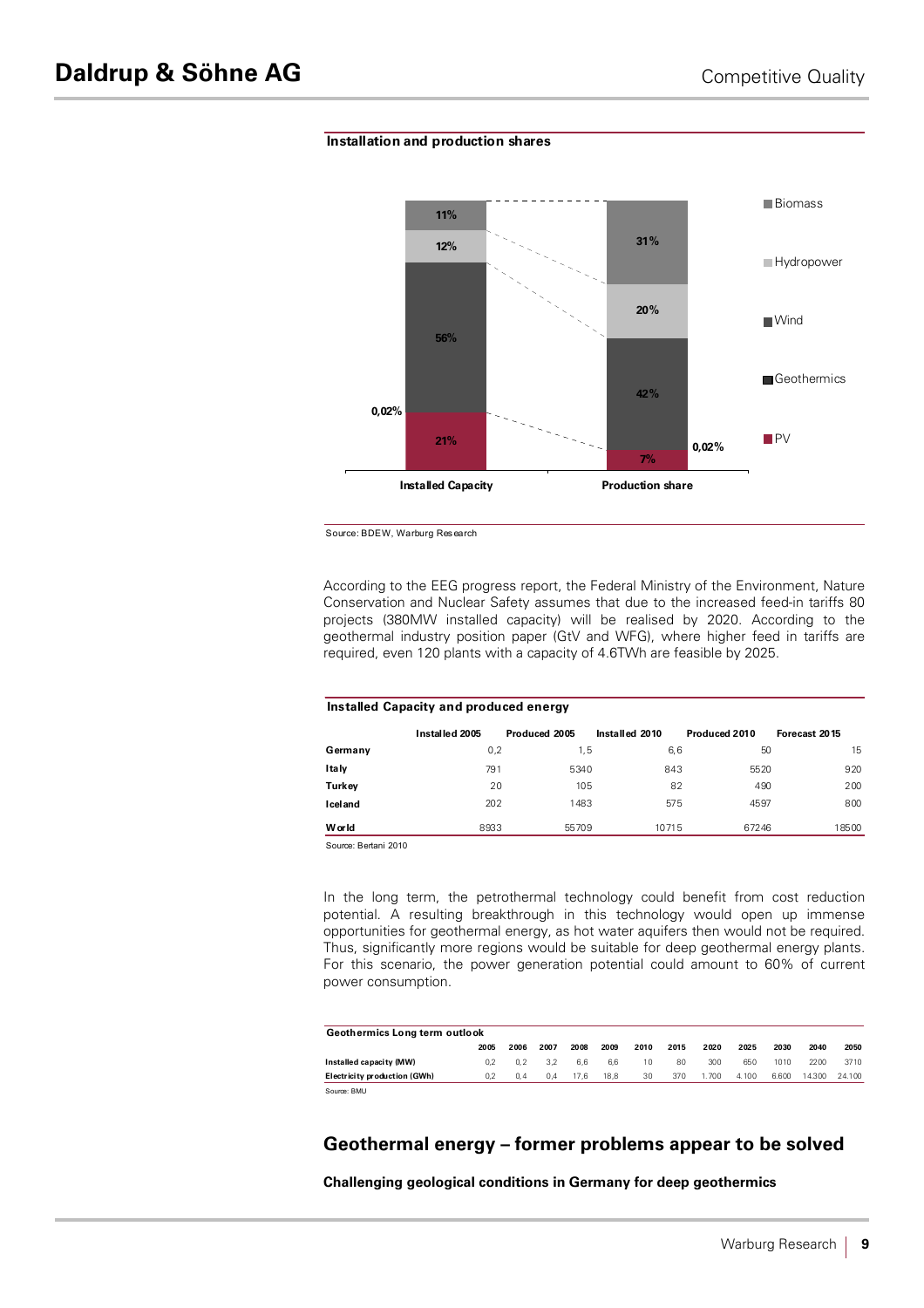With state of the art technology, an economically viable operation of deep geothermal plants is limited to certain regions (see market section). The reason for this is that hydrothermal geothermics require special geological conditions, such as hot water reservoirs with high flow rates and temperatures. Costs rise with an increasing complexity of the project. However, the number of suitable locations would increase dramatically if petrothermal geothermics technology evolved.

Major risks mentioned in connection with geothermal energy are earthquakes and blowouts. According to experts, the risks of deep geothermics do not exceed the risks of other electricity plants. Specific risks exist only during the drilling process while fracturing a subterranean formation. The most frequent accident in the past, the blowout, can be avoided thanks to new technologies. Still, during the drilling process, minor earthquakes can occur, which however cannot be perceived in most of the cases. Through technological progress and growing wealth of experience, the risk of earthquakes will be reduced to a minimum.

#### **High project risks due to specific characteristics of deep geothermal projects**

Deep geothermal projects are characterised by high investment costs of about EUR 10m/MW, with an average project size of 5MW resp. EUR 50m. Thereof, drilling costs represent the largest part (50-70%). They vary between 1000 and 2500 EUR /depth meter, depending on various factors. The primary factor is depth. That is, costs rise progressively/exponentially with increasing depth. Other factors include the geological nature of the subsurface and the complexity of the drilling project (deflected/deviated boreholes, diameter etc). According to the EEG progress report, with the majority of assessed geothermal projects, drilling costs exceeded planned costs by an average of 70%.



Source: Geothermiekompetenz.de, Warburg Research

The initial investment costs were too high to conduct deep geothermal projects profitably in the past. Even with the feed-in tariffs stipulated in the EEG 2009, an economically viable operation is only possible with high temperatures, which again only exist in certain areas. Additionally, the planning risks are high because - despite thorough planning and seismic exploration - there always remains the risk that the temperatures or the flow rate is too low – which cannot be ruled out until the first drill is completed. However, this so called discovery risk can be limited to 1% and can be insured.

Due to the high investment costs and risks especially at the beginning of a project, operators depend largely on equity capital financing. This became even more problematic during the financial crisis and again inhibited the development of geothermal projects.

#### **Profitability**

Despite the increase in feed-in tariffs in 2009, the development of geothermal energy has stalled. At the end of 2007, 150 geothermal power projects were planned, of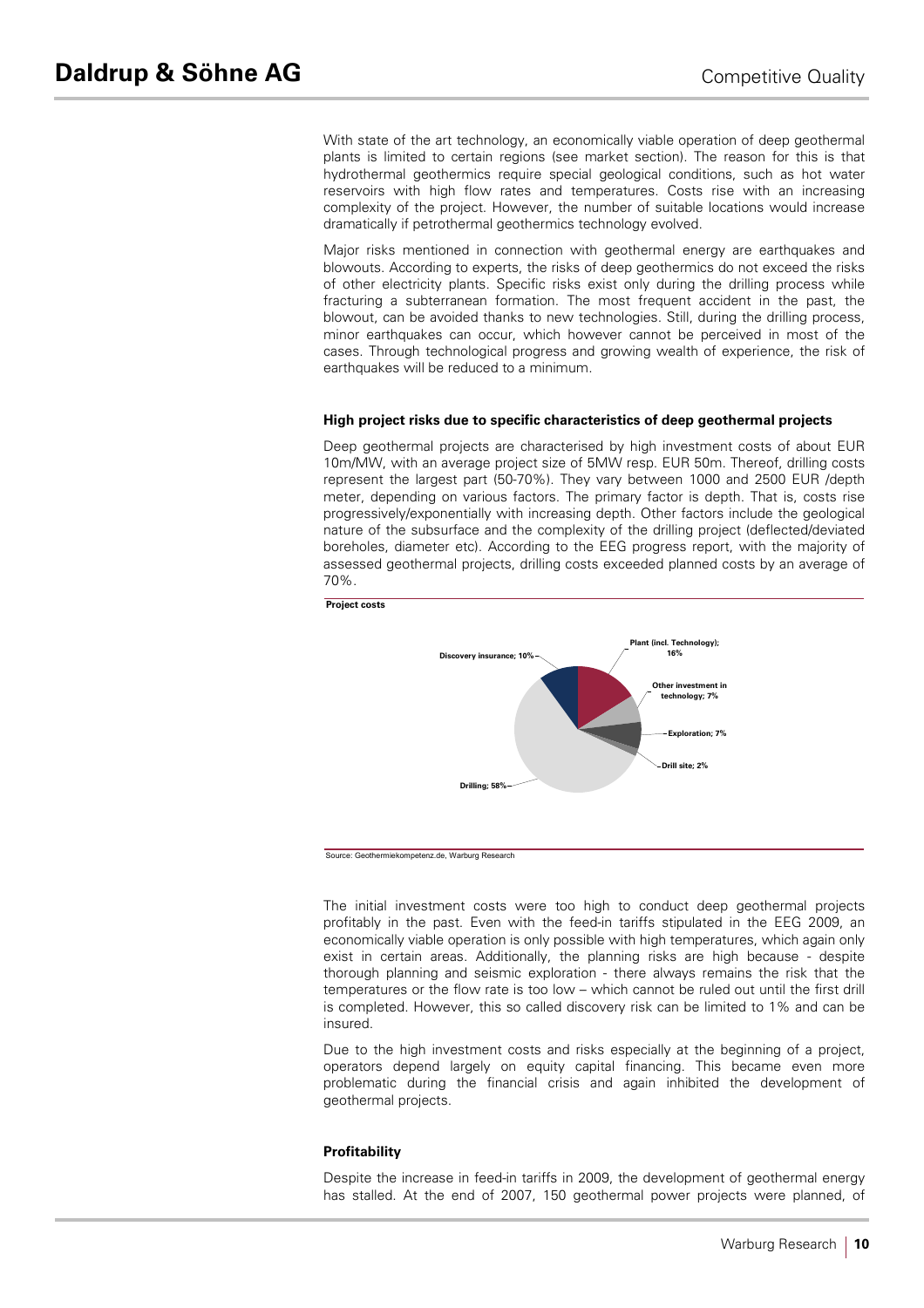which just 3 were realised until today. Due to the low number of conducted projects, the immense cost reduction potential could not have been realised. According to the EEG progress report, the cost reduction potential in drilling amounts to up to 30%, in plant technology up to 25%.

Therefore, profitability is critical for the future development of geothermal energy. Average returns of geothermal electricity projects amount to 5-12%. The most important factor for the profitability of a geothermal project is the quality of the location, defined by the following parameters:

- **Investment** (depends primarily on drilling costs/depth): an increase in investment of 10% leads to profitability losses of 10%.
- **Flow rate:** an increase in the flow rate of 10% leads to an increase in profitability of more than 14%.
- **Temperature (thermal gradient):** an increase in temperature of 7% leads to an increase in profitability of more than 30%.
- **Efficiency:** the average efficiency is 10-15%.
- **Heat production:** an additional sale of heat production increases the profitability.

As a result, electricity production costs of geothermal electricity projects can vary depending on the factors mentioned above.



Source: EEG-Progress Report (2010 data), W arburg Research

# **Positive regulatory environment**

In the past, the feed-in tariffs for deep geothermal energy have not been sufficient. As mentioned above, the number of projects realised was too low to generate cost reductions through experience curve effects. According to the EEG progress report, with a feed-in tariff of 23ct/kWh, only projects with temperatures above 140 °C are profitable (only 18 projects in the Molasse Basin). With a feed-in tariff of 27ct/kWh however, projects with temperatures above 125°C are profitable (39 in the Molasse Basin, which represents a sufficient number to exploit cost reduction potential).

#### **Increase in feed-in tariffs in EEG amendment 2011**

By further increasing the feed-in tariff, the government tries to realise a significant number of deep geothermal projects (also with temperatures below 140 °C) in order to achieve learning effects and cost reductions. The draft bill (Referentenentwurf) for the EEG amendment 2011 includes a repeated increase in basic remuneration and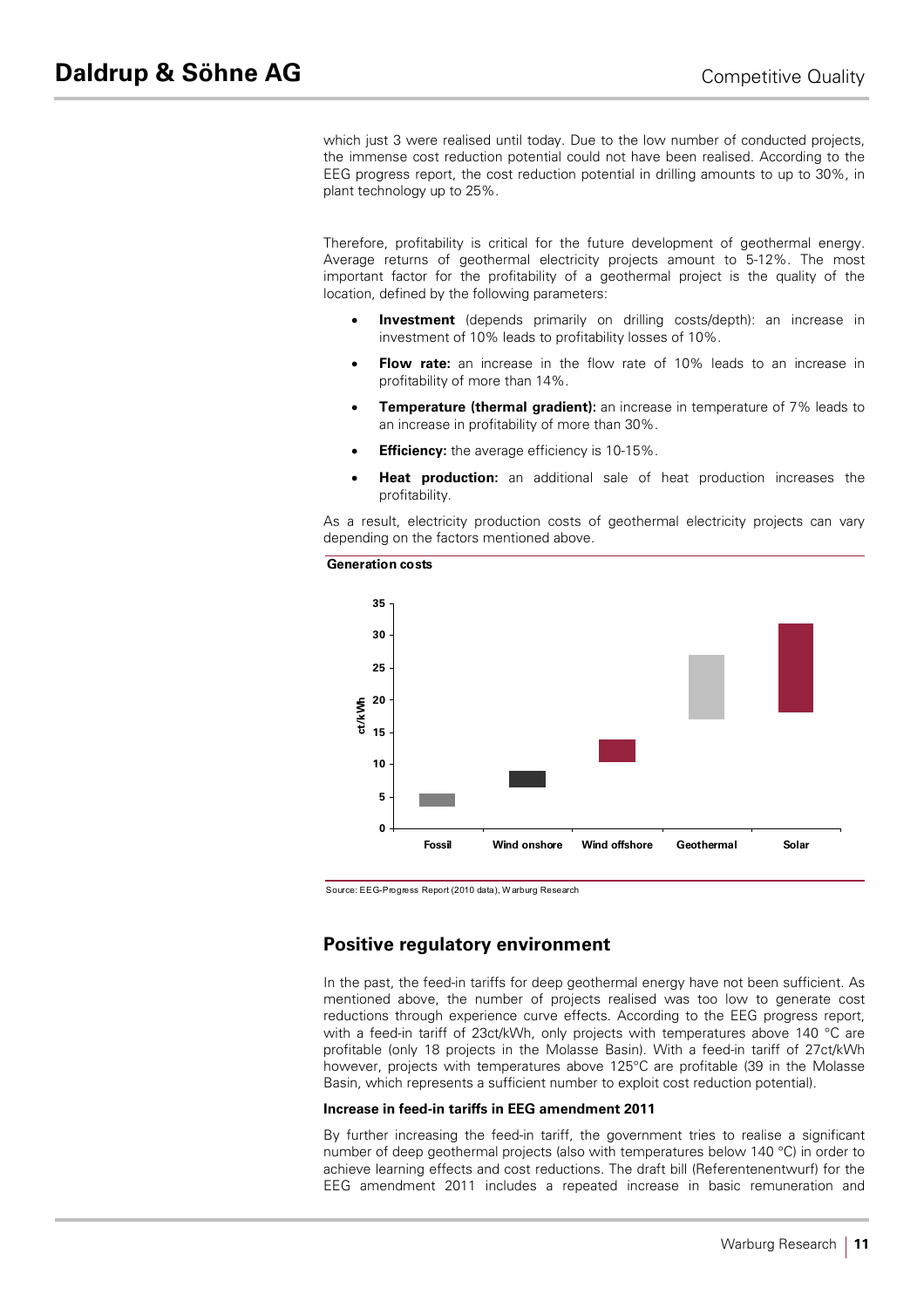technology bonus, while the early starter bonus and heat bonus were integrated in the basic remuneration. In total, the tariff was increased from 23ct/kWh to 25ct/kWh. Degression will not start until 2018, but will then amount to 5% per year. The marketing of heat will no longer be a condition for receiving an additional bonus. Without this heat bonus former projects were economically not feasible. From 2012, returns for heat production will be an add-on on top of the regulated feed-in tariffs. A further improvement of the draft bill is the by far more transparent composition of the tariff. As the basic compensation increases, different bonuses will be cancelled. Although the current draft bill is a major progress for geothermics, a position paper from the geothermal energy association demands for higher feed-in tariffs.

| <b>Feed-in revenues</b>         |                 |                 |                 |                 |
|---------------------------------|-----------------|-----------------|-----------------|-----------------|
| ct/kWh                          | <b>EEG 2012</b> | <b>EEG 2009</b> | <b>EEG 2004</b> | <b>Industry</b> |
| <b>Basic compensation</b>       |                 |                 |                 |                 |
| up to 5 MW                      |                 |                 | 15,0            |                 |
| up to 10 MW                     |                 | 16,0            | 14,0            |                 |
| up to 20 MW                     | 25,0            |                 | 8,95            | 20,0            |
| over 20 MW                      |                 | 10,5            | 7,16            |                 |
| <b>Early starter bonus</b>      |                 |                 |                 |                 |
| Commissioning before 31.12.2015 |                 | 4,0             |                 | 7,0             |
| <b>Heat bonus</b>               |                 |                 |                 |                 |
| up to 10 MW                     | ۰               | 3,0             |                 | 3,0             |
| <b>Technology bonus</b>         |                 |                 |                 |                 |
| Petrothermal technology         | 5,0             | 4,0             |                 | 4,0             |

*Source: Draft bill for the EEG-amendment, progress report*

#### **Extension of the Market Incentive Programme**

As recommended by the EEG progress report, up to 30% of drilling costs could be refunded through the Market Incentive Programme. If this measure was implemented, it would reduce risk and lower the initial investment. We regard this measure as extremely supportive for geothermal projects as especially at the beginning of each project, the risk for stranded investments is relatively high. Hence, the Market Incentive Programme would pave the way for more projects. Furthermore, the KfW supports deep geothermal projects with different subsidies for the drilling, for unexpected additional drilling costs and for the total generation plant.

# **Favourable competitive environment**

Intensity of competition is low in the deep geothermal business. There are few direct competitors of Daldrup in Germany, as market barriers to entry are extremely high. Special know-how and qualified personnel are prerequisites in deep drilling business. Large exploration companies have the drilling know-how but do not engage in geothermic drilling as their main focus remains on oil and gas exploration. Additionally, geothermic drilling and the extraction of water require different methods than oil production because of the high flow rates.

Daldrup's major competitors are small or medium-sized companies such as Anger's Söhne, Hekla Energy, ITAG and KCA Deutag (Scotland):

**Anger's Söhne** is a medium-sized drilling well-construction company located in Hessisch Lichtenau, Germany. The company's main focus is the manufacturing of water supply wells, facilities and supply of services for well reconstruction and regeneration.

**Hekla Energy** provides the power generation industry with drilling services including drilling rigs, project management and rental tools. Located in Celle, Germany, Hekla energy was founded in September 2007 and is a wholly owned subsidiary of Iceland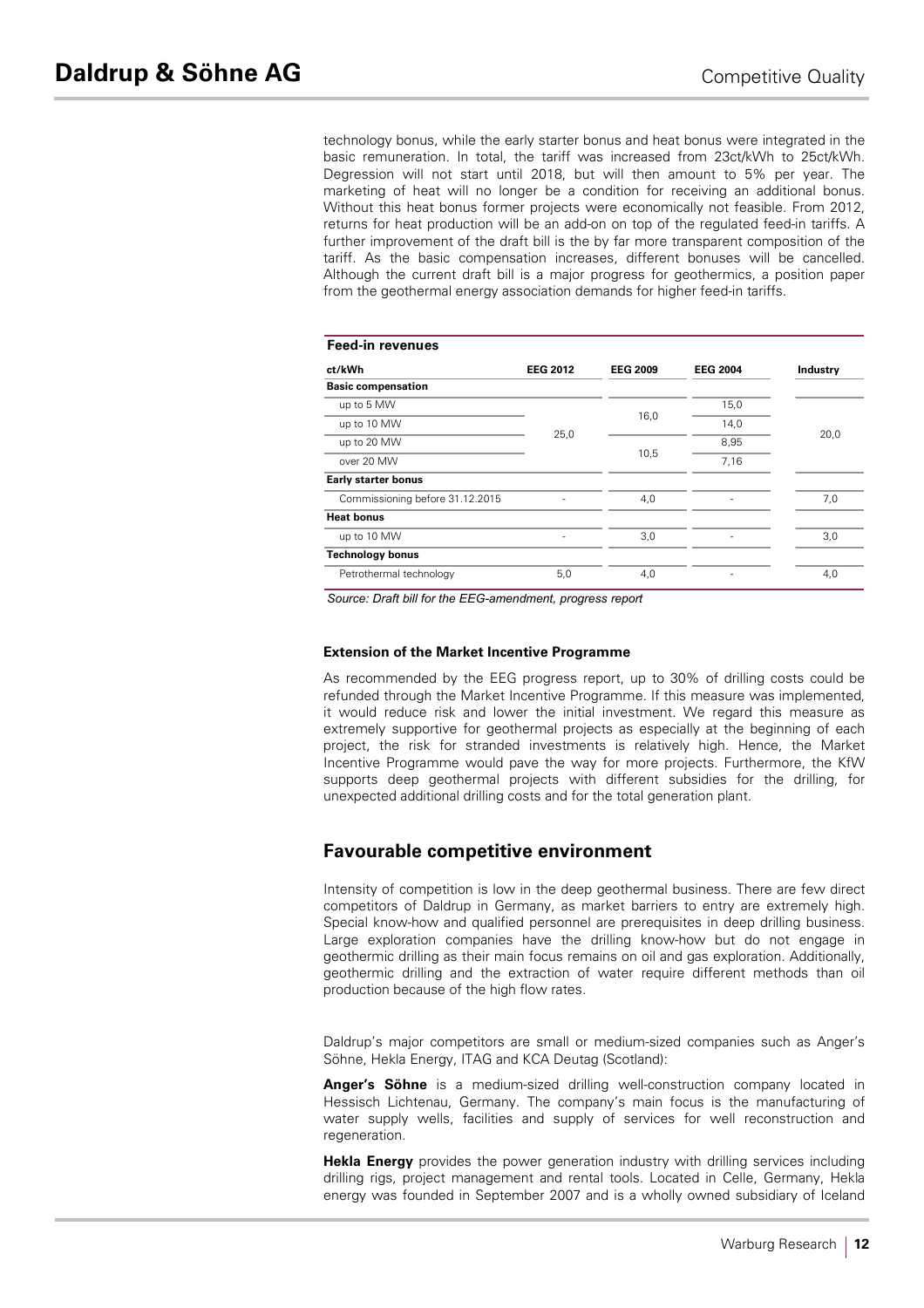Drilling Ltd. The company operates at an international level. Hekla Energy is also executing deep drilling for natural gas and underground storages with experienced crew and modern drilling rigs.

**ITAG** is a drilling contractor and manufacturing plant with more than 400 employees, founded in 1908. ITAG is still privately owned and located in Celle, Germany. The main products of the machine plant are drilling equipment, ball valves, truck winches and wellhead equipment (equipment for the oil and gas industry).

**KCA DEUTAG**, located in Aberdeen, Scotland, is a wholly-owned subsidiary of Abbot Group. KCA DEUTAG is one of the few contractors with its own facilities and engineering services group, RDS, making it one of the leading providers of greenfield and brownfield rig design engineering for platforms and mobile units. KCA DEUTAG currently manages more than 100 drilling and workover rigs and is responsible for over 30 offshore platforms in the North Sea, Caspian, Angola, and Sakhalin. KCA DEUTAG owns a fleet of more than 60 land rigs.

**e.terras AG** plans, builds and operates turn-key geothermal power plants. The company is based in Munich, Germany and disposes exclusively of the latest power plant technology New Kalina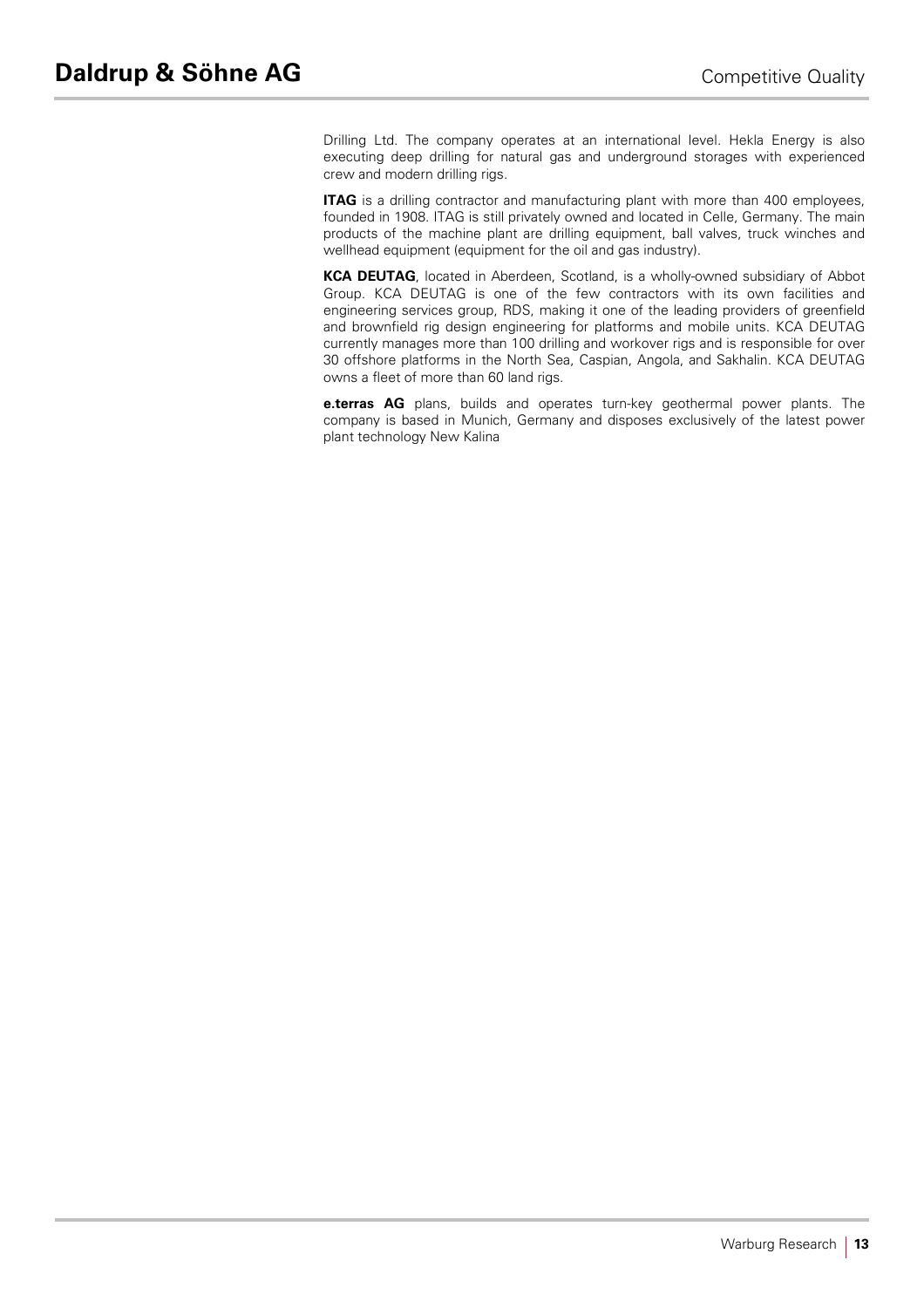- § **Own power plants will lead to a more predictable business**
- § **Drilling Services also with further growth potential**
- § **Capital requirements will increase**
- § **Margins will substantially improve**

# **Drill services will be the dominating division by 2016**

Until today drilling services for water procurement, exploration or geothermal projects is Daldrup's dominating business. As described above the company has a unique market position and a convincing track record in this business field. In the future, Daldrup will benefit from these skills by developing own projects for the geothermal power generation. While Daldrup's current business is dominated by the extremely volatile development of the project business, the operation of own geothermal power projects will be characterised by sustainable, visible cash flows.

#### **Operation of own plants with high predictability of returns**

While the predictability of its cash flows is the main advantage of Daldrup's new business division, high investments for these projects will trigger a substantial need for capital. Investments for geothermal power production projects amount to roughly EUR 10m per MW. Consequently Daldrup is seeking for partners who take minority stakes in these projects.

Currently Daldrup is in the process of developing three own projects, Taufkirchen, Geretsried/Wolfratshausen and Neuried. Taufkirchen, with a capacity of 3.9MW will be Daldrup's first project and should start its operation at the end of 2012. Daldrup is currently still holding a 65% stake in this project but is looking for an additional investor to take a 25-30% stake. In the future, Daldrup intents to hold a majority stake in its projects, whereas the size of its stakes will increase from project to project. In this perspective the project in Geretsried/Wolfrathshausen is an exception as the company holds only a 10% stake. Consequently, it is the only project which will be consolidated at equity while all other projects will be fully consolidated.



The graph below illustrates the change of Daldrup's sales and EBIT composition. We expect that the EBIT generated by the operation of own power plants will catch up to the EBIT of the company's drilling services in 2018. Beyond 2018, own power plants should contribute the majority of the group's EBIT.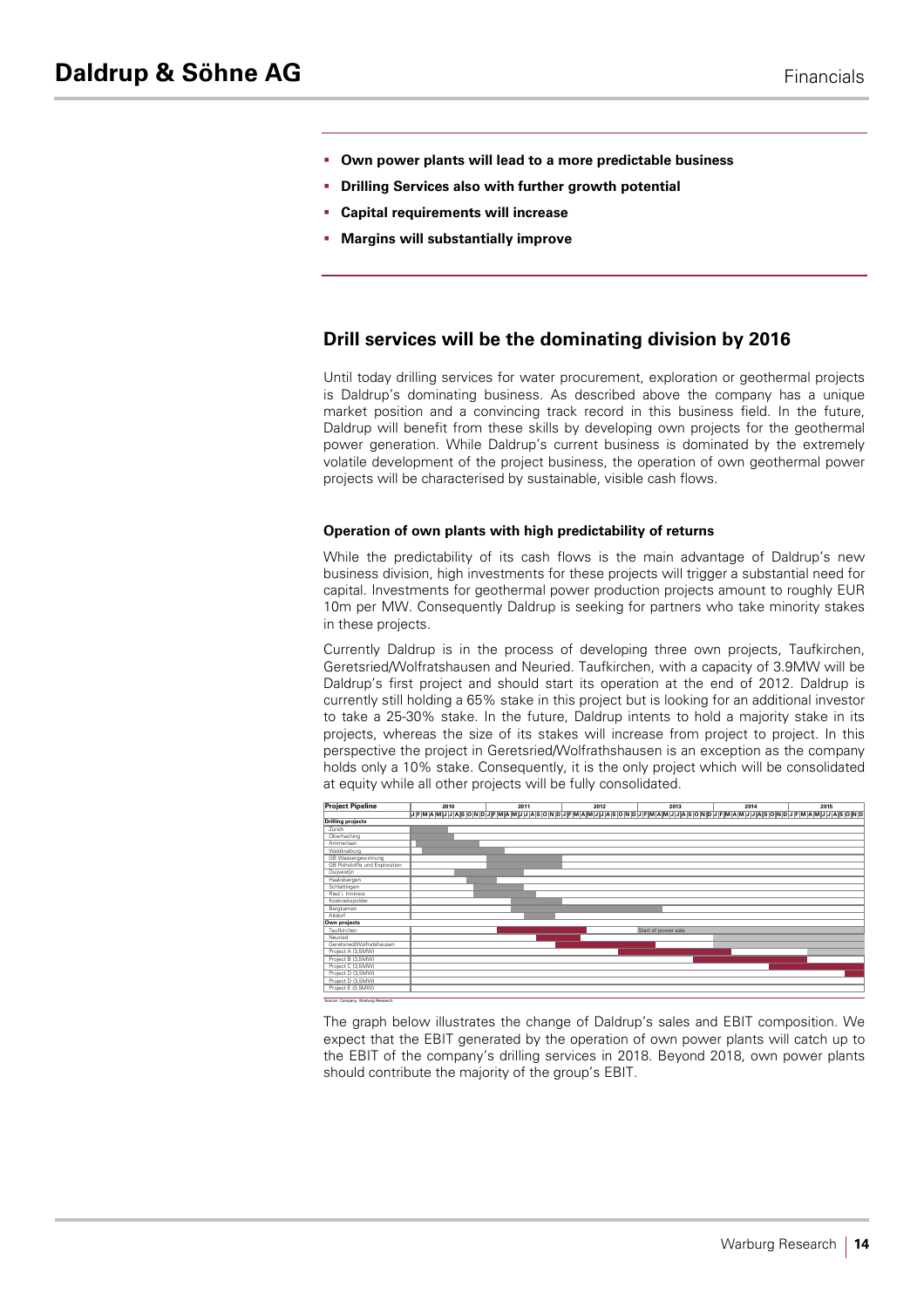

Source: Daldrup & Söhne; Warburg Research

#### **Number of drilling rigs is the limiting factor**

Given the strong demand for geothermal projects, the availability of drilling rigs is clearly the bottleneck in the industry. Daldrup's hardware currently allows for a top line of roughly EUR 70m. Given the fact that the tight market as well as 30% subsidies for geothermal projects should have a positive impact on prices, an increase of this top line potential is extremely likely. Additionally, we assume that the attractiveness of the market will trigger further investments at Daldrup. Our earnings model is including the purchase of a further rig for deep drillings (EUR 16m) in 2012. This should allow for additional sales of EUR 20m per year. Thus, our sales estimate in 2016 assumes a utilisation of 90% but does not include any price increase for drilling services, which can be seen as an extremely conservative assumption giving the explained improvement of the business environment.

In terms of margins, we assume an EBIT margin of 12-18% (based on the total output), which is way below 2008 and 2009's levels but substantially higher than in 2010. The moderate improvement of Daldrup's margin within our planning period can be explained by increasing volumes, further learning effects and the degressionn of fixed costs.

| <b>Drilling Services</b> |        |        |      |         |        |        |       |       |       |       |
|--------------------------|--------|--------|------|---------|--------|--------|-------|-------|-------|-------|
| P&L (Em)                 | 2007   | 2008   | 2009 | 2010    | 2011e  | 2012e  | 2013e | 2014e | 2015e | 2016e |
| <b>Total</b> sales       | 28, 2  | 27,0   | 24,1 | 57,9    | 66,1   | 63,8   | 76,5  | 78,3  | 79,2  | 81,1  |
| Internal sales           | 0, 0   | 0,0    | 0,0  | 0,0     | 19,9   | 41,1   | 19,4  | 19,5  | 19,8  | 20,1  |
| External assets          | 28,2   | 27,0   | 24,1 | 57,9    | 46,2   | 22,7   | 57,1  | 58,8  | 59,4  | 61,0  |
| y-o-y                    | 0%     | 0%     | 0%   | 141%    | $-20%$ | $-51%$ | 152%  | 3%    | 1%    | 3%    |
| Change in inventories    | $-3,0$ | $-1,6$ | 15,5 | $-16,8$ | 0,0    | 0,0    | 0,0   | 0,0   | 0,0   | 0,0   |
| Capitalised service      | 0, 0   | 0.0    | 0,0  | 0,0     | 19,9   | 41,1   | 19,4  | 19,5  | 19,8  | 20,1  |
| <b>Total Output</b>      | 25, 2  | 25,4   | 39,5 | 41,1    | 66,1   | 63,8   | 76,5  | 78,3  | 79,2  | 81,1  |
| Material cost            | 11,5   | 12,0   | 24,1 | 26,0    | 40,8   | 37,9   | 44,8  | 45,8  | 46,7  | 47,8  |
| Gross profit             | 13,7   | 13,4   | 15,4 | 15,1    | 25,2   | 25,8   | 31,7  | 32,5  | 32,5  | 33,2  |
| Saleries                 | 1, 2   | 3,1    | 3,8  | 5,6     | 8,9    | 9,2    | 9,9   | 10,2  | 10,3  | 10,5  |
| Other income             | 1, 5   | 3,9    | 2,3  | 7,5     | 7,6    | 8,3    | 9,9   | 10,2  | 10,3  | 10,5  |
| Other expenses           | 9,3    | 7,6    | 6,6  | 9,3     | 11,6   | 10,4   | 12,5  | 12,8  | 12,9  | 13,2  |
| <b>EBITDA</b>            | 4,6    | 6,7    | 7,3  | 7,8     | 12,3   | 14,5   | 19,3  | 19,7  | 19,6  | 20,0  |
| <b>EBITDA</b> margin     | 18%    | 26%    | 18%  | 19%     | 19%    | 23%    | 25%   | 25%   | 25%   | 25%   |
| Depreciations            | 0, 3   | 1,3    | 2,7  | 4,0     | 4,1    | 4,6    | 5,2   | 5,3   | 5,3   | 5,4   |
| <b>EBIT</b>              | 4,3    | 5,4    | 4,6  | 3,8     | 8,2    | 9,8    | 14,1  | 14,5  | 14,2  | 14,6  |
| EBIT margin              | 15%    | 20%    | 19%  | 7%      | 12%    | 15%    | 18%   | 18%   | 18%   | 18%   |

Source: Daldrup & Söhne; Warburg Research

#### **We are assuming a low utilisation when the plants are started up**

Although Daldrup expects the Taufkirchen project to start its operation at the end of 2012, we have assumed first sales from this project as late as in 2013. Additionally, the assumed utilisation of just 50% can be regarded as conservative as well. For that reason, 2012's P&L of this division includes only depreciations and therefore a negative EBIT of EUR 2.7m. We do not expect a positive EBIT contribution from the operation of own projects before 2014. This will however surpass the EBIT of Daldrup's drilling services relatively early due to the high profitability of the company's power generation activities.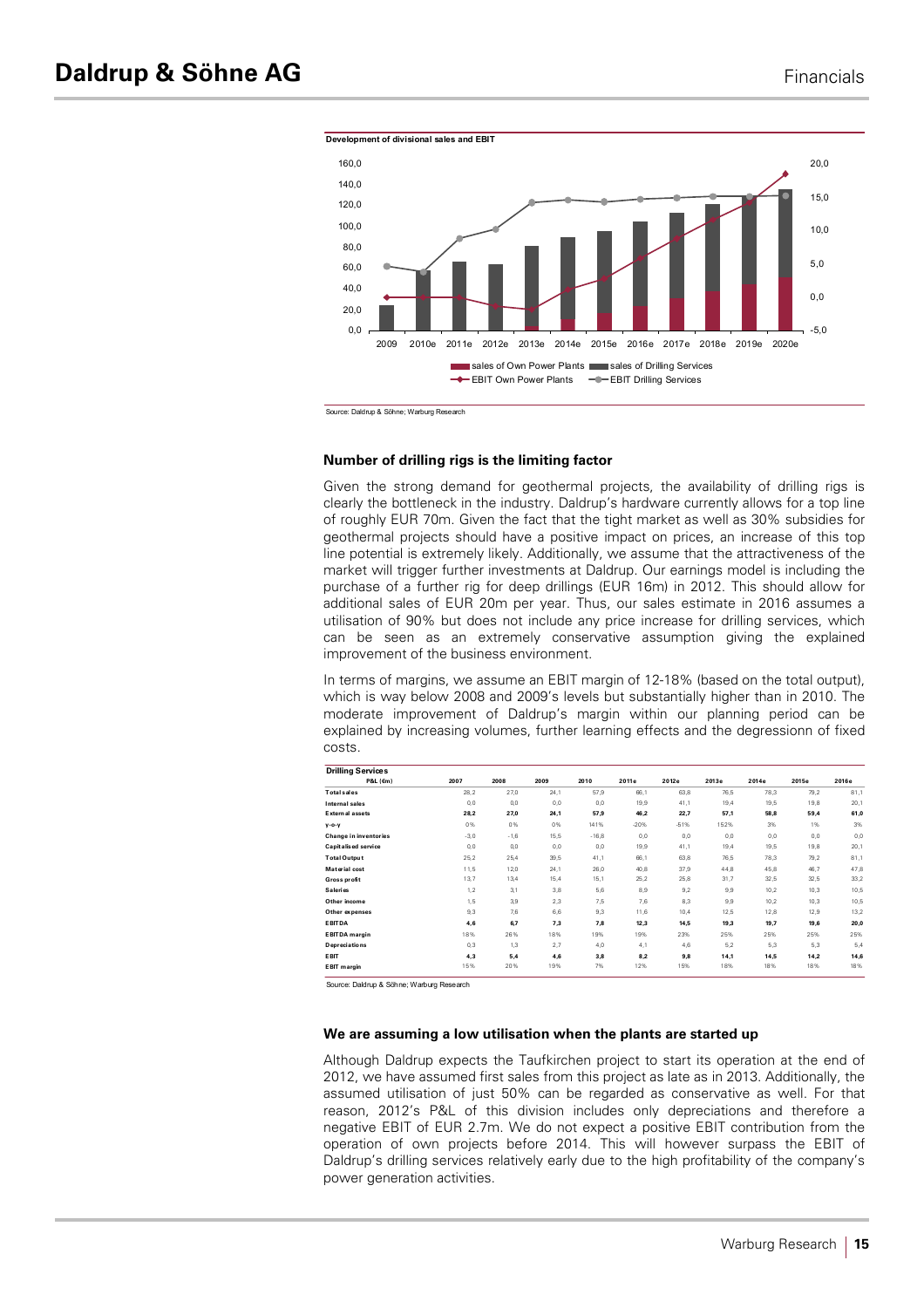# **Profitability of each plant depends on the individual configuration**

The profitability of each project depends on the fact whether Daldrup is able to also sell heat from its projects or only the generated electricity. We assume a normalised EBIT margin for projects with heat sales of slightly above 40% and for those without heat sales of slightly above 30%. The EBITDA margin on the invested capital amounts to roughly 11.5% for a project with heat sales and a bit more of 9% for those without heat sales. As we do not have an indication how many of Daldrup's future projects will be able to marketing heat, we assume that 50% of the projects will be able to enjoy sales from power and heat production.

Within our P&L estimates for the operation of own plants, we have assumed that Daldrup will start to operate a new project every year, thereof the first three projects are already identified. We have assumed Taufkirchen to go on stream at the beginning of 2013. Neuried should follow at the beginning of 2014 and Geretsried/Wolfratshausen in the course of 2014. Beginning with 2015, we have included the start of projects not yet identified with a capacity of 3.5MW each year until 2020. Consequently, by 2020 Daldrup will operate 8 own geothermal power plants with a total capacity of roughly 28MW on the basis of our scenario. Beyond 2020, we do not have assumed investments for further projects.

| Operation of own power plants |        |          |       |       |       |       |       |       |       |
|-------------------------------|--------|----------|-------|-------|-------|-------|-------|-------|-------|
| P&L (Em)                      | 2012e  | 2013e    | 2014e | 2015e | 2016e | 2017e | 2018e | 2019e | 2020e |
| Sales from power production   | 0,0    | 4,2      | 10,9  | 15,9  | 22,8  | 29,7  | 36,4  | 42,9  | 49,0  |
| Sales from heat production    | 0, 0   | 0,2      | 0,4   | 0,6   | 0,9   | 1,2   | 1,4   | 1,7   | 2,0   |
| <b>Sales</b>                  | 0.0    | 4,4      | 11,4  | 16,5  | 23,7  | 30,8  | 37,9  | 44.6  | 51,0  |
| Material cost                 | 0.0    | 1,0      | 2,7   | 4.0   | 5,8   | 7,6   | 9.4   | 11,3  | 13,0  |
| Gross profit                  | 0,0    | 3,4      | 8,7   | 12,5  | 17,9  | 23,2  | 28,4  | 33,3  | 38,0  |
| <b>Saleries</b>               | 0.0    | 0,2      | 0,6   | 0.8   | 1,2   | 1,5   | 1,9   | 2.2   | 2,5   |
| <b>EBITDA</b>                 | 0.0    | 3,1      | 8,1   | 11,7  | 16,7  | 21,7  | 26,6  | 31,2  | 35,5  |
| <b>EBITDA</b> margin          | 0.0%   | 71.3%    | 71.1% | 70.8% | 70.6% | 70.4% | 70.1% | 69.9% | 69,6% |
| Depreciations                 | 1,4    | 5,0      | 6,9   | 8,9   | 10,9  | 12,9  | 14,9  | 17,0  | 17,0  |
| <b>EBIT</b>                   | $-1,4$ | $-1,9$   | 1,1   | 2.8   | 5.8   | 8,8   | 11,6  | 14.2  | 18,5  |
| <b>EBIT</b> margin            | 0,0%   | $-42,2%$ | 10,1% | 17.0% | 24,7% | 28,6% | 30,7% | 31,8% | 36,3% |

Source: Warburg Research

#### **More than 200GWh of power generation by 2020**

The graph below illustrates the power production in Daldrup's geothermal power plants. In general, we have assumed roughly 2,600 full load hours in the first year of operation. From the second year of operation, we are assuming 7,884 full load hours, which is equivalent to a utilisation of 90%. In our scenario below, we have only included Daldrup's consolidated projects, while the impact of Geretsried/Wolfrathshausen is only included in the financial income.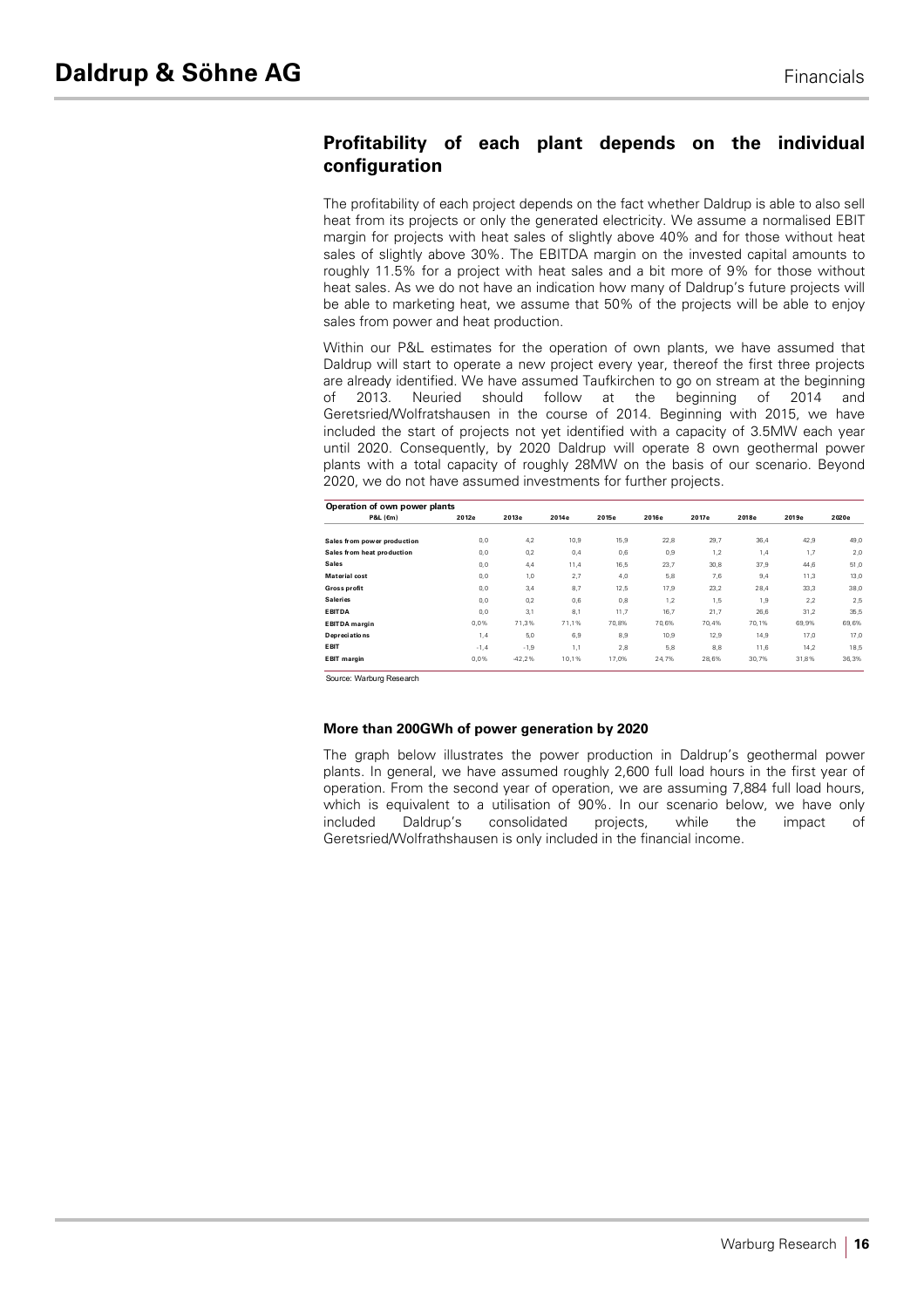



Source: Daldrup & Söhne; Warburg Research

#### **Business with attractive returns**

The entry into the power generation business triggers a substantial requirement for capital. Until 2020, we expect total investments in geothermal power plants to amount to EUR 340m (Daldrup's stake: EUR 239m) of which roughly 70% should be leveraged. The graph below shows the capital employed of the own power plants division (based on investments of roughly EUR 11m per MW and a depreciation period of 20 years) and the ROCE of this division. Due to the fact that we are assuming relatively low utilisations at the beginning of the operation of each plant and that high depreciations will lead to negative EBIT contributions in the first two years, ROCE will be relatively low in the first years. When the plants are up and running our scenario shows a ROCE of slightly above 9%, which can be regarded as a reasonable return in the light of the low the attractive risk profile of the business.



Source: Daldrup & Söhne; Warburg Research

# **P&L structure will substantially change**

Thanks to the integration of the own plant division, Daldrup's P&L structure will change substantially already until 2016, although the main impact will kick in beyond that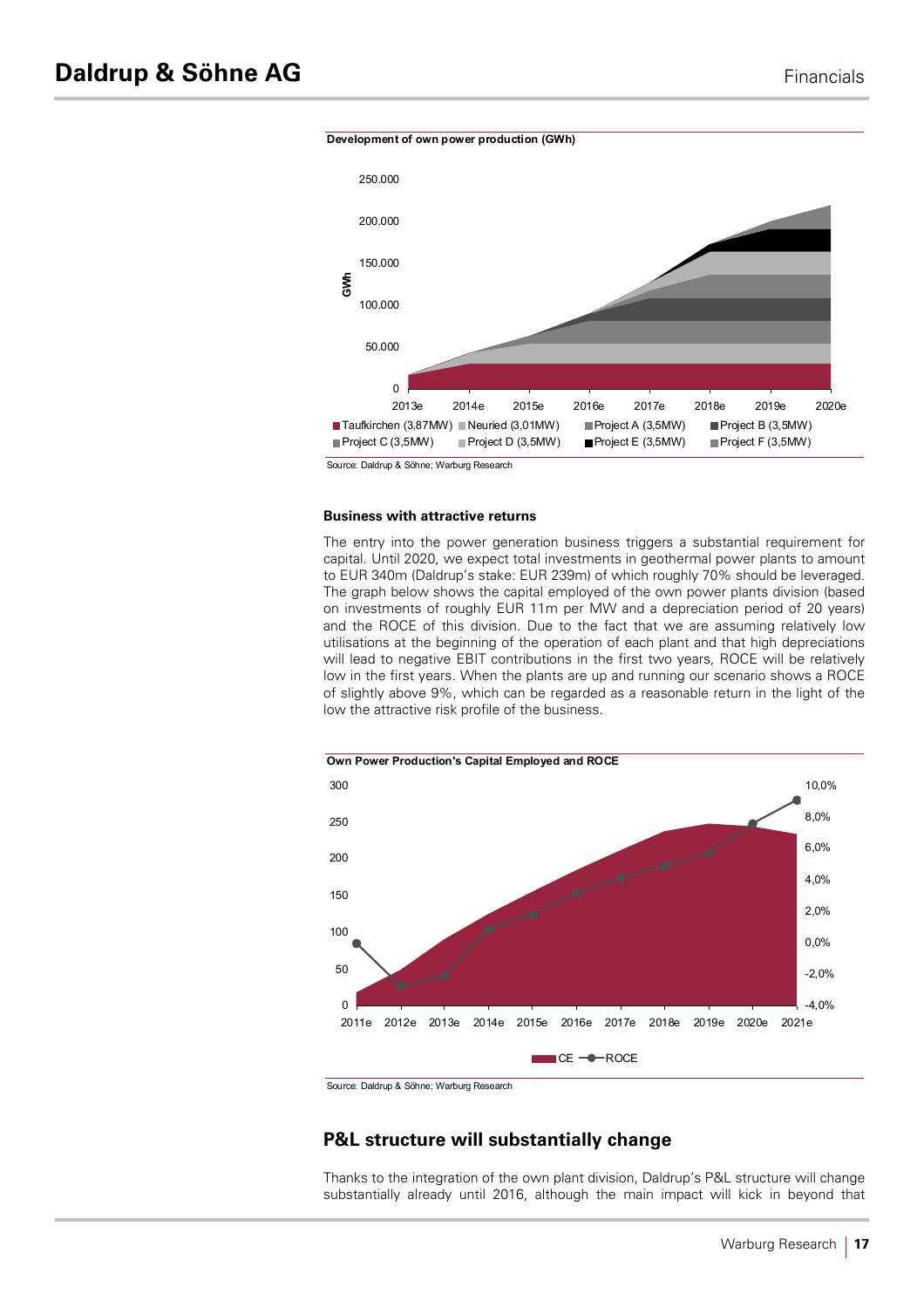period. Sales will increase with a CAGR of 17% between 2010 and 2016 and margins will also improve substantially in this period of time. Daldrup will experience the highest margin increase at the EBITDA level as high depreciations will slightly burden the profitability at the EBIT level and higher interest expenses due to the increasing debt will impact Daldrup's net margin.



Source: Daldrup & Söhne; Warburg Research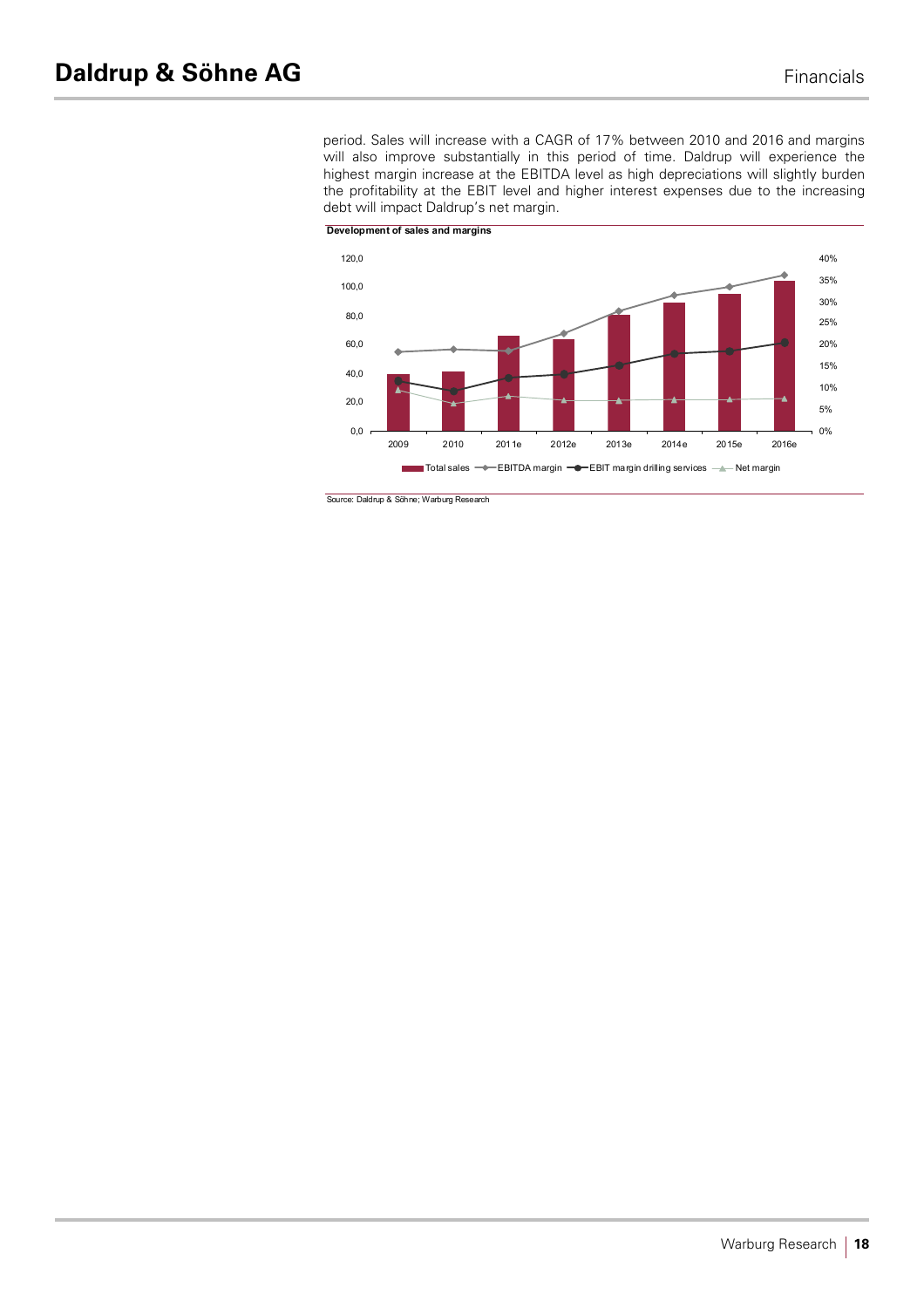- § **Static valuation models understate Daldrup's value**
- § **DCF model reflects the structural change of the business model**
- § **Our PT of EUR 30 delivers an upside of 32%**

# **Free cash flow yield**

The adjusted free cash flow yield assumes that investors seek to purchase an asset (here the enterprise value) at such a price that the free cash flow return (free cash flow  $=$  net income + depreciations - maintenance capex + taxes - financial result) on the EV exceeds their opportunity costs of 10%.

Daldrup's fair values, based on our FCF yield model amount to EUR 106m on 2011 estimates, EUR 89m on 2012 and EUR 135m on 2013 estimates. These results do not at all reflect the future cash flows from the power generation activities, while burdens from the ramp-up of these activities are already included (increasing debt). We therefore rely on our DCF model to arrive at our fair value of EUR 164m for Daldrup's equity, as a dynamic valuation is able to reflect a fair picture over the full investment cycle. In contrast to that, the validity of static models, like the FCF Yield approach, is only limited to certain periods in time.

| Free Cash Flow Yield - Daldrup & Söhne |       |          |          |          |          |          |          |        |
|----------------------------------------|-------|----------|----------|----------|----------|----------|----------|--------|
| Figures in EUR m                       |       | 2007     | 2008     | 2009     | 2010     | 2011e    | 2012e    | 2013e  |
| Net Income                             |       | 1.7      | 4.0      | 3.8      | 2.6      | 5.5      | 4.6      | 5.8    |
| + Depreciation + Amortisation          |       | 0.3      | 1.3      | 2.7      | 4.0      | 4.1      | 6.0      | 10.2   |
| - Net Interest Income                  |       | 0.2      | 0.8      | 0.3      | $-0.4$   | $-0.2$   | $-1.8$   | $-4.0$ |
| + Taxes                                |       | 0.5      | 2.0      | 1.1      | 1.0      | 2.5      | 2.1      | 2.7    |
| - Maintenance Capex                    |       | 0.0      | 0.0      | 0.0      | 0.0      | 0.0      | 0.0      | 0.0    |
| + Others                               |       | 0.0      | 0.0      | 0.0      | 0.0      | 0.0      | 0.0      | 0.0    |
| = Adjusted Free Cash Flow              |       | 2.3      | 6.6      | 7.3      | 8.0      | 12.3     | 14.5     | 22.6   |
| Adjusted Free Cash Flow Yield          |       | 1.8%     | 5.0%     | 5.5%     | 6.0%     | 8.4%     | 7.8%     | 10.3%  |
| Hurdle rate                            |       | 10.0%    | 10.0%    | 10.0%    | 10.0%    | 10.0%    | 10.0%    | 10.0%  |
| = Enterprise Value                     |       | 132.2    | 132.2    | 132.2    | 132.2    | 146.0    | 184.5    | 219.1  |
| = Fair Enterprise Value                |       | 23.1     | 65.9     | 72.9     | 79.8     | 123.3    | 144.7    | 226.0  |
| - Net Debt (Cash)                      |       | $-3.6$   | $-3.6$   | $-3.6$   | $-3.6$   | 10.2     | 48.7     | 83.3   |
| - Pension Liabilities                  |       | 0.4      | 0.4      | 0.4      | 0.4      | 0.4      | 0.4      | 0.4    |
| - Others                               |       | 7.0      | 7.0      | 7.0      | 7.0      | 7.0      | 7.0      | 7.0    |
| = Fair Market Capitalisation           |       | 19.3     | 62.1     | 69.1     | 76.0     | 105.7    | 88.6     | 135.3  |
| No. of shares (m)                      |       | 5.4      | 5.4      | 5.4      | 5.4      | 5.4      | 5.4      | 5.4    |
| = Fair value per share (EUR)           |       | 3.54     | 11.40    | 12.69    | 13.95    | 19.41    | 16.26    | 24.85  |
| premium (-) / discount (+) in %        |       | $-85.0%$ | $-51.7%$ | $-46.2%$ | $-40.8%$ | $-17.7%$ | $-31.0%$ | 5.4%   |
| Sensitivity Fair value per Share (EUR) |       |          |          |          |          |          |          |        |
|                                        | 13.0% | 2.56     | 8.60     | 9.60     | 10.57    | 14.18    | 10.13    | 15.27  |
|                                        | 12.0% | 2.83     | 9.38     | 10.45    | 11.51    | 15.64    | 11.83    | 17.93  |
|                                        | 11.0% | 3.16     | 10.30    | 11.47    | 12.62    | 17.35    | 13.85    | 21.08  |
| Hurdle rate                            | 10.0% | 3.54     | 11.40    | 12.69    | 13.95    | 19.41    | 16.26    | 24.85  |
|                                        | 9.0%  | 4.02     | 12.74    | 14.18    | 15.58    | 21.92    | 19.22    | 29.46  |
|                                        | 8.0%  | 4.61     | 14.42    | 16.04    | 17.62    | 25.07    | 22.91    | 35.23  |
|                                        | 7.0%  | 5.36     | 16.58    | 18.43    | 20.24    | 29.11    | 27.65    | 42.64  |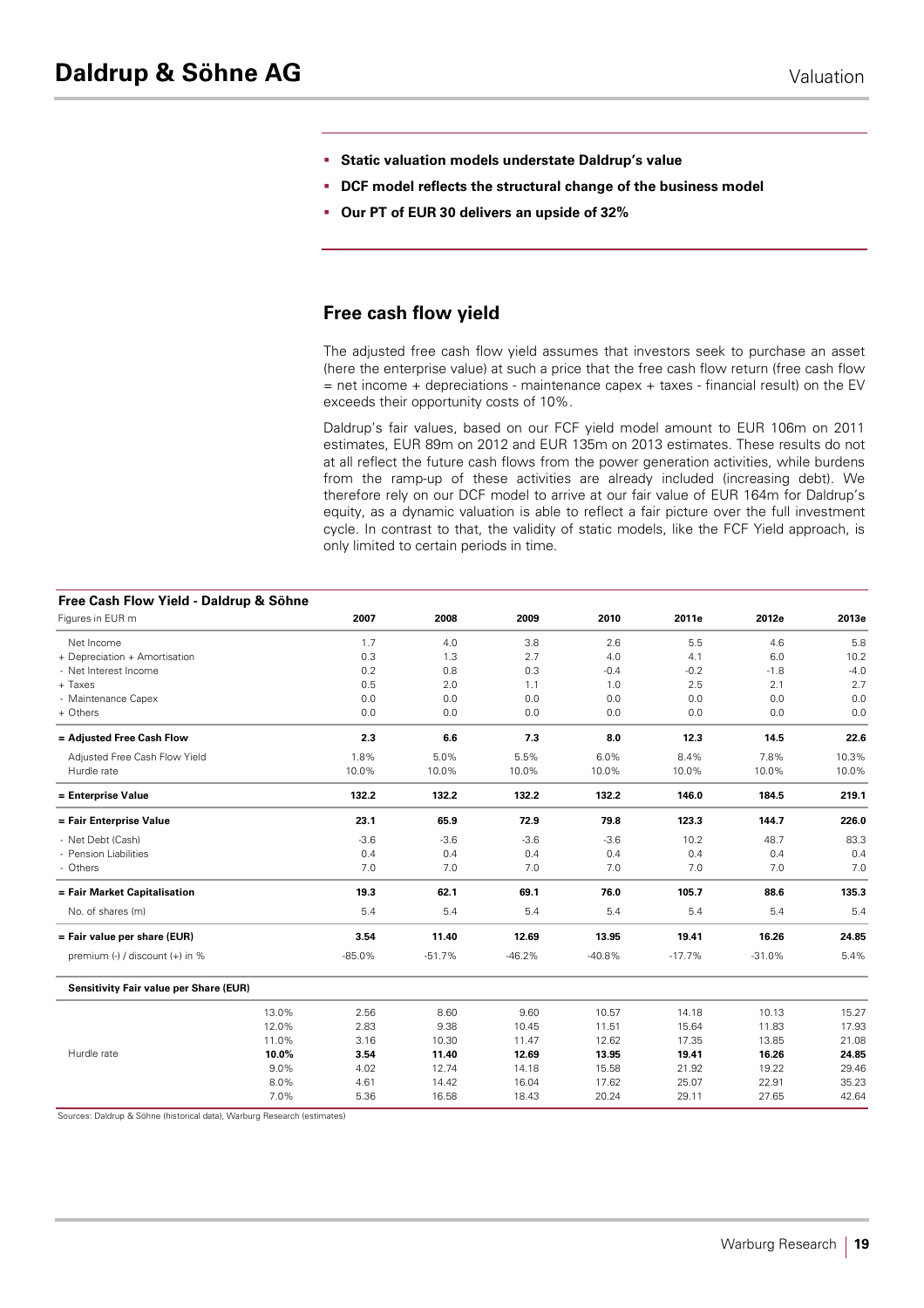# **DCF model**

Our valuation of Daldrup is based on our DCF model, which relies on explicit estimates for the company's P&L, balance sheet and cash flow statement until 2016 and on the estimation of key value drivers (such as sales growth, EBIT margins or working capital quotas) starting with 2017. In contrast to static valuation approaches like the comparison of valuation multiples, a dynamic valuation model is able to reflect the structural change of Daldrup's business model.

#### **WACC of 9%**

In our basic assumptions for the DCF model, we have assumed a Beta of 1.3. This reflects the volatility of the company's drilling services and the non-existing track record in the power generation business on one hand as well as the extremely attractive risk profile of the generation business on the other hand. We are assuming 7.5% for the company's cost of debt, which is in line with latest bond issues by comparable companies. Taking these assumptions into account, we arrive at a WACC of 9.04%, which should adequately reflect the mentioned specific risks of the company. Under these assumptions, our fair DCF value per share amounts to EUR 30.16.

| DCF Model - Daldrup & Söhne    |          |          |         |         |         |         |         |        |        |        |        |        |        |        |
|--------------------------------|----------|----------|---------|---------|---------|---------|---------|--------|--------|--------|--------|--------|--------|--------|
| Figures in EUR m               | 2011e    | 2012e    | 2013e   | 2014e   | 2015e   | 2016e   | 2017e   | 2018e  | 2019e  | 2020e  | 2021e  | 2022e  | 2023e  | 2024e  |
| Sales                          | 46.2     | 22.7     | 61.5    | 70.1    | 75.9    | 84.6    | 92.8    | 102.8  | 124.2  | 135.6  | 145.6  | 154.3  | 162.0  | 168.5  |
| Change                         | $-20.1%$ | $-51.0%$ | 171.1%  | 14.1%   | 8.2%    | 11.5%   | 9.6%    | 10.8%  | 20.8%  | 9.2%   | 7.4%   | 6.0%   | 5.0%   | 4.0%   |
| <b>EBIT</b>                    | 8.2      | 8.5      | 12.4    | 16.1    | 17.8    | 21.6    | 25.1    | 28.5   | 31.3   | 36.1   | 35.9   | 35.3   | 34.4   | 27.0   |
| EBIT-Margin                    | 17.8%    | 37.4%    | 20.2%   | 23.0%   | 23.5%   | 25.5%   | 27.1%   | 27.7%  | 25.2%  | 26.6%  | 24.7%  | 22.9%  | 21.2%  | 16.0%  |
| Tax rate                       | 31.7%    | 31.7%    | 31.7%   | 35.0%   | 35.0%   | 35.0%   | 35.0%   | 35.0%  | 35.0%  | 35.0%  | 35.0%  | 35.0%  | 35.0%  | 35.0%  |
| <b>NOPAT</b>                   | 5.6      | 5.8      | 8.5     | 10.5    | 11.6    | 14.0    | 16.3    | 18.5   | 20.3   | 23.4   | 23.3   | 23.0   | 22.4   | 17.5   |
| Depreciation                   | 4.1      | 6.0      | 10.2    | 12.2    | 14.2    | 16.3    | 18.4    | 20.5   | 22.7   | 22.7   | 24.8   | 26.2   | 27.5   | 28.6   |
| in % of Sales                  | 8.9%     | 26.5%    | 16.6%   | 17.4%   | 18.7%   | 19.2%   | 19.8%   | 19.9%  | 18.3%  | 16.8%  | 17.0%  | 17.0%  | 17.0%  | 17.0%  |
| Change in Liquidity from       |          |          |         |         |         |         |         |        |        |        |        |        |        |        |
| - Working Capital              | $-5.3$   | 1.6      | $-2.0$  | $-3.7$  | $-1.6$  | $-2.8$  | $-2.3$  | $-2.9$ | $-7.0$ | $-3.0$ | $-2.3$ | $-1.7$ | $-1.3$ | $-0.8$ |
| - Capex                        | $-18.0$  | $-50.7$  | $-48.5$ | $-43.6$ | $-40.1$ | $-40.7$ | $-28.3$ | $-1.5$ | $-1.9$ | $-2.0$ | $-2.2$ | $-2.3$ | $-2.4$ | $-2.5$ |
| Capex in % of Sales            | 38.9%    | 223.7%   | 78.9%   | 62.2%   | 52.9%   | 48.1%   | 30.5%   | 1.5%   | 1.5%   | 1.5%   | 1.5%   | 1.5%   | 1.5%   | 1.5%   |
| Other                          | 0.0      | 0.0      | 0.0     | $-0.7$  | $-0.5$  | $-1.2$  | $-1.3$  | $-1.3$ | $-1.4$ | $-1.5$ | $-1.5$ | $-1.6$ | $-1.7$ | $-1.8$ |
| Free Cash Flow<br>(WACC-Model) | $-13.6$  | $-37.3$  | $-31.8$ | $-25.3$ | $-16.5$ | $-14.4$ | 2.8     | 33.2   | 32.7   | 39.7   | 42.1   | 43.5   | 44.5   | 41.1   |

| Model parameter |        |                        |       | <b>Valuation (mln)</b> |         |                       |       |
|-----------------|--------|------------------------|-------|------------------------|---------|-----------------------|-------|
| Debt ratio      | 25.00% | Beta                   | 1.30  | Present values 2024e   | 2.8     |                       |       |
| Costs of Debt   | 7.5%   | <b>WACC</b>            | 9.04% | <b>Terminal Value</b>  | 170.8   |                       |       |
| Market return   | 9.00%  |                        |       | Liabilities            | $-13.6$ |                       |       |
| Risk free rate  | 4.25%  | <b>Terminal Growth</b> | 1.50% | Liauidity              | 4.2     | No. of shares (mln)   | 5.45  |
|                 |        |                        |       | <b>Equity Value</b>    | 164.2   | Value per share (EUR) | 30.16 |

#### **Sensitivity Value per Share (EUR)**

| <b>Terminal Growth</b> |       |         |       |       |       |       |       | Delta EBIT margin |           |           |           |       |           |           |           |
|------------------------|-------|---------|-------|-------|-------|-------|-------|-------------------|-----------|-----------|-----------|-------|-----------|-----------|-----------|
| <b>WACC</b>            | 0.75% | $.00\%$ | 25%   | l.50% | .75%  | 2.00% | 2.25% | <b>WACC</b>       | $-1.5$ pp | $-1.0$ pp | $-0.5$ pp | 0.0   | $+0.5$ pp | $+1.0$ pp | $+1.5$ pp |
| 10.04%                 | 19.91 | 20.54   | 21.20 | 21.89 | 22.63 | 23.42 | 24.25 | 10.04%            | 19.69     | 20.42     | 21.16     | 21.89 | 22.63     | 23.36     | 24.09     |
| 9.54%                  | 23.37 | 24.11   | 24.90 | 25.74 | 26.62 | 27.57 | 28.58 | 9.54%             | 23.37     | 24.16     | 24.95     | 25.74 | 26.52     | 27.31     | 28.10     |
| 9.29%                  | 25.28 | 26.09   | 26.95 | 27.87 | 28.84 | 29.89 | 31.01 | 9.29%             | 25.41     | 26.23     | 27.05     | 27.87 | 28.69     | 29.51     | 30.33     |
| 9.04%                  | 27.32 | 28.21   | 29.15 | 30.16 | 31.24 | 32.39 | 33.63 | $9.04\%$          | 27.60     | 28.45     | 29.31     | 30.16 | 31.01     | 31.87     | 32.72     |
| 8.79%                  | 29.51 | 30.48   | 31.52 | 32.63 | 33.82 | 35.10 | 36.47 | 8.79%             | 29.97     | 30.85     | 31.74     | 32.63 | 33.52     | 34.41     | 35.30     |
| 8.54%                  | 31.86 | 32.93   | 34.07 | 35.30 | 36.61 | 38.03 | 39.56 | 8.54%             | 32.52     | 33.44     | 34.37     | 35.30 | 36.22     | 37.15     | 38.08     |
| 8.04%                  | 37.10 | 38.40   | 39.80 | 41.31 | 42.94 | 44.70 | 46.62 | 8.04%             | 38.28     | 39.29     | 40.30     | 41.31 | 42.32     | 43.33     | 44.35     |

Source: Warburg Research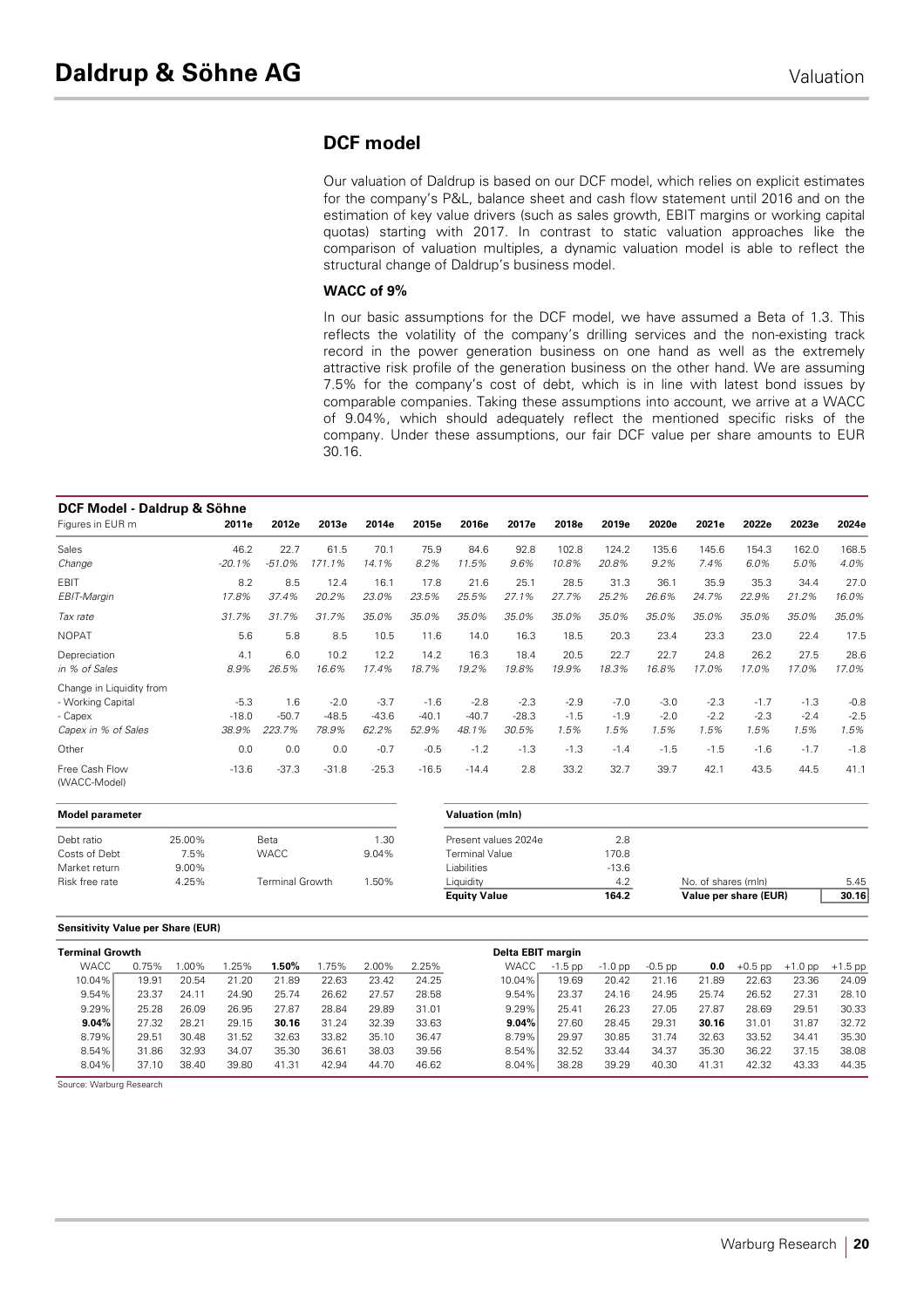- § **EEG improvements expected**
- § **M&A activities could trigger further positive newsflow**

### **EEG improvements expected**

Newsflow is expected to remain positive, as the change in energy policy will remain the dominant topic. Additionally, the legislative package should pass the Upper House (Bundesrat) on July 8.

### **M&A activities could trigger further positive newsflow**

Due to the rising demand, Daldrup has reached the limits of its capacity. There are two ways for the company to expand its capacities: investment in drilling rigs and acquisitions. Assuming low availability of qualified personnel, acquisitions would be the favoured option.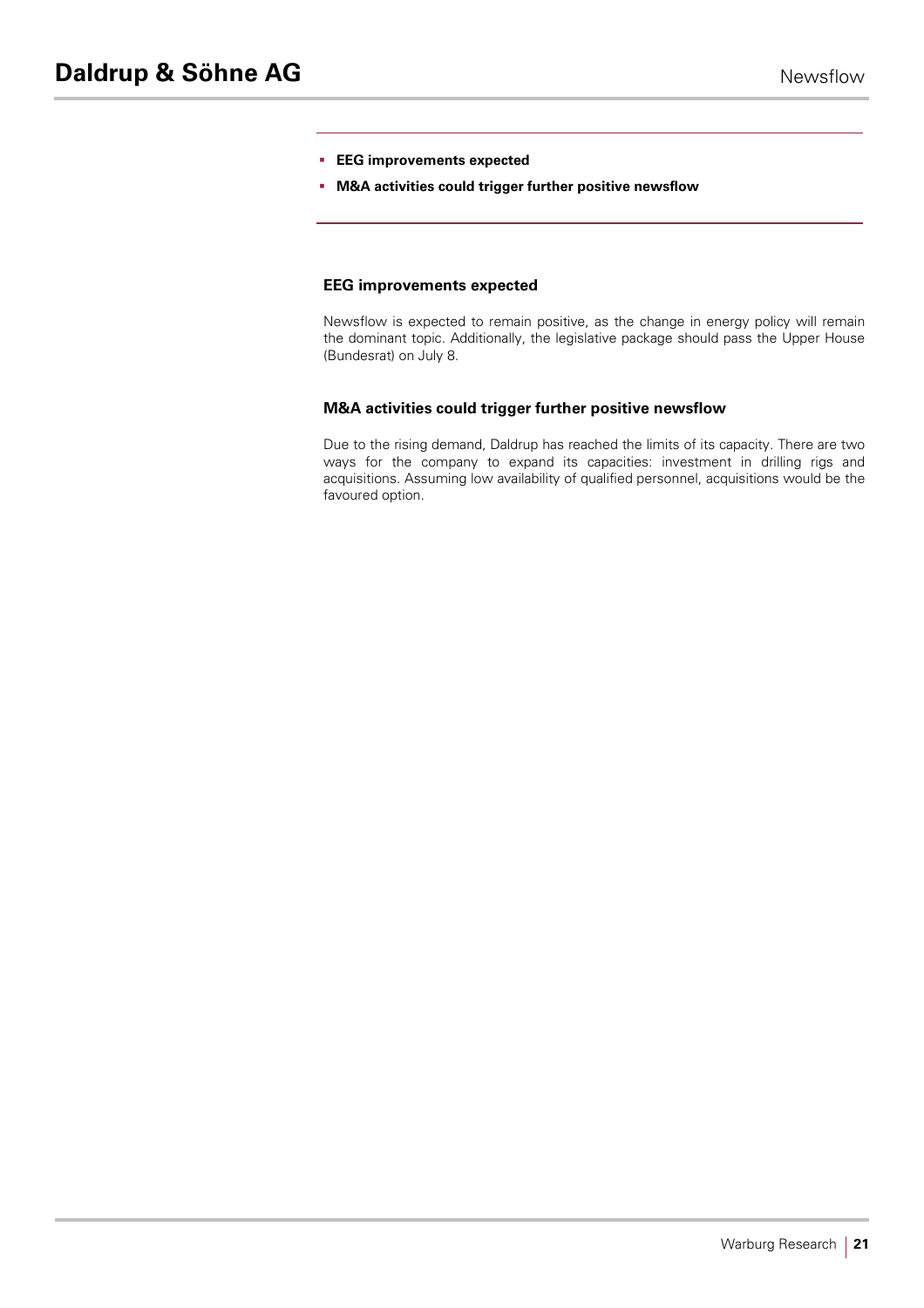- § **Drilling services**
- § **Europe's largest on-shore drilling capacity**
- § **Convincing track record**
- § **Family business**
- § **Geothermal market and technology**

# **Drilling services**

Daldrup AG is a specialist for drilling and environmental services. Founded in Ascheberg in 1946, Daldrup is positioned today to service attractive growth markets. The company is active in four business areas:

**Geothermics** is the most important and fastest growing business segment. Here, Daldrup performs drilling services for near-surface geothermics (heat collectors and geothermal probes for heating or cooling) and deep geothermics (deep geothermal probes for heat recovery, as well as hydrothermal and petrothermal systems for electricity generation and heat recovery).

**Water Procurement** is Daldrup's original business. The drilling of wells for the procurement of drinking water, service water, medicinal and mineral water, boiler-feed and cooling water, as well as thermal brine belong to this segment. Wells are dug for water works, the food industry and commercial water consumers. Daldrup has a lot of drilling competence and experience in this area and can offer many different drilling techniques (dry, direct circulation, airlift and hammer drilling processes).

In the **Environment, Development and Services (EDS)** segment, Daldrup takes on a number of tasks: hydraulic clean-up of contaminated sites (dumps, former mining plants, ultimate nuclear waste disposal sites etc.); drilling of gas extraction wells for recovering waste dump gas; provision of groundwater quality measuring points and water cleansing plants, as well as the drawing of water samples; mobile environmental analysis.

The drilling work in the Raw materials and **exploration segment** helps to look for and detect deposits of fossil fuels and mineral raw materials. It includes exploratory and test drilling to discover deposits of fossil fuels (anthracite, oil and gas) and mineral raw materials (rock salt, copper, nickel etc.); set-up of gas extraction wells for recovering mine gas; exploration and securing of disused mining systems.

# **Europe's largest on-shore drilling capacity**

Daldrup owns more than 40 drilling rigs, amongst them 4 high-tech rigs for deep geothermal projects (2000-6000m). This is Europe's largest on-shore drilling capacity.

The customers of Daldrup AG are mainly local authorities and other public institutions (especially for deep geothermics), as well as industrial customers (especially for water procurement and raw materials exploration) and private clients (especially for flat well drilling and near-surface geothermics).

# **Convincing track record**

Drilling expertise is the key to utilising geothermic energy. Daldrup has completed 20 drills of more than 2000 meters.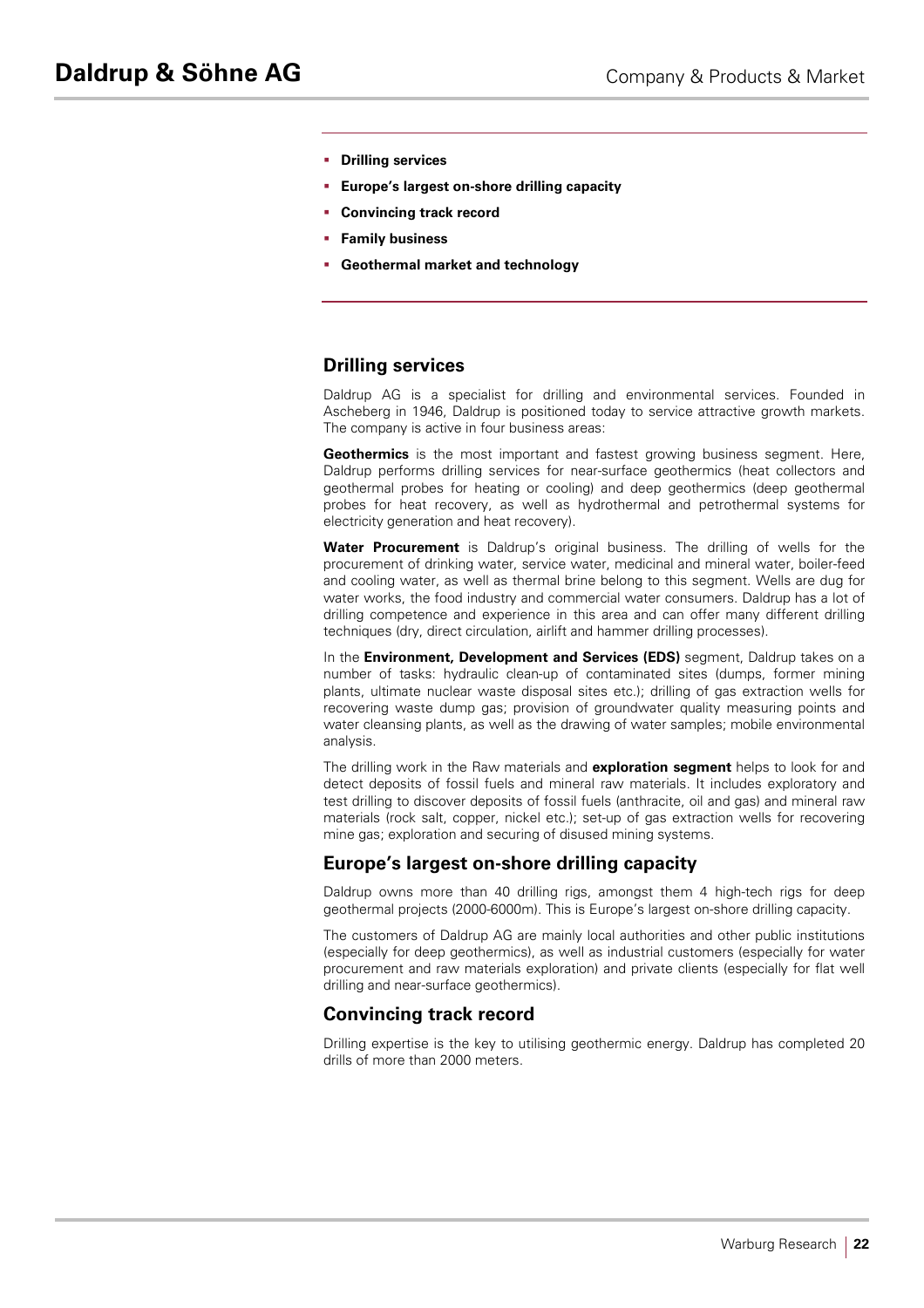| <b>Track record</b>                                                     |                                                                            |                            |                                   |                                  |           |                         |
|-------------------------------------------------------------------------|----------------------------------------------------------------------------|----------------------------|-----------------------------------|----------------------------------|-----------|-------------------------|
| Project title                                                           | <b>Client</b>                                                              | Location                   | Project type                      | Depth                            | Year      | <b>Status</b>           |
| Carbo Kohlensäur e                                                      | Carbo Kohlensäure, Wehr                                                    | Wehr                       | Carbonic acid extraction          | 600 - 1.000 m TVD 1996-2001      |           | completed               |
| Bura                                                                    | Entwickungsgesellschaft<br>Burg (Spreewald) mbH                            | Bura                       | Brine extract ion                 | 1.350 m TVD                      | 1998-2000 | completed               |
| Rupertsecken                                                            | Geologisches Landesam t<br>Rhe inland-Pfalz                                | Rupertsecken/ Pfalz        | Research drilling                 | 800 m TV D                       | 2000      | completed               |
| Grub e Messel                                                           | Hessisches Landesamt für<br>Umwelt un d Geo logie                          | Messel                     | Research drilling                 | 433 m TV D                       | 2001      | completed               |
| Bad Windsheim                                                           | Zwe ckverb and Kurzentrum<br>Bad Windsheim                                 | Bad Win dsheim             | Them al salt water                | 1.250 m TVD                      | 2004      | completed               |
| Minegas 1 und 2                                                         | Minegas GmbH                                                               | Essen                      | Mine gas                          | 530 und 580 m<br>TV <sub>D</sub> | 2004-2005 | completed               |
| Heer len                                                                | Gemeinde Heerlen                                                           | Heerlen, Netherlands       | Hydrotherma I system              | 229-700 m TVD                    | 2006-2007 | completed               |
| VDB # 1 und VDB # 2                                                     | A.G. van den Bosch B.V.<br>Projekt Nr. 1)                                  | Bleiswijk, Neth erlands    | Hydrotherma I doub let            | 2457 m TVD                       | 2006-2007 | completed               |
| Erlenbach 2                                                             | Stad twerke Arnsberg GmbH Arnsberg, in NRW<br>& Co. KG                     |                            | Deep geothermal probe             | 2835 m TVD                       | 2007-2008 | completed               |
| Garching Th 1 und Th2                                                   | AR-Recyding GmbH                                                           | Garchin g, Bavaria         | Hydrotherma I doub let            | 2165 m TVD                       | 2008      | completed               |
| VDB # $3$ und VDB # $4$                                                 | A.G. van den Bosch B.V.<br>Projekt Nr. 2)                                  | Bleiswijk, Neth erlands    | Hydrotherma I doub let            | 2553 m TVD                       | 2008-2009 | completed               |
| Asch heim Th1 und Th2                                                   | AFK-Geothermie GmbH                                                        | Aschhe im, Bavaria         | Hydrotherma I doub let            | 2630 m TVD                       | 2008-2009 | completed               |
| GTB Sonnengarten                                                        | Elektrizitätswerk der Stadt<br>Zürich.                                     | Zürich. S witze rland      | Geoth email research<br>dri llina | 2708 m TVD                       | 2009      | completed               |
| Piinacker Leon Ammerlaan<br>PI A# 1 und PI A#2                          | Am merlaan Real Estate BV                                                  | Pijnacker, Netherlands     | Hydrotherma I doub let            | 2627 m TVD                       | 2010      | completed               |
| Oberhaching GT1 und GT2                                                 | Erwärme Grünwa Id GmbH                                                     | Oberhaching, Bavaria       | Hydrotherma I doub let            | 4454 m TVD                       | 2010      | completed               |
| Waldkraburg Th1 und Th2                                                 | Stad twerke Wald kraiburg<br>GmbH                                          | Waldkraiburg, Bavaria      | Hydrotherma I doub let            | 2854 m TVD                       | 2010      | 2nd wellin<br>progress  |
| Mehrnbach Th 1 und Th 2                                                 | GRB Geothermie Ried<br>Boh rung GmbH                                       | Ried in Innkreis, Austria  | Hydrotherma I doub let            | 2800 m TVD                       | 2010      | 1st well in<br>progress |
| Pijnacker Geothermal PNA-GT-03 Gebr. Dui jvestijn B.V.<br>und PNA-GT-04 |                                                                            | Pijnacker, Netherlands     | Hydrotherma I doub let            | 2268 m TVD                       | 2010      | completed               |
| Taufkirchen GT 1 bis GT 4                                               | Exorka Gm bH                                                               | Taufki chen, Bavaria       | Hydrotherma I doub let            | 3700 m TVD                       | 2011      | commissione d           |
| GEN 1, GEN 2 und GEN 3                                                  | Enex Power Germany GmbH Geretsried / W olfratsh ausen Hydrothermal doublet |                            |                                   | ca. 5.00 0 m T VD                | 2011      | commissione d           |
| Schlattingen GT1 und GT2                                                | Gemüse- und Landbau<br>Han sjörg Grob                                      | Schlattingen, Switzer land | Hydrotherma I doub let            | ca. 1.50 0 m T VD                | 2011      | 1st well in<br>progress |
| Koekoeksp d der K KP-GT-01 und<br>$GT-02$                               | Aardwarmteclust er 1 KKP<br><b>BV</b>                                      | lisselmu iden, Netherlands | Hydrotherma I doub let            | ca. 2.30 0 m T VD                | 2011      | commissione d           |

Source: Daldrup, Warburg Research



Source: Daldrup, Warburg Research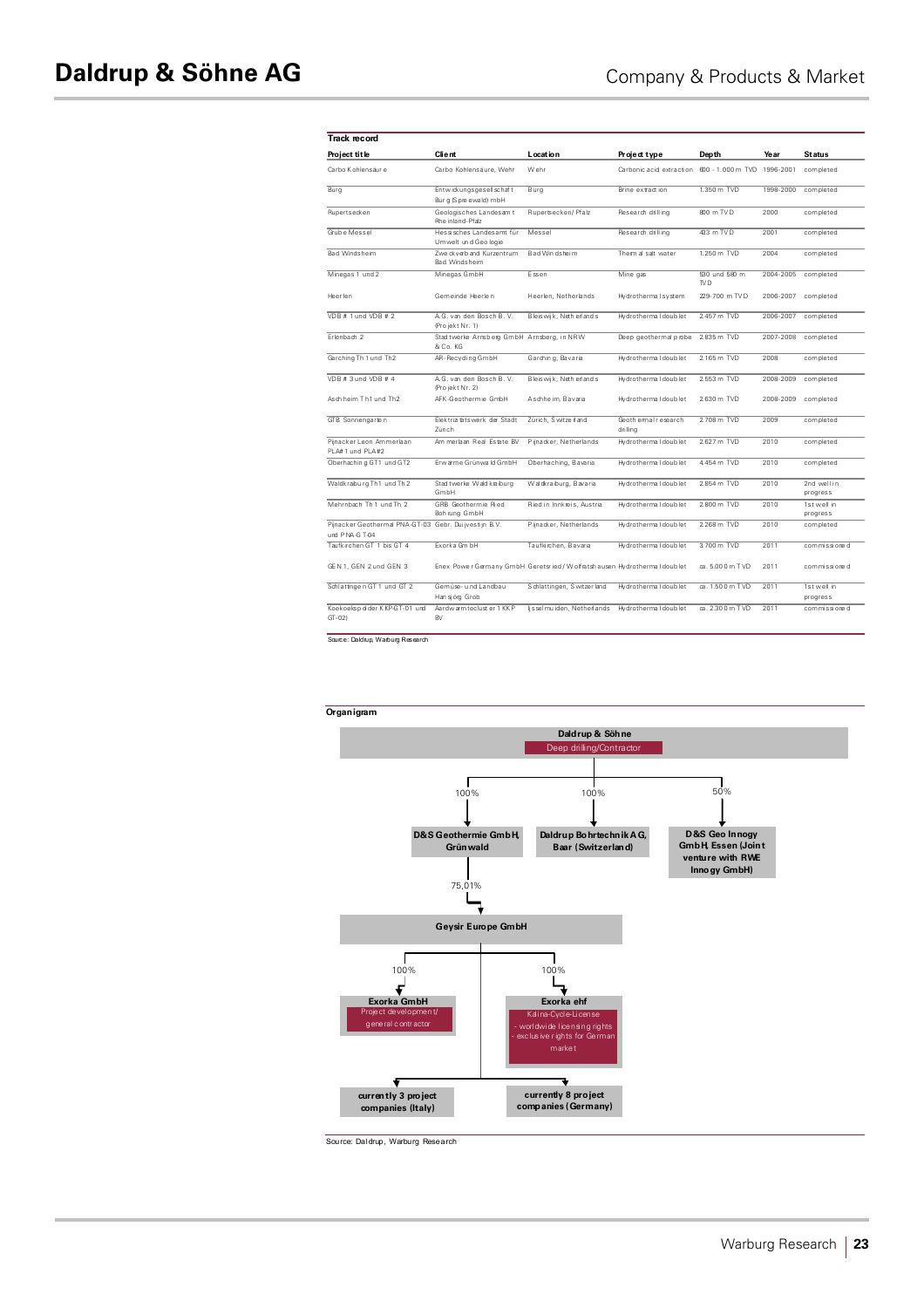# **Family business**

The management board consists of the following persons:

#### **Josef Daldrup (CEO**)

Josef Daldrup, born in 1953, is the major shareholder and responsible for Strategy, Key Accounts and Communication/IR.

#### **Peter Maasewerd (CFO)**

Peter Maasewerd, born in 1960, is a Graduate Geologist. He is responsible for the business segments Resources & Exploration and EDS as well as for Human Resources, IT and Accounting/Controlling.

#### **Andreas Tönies (COO)**

Andreas Tönies, born in 1965, is responsible for the business segments Geothermics and Water Supply as well as for Logistics, Technology, Purchasing and Marketing.

# **Geothermal market and technology**

#### **Technology**

The geothermal energy available in the Earth's crust originates mainly from radioactive decay processes in the Earth's core or from residual heat from the time of our planet's formation. Some energy from solar radiation is also stored in the Earth's uppermost strata. In many countries, particularly in regions with geologically favourable conditions (i.e. regions in the so-called "Pacific Ring of Fire" and those with volcanic activity and temperatures > 200°C), geothermal energy is already used to generate electricity or used directly in heating networks. In countries such as Germany, Italy, Indonesia, the Philippines, Mexico, the USA and Iceland, the use of geothermal energy has been an integral part of energy strategy for many years.

The German geothermal industry covers all geothermal technologies, from shallow geothermal energy up to hydrothermal and petrothermal deep geothermal energy for heating, cooling and power generation. Depending on drilling depth, there are two main geothermal energy possibilities; deep geothermal energy and shallow or nearsurface geothermal energy.

#### **Shallow geothermal energy**

Shallow geothermal energy is obtained at depths of up to 400 metres. Because the Earth maintains a far more even temperature than air or water does, it is an optimal energy source for cooling and heating buildings. At depths of about 15 m, and depending on geological conditions down to a maximum of 40 m, temperatures in the Earth's uppermost strata are subject to seasonal fluctuations and influenced by solar radiation. Temperatures just above the annual average temperature on the Earth's surface prevail at these levels. From this depth on, the temperature increases in accordance with the geothermal gradient at a rate of approximately 3°C per 100 m of depth. The heat derived from the ground also depends on the qualities of the ground and rock.

Various systems, such as geothermal heat collectors, geothermal heat probes, energy piles and other ground-contact concrete units are used to harness geothermal energy. When used for heating, grounded heat pumps increase the ground temperature to the temperature required in the building, drawing heat from the ground in a circulatory process. The constant temperatures prevailing underground can, however, also be used to directly cool the building by bypassing the heat pumps. If the ground is not providing adequate cooling, heat pumps can be operated in reverse to supply the required cooling capacity.

#### **Deep geothermal energy**

Deep geothermal energy (depths of more than 400m) can be used both to generate electricity in power plants and to feed heat into larger heating networks for industrial production or for heating buildings. Deep geothermal energy is further divided into hydro geothermal energy and petrothermal geothermal energy (EGS, Hot Dry Rock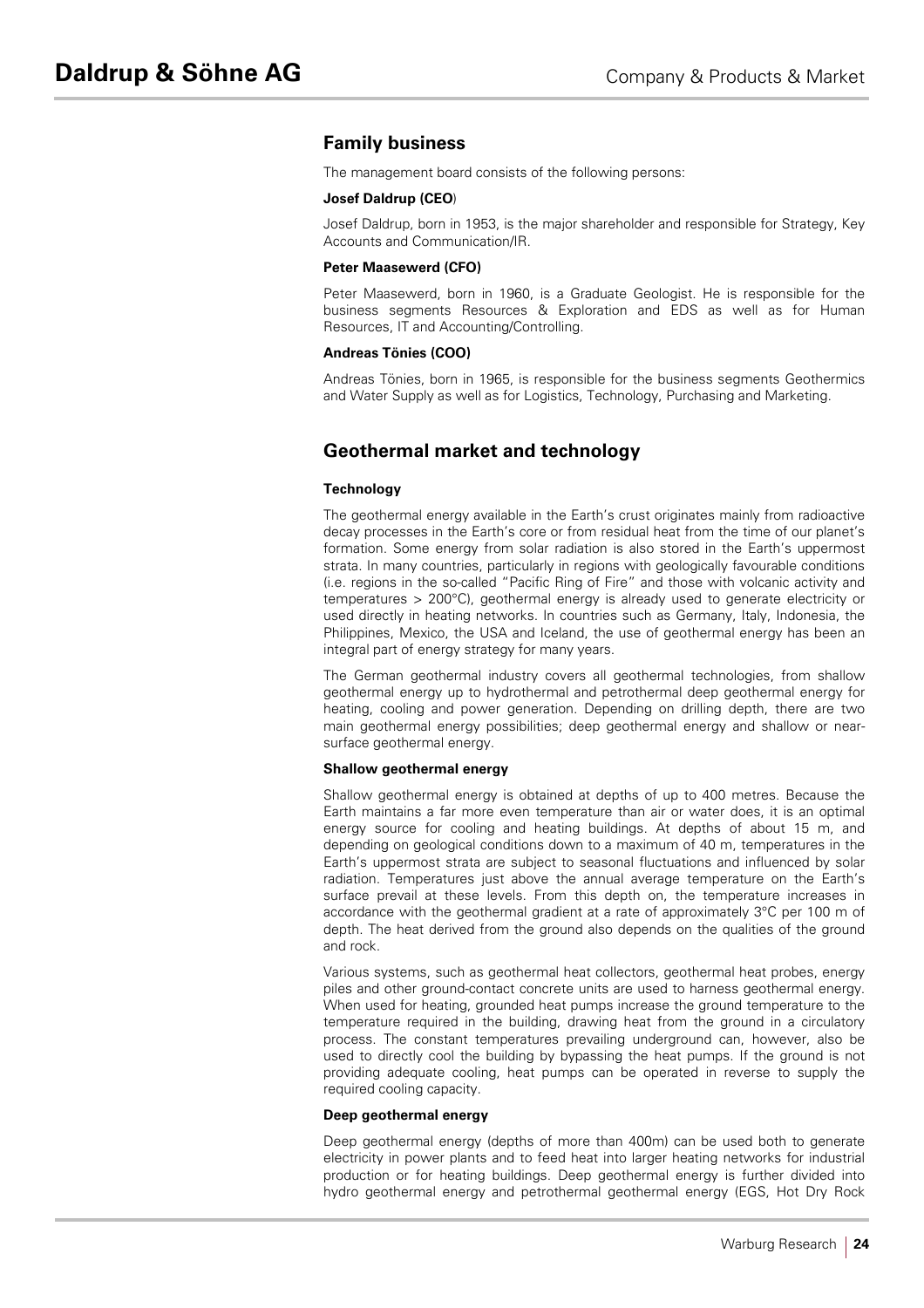#### systems).

**Hydro geothermal energy** uses hot water drawn directly from underground reservoirs located at great depths and can be used to generate heat and/or electricity depending on the thermal water's flow rate and temperature.

The use of deep heat reservoirs with few or no water resources is referred to as **petrothermal geothermal energy**. Crystalline and dense sedimentary rock at depths of three to six kilometres with high temperatures (over 150°C) can serve as reservoirs. These are accessed via two or more boreholes drilled deep into solid rock. Hydraulic and chemical stimulation processes (Enhanced Geothermal Systems, EGS) are used to make cracks and fissures in the rock. Cold water is then pumped at high pressure down an injection well into the rock, where it is heated and returns to the surface via a second borehole. This hot water in turn heats a working fluid with a low boiling point (so-called Kalina Cycle and Organic Rankine Cycle, ORC), producing steam for a turbine. Heat can also be fed into district heating networks via a heat exchanger.



Source: Dalage Research

### **Organic Rankine Cycle (ORC)/Kalina Cycle**

To produce electricity, steam drives a turbine. In general, for this, temperatures above 175°C are needed. Using the ORC or Kalina Cycle technologies, electricity can be produced with temperatures below 175°C.

The Organic Rankine cycle (ORC) is named for its use of an organic, high molecular mass fluid with a boiling point at a lower temperature than water. The low-temperature heat is converted into useful work that can itself be converted into electricity. The optimal temperature for this process lies between 145-150°C.

Unlike the ORC process, the Kalina cycle uses water and ammonia at various ratios and therefore increase overall thermodynamic efficiency. The Kalina cycle has been shown to increase thermal power output efficiencies by up to 50% in suitable installations. The optimal temperature for this process lies between 125-130°C.

Global Geothermal Ltd. (parent company: Wasabi Energy Ltd.) owns all the worldwide entities licensed to deploy the Kalina Cycle process. Exorka, subsidiary of Daldrup, has the worldwide license to use the Kalina Cycle power plant technology and the exclusive right to use it in Germany.

#### **Geothermal market development depends strongly on geological setting**

Most of the plants installed are currently used for heat generation. In 2010, around 50,500 MW of thermal capacity was installed in almost 80 countries worldwide. In the area of electricity generation, a geothermal capacity of just below 10,700 MW was installed in a total of 24 countries in 2010. The largest installed capacity was in the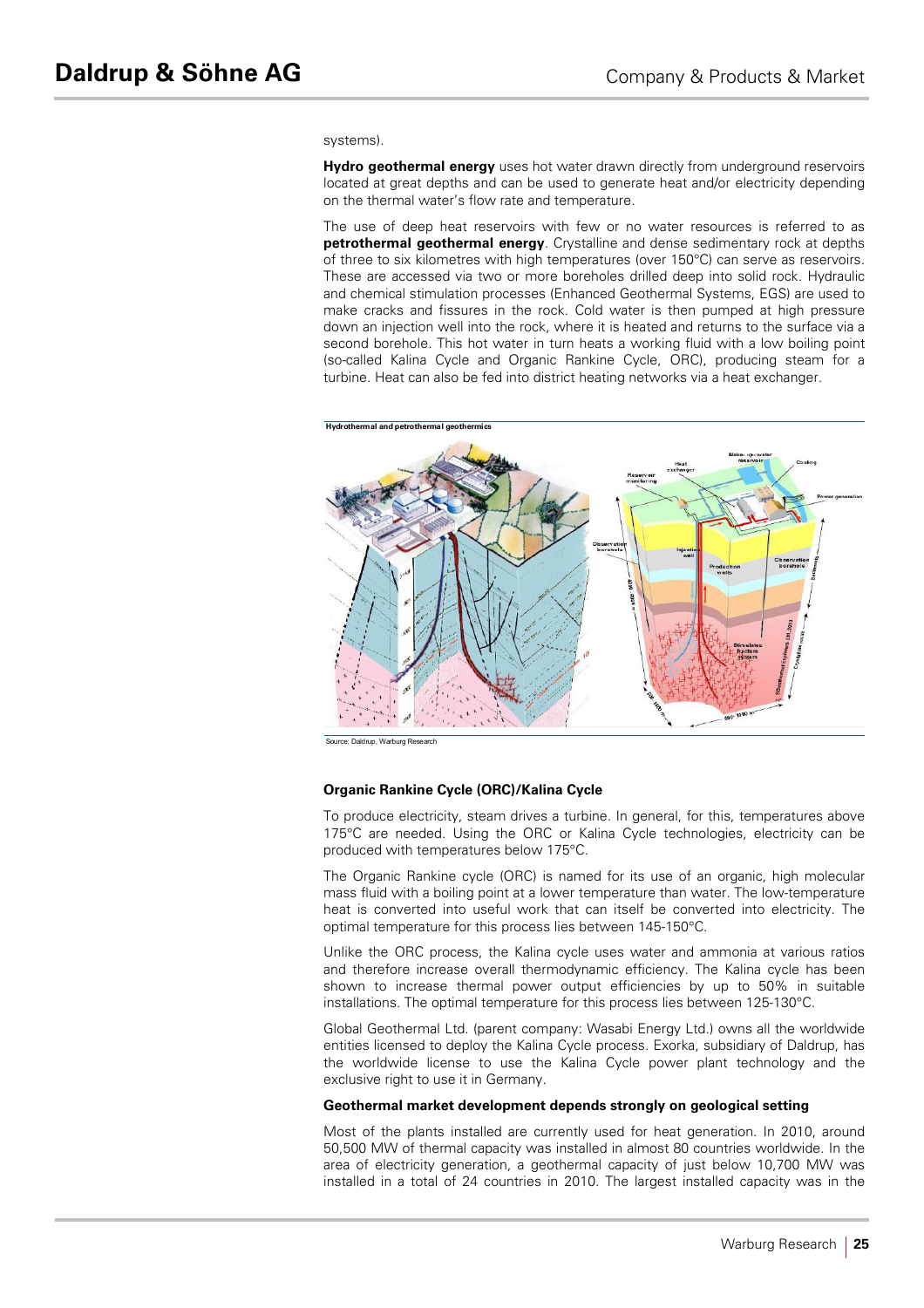USA, followed by the Philippines, Indonesia, Mexico and Italy. Growing national energy consumption and increasing fossil fuel prices may make the use of geothermal energy more important in future in countries with high geothermal potential. In addition to the particularly high potential for using this form of energy along the 'Ring of Fire' around the Pacific Ocean, there is also considerable potential on the islands on the mid-Atlantic Ridge (e.g. Iceland), and further hot-spots in East Africa and parts of the Middle East.

#### **Geological setting in Germany**

Compared to countries like Iceland or Italy, there are no high enthalpy resources in Germany. Required temperatures for electricity generation are only reached in depths of more than 4000m. Due to this fact, special know-how in deep drilling is necessary to use geothermal resources.



Source: Geothermieprojekte.de, Warburg Research

In Germany, thermal water reaches temperatures of up to 180 °C (North German Basin up to 120 °C, Upper Rhine Rift up to 180 °C, South German Molasse Basin up to 180 °C). The limited thermal water reservoirs are mainly concentrated in three regions, from which two regions are suitable for low enthalpy power production (Upper Rhine Rift, South German Molasse Basin). Other parts of the country are only suitable for petrogeothermal systems.

In Germany, deep geothermal power plants are used to produce heat as well as for combined heat and power generation. So far however, due to the high temperatures required, only three geothermal power plants are operating, two more are in the testing phase and various are in the planning stage. There are currently around 150 geothermal energy exploration fields in Germany. In total, more than 80 deep geothermal projects are in the planning phase.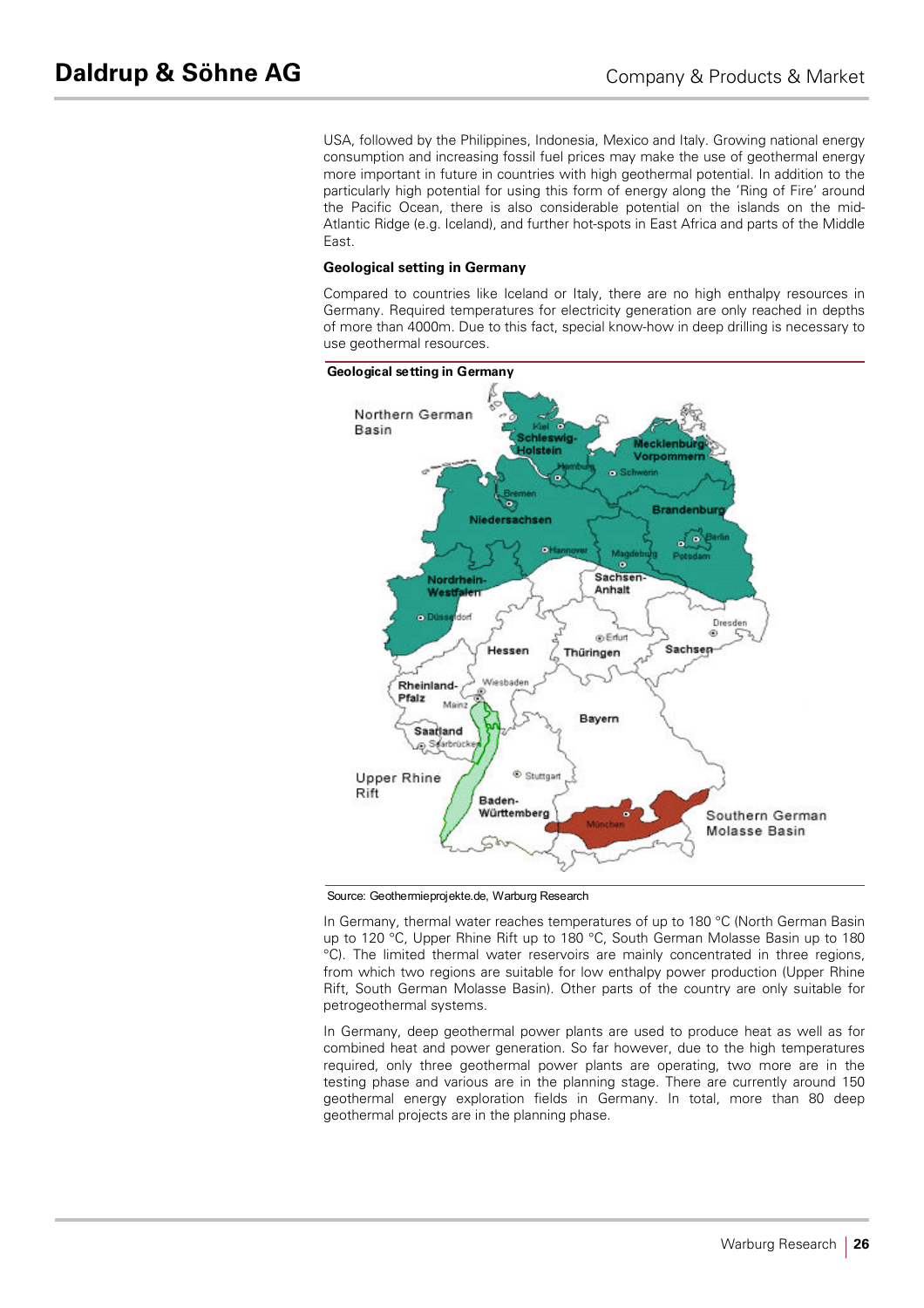# **Consolidated Profit & Loss Daldrup & Söhne AG**

| in EUR m                                                                                  | 2007   | 2008   | 2009 | 2010    | 2011E  | 2012E  | 2013E  |
|-------------------------------------------------------------------------------------------|--------|--------|------|---------|--------|--------|--------|
| <b>Sales</b>                                                                              | 28.2   | 27.0   | 24.1 | 57.9    | 46.2   | 22.7   | 61.5   |
| Increase / decrease in inventory                                                          | $-3.0$ | $-1.6$ | 15.5 | $-16.8$ | 0.0    | 0.0    | 0.0    |
| Own work capitalised                                                                      | 0.0    | 0.0    | 0.0  | 0.0     | 19.9   | 41.1   | 19.4   |
| <b>Total sales</b>                                                                        | 25.2   | 25.4   | 39.5 | 41.1    | 66.1   | 63.8   | 80.9   |
| Material Expenses                                                                         | 11.5   | 12.0   | 24.1 | 26.0    | 40.8   | 37.9   | 45.8   |
| <b>Gross profit</b>                                                                       | 13.7   | 13.4   | 15.4 | 15.1    | 25.2   | 25.8   | 35.1   |
| Personnel expenses                                                                        | 1.2    | 3.1    | 3.8  | 5.6     | 8.9    | 9.2    | 10.0   |
| Other operating income                                                                    | 1.5    | 3.9    | 2.3  | 7.5     | 7.6    | 8.3    | 9.9    |
| Other operating expenses                                                                  | 9.3    | 7.6    | 6.6  | 9.3     | 11.6   | 10.4   | 12.5   |
| Unfrequent items                                                                          | 0.0    | 0.0    | 0.0  | 0.0     | 0.0    | 0.0    | 0.0    |
| <b>EBITDA</b>                                                                             | 4.6    | 6.7    | 7.3  | 7.8     | 12.3   | 14.5   | 22.6   |
| Depreciation of fixed assets                                                              | 0.3    | 1.3    | 2.7  | 3.0     | 4.1    | 6.0    | 10.2   |
| <b>EBITA</b>                                                                              | 4.3    | 5.4    | 4.6  | 4.8     | 8.2    | 8.5    | 12.4   |
| Amortisation of intangible fixed assets                                                   | 0.0    | 0.0    | 0.0  | 1.0     | 0.0    | 0.0    | 0.0    |
| Impairment charges and amortisation of goodwill                                           | 0.0    | 0.0    | 0.0  | 0.0     | 0.0    | 0.0    | 0.0    |
| <b>EBIT</b>                                                                               | 4.3    | 5.4    | 4.6  | 3.8     | 8.2    | 8.5    | 12.4   |
| Interest income                                                                           | 0.4    | 0.8    | 0.2  | 0.2     | 0.2    | 0.2    | 0.2    |
| Interest expenses                                                                         | 0.1    | 0.0    | 0.0  | 0.4     | 0.4    | 2.0    | 4.2    |
| Financial result                                                                          | 0.2    | 0.8    | 0.3  | $-0.4$  | $-0.2$ | $-1.8$ | $-4.0$ |
| Recurring pretax income from cont. operations                                             | 4.5    | 6.1    | 4.9  | 3.4     | 8.0    | 6.7    | 8.4    |
| Extraordinary income/loss                                                                 | 0.0    | 0.0    | 0.0  | 0.0     | 0.0    | 0.0    | 0.0    |
| <b>EBT</b>                                                                                | 4.5    | 6.1    | 4.9  | 3.4     | 8.0    | 6.7    | 8.4    |
| Taxes total                                                                               | 0.5    | 2.0    | 1.1  | 1.0     | 2.5    | 2.1    | 2.7    |
| Net income from continuing operations                                                     | 4.0    | 4.1    | 3.8  | 2.5     | 5.5    | 4.6    | 5.8    |
| Income from discontinued operations (net of tax)                                          | 0.0    | 0.0    | 0.0  | 0.0     | 0.0    | 0.0    | 0.0    |
| Net income before minorities                                                              | 1.7    | 4.0    | 3.8  | 2.4     | 5.5    | 4.6    | 5.8    |
| Minority interest                                                                         | 0.0    | 0.0    | 0.0  | $-0.2$  | 0.0    | 0.0    | 0.0    |
| Net income<br>Courage: Deldrup 8, Cöbne AC (biotorical data) Warburg Pencesah (forecoata) | 1.7    | 4.0    | 3.8  | 2.6     | 5.5    | 4.6    | 5.8    |

Sources: Daldrup & Söhne AG (historical data), Warburg Research (forecasts)

## **Consolidated Profit & Loss Daldrup & Söhne AG**

| in % of Sales                                    | 2007     | 2008     | 2009    | 2010     | 2011E   | 2012E    | 2013E    |
|--------------------------------------------------|----------|----------|---------|----------|---------|----------|----------|
| <b>Sales</b>                                     | 100.0%   | 100.0%   | 100.0%  | 100.0%   | 100.0%  | 100.0%   | 100.0%   |
| Increase / decrease in inventory                 | $-10.7%$ | $-5.8%$  | 64.2 %  | $-29.0%$ | 0.0%    | 0.0%     | 0.0%     |
| Own work capitalised                             | 0.0%     | 0.0%     | 0.0%    | 0.1%     | 42.9%   | 181.2 %  | 31.6%    |
| <b>Total sales</b>                               | 89.3%    | 94.2%    | 164.2%  | 71.1%    | 142.9 % | 281.2%   | 131.6%   |
| Material Expenses                                | 40.8 %   | 44.5 %   | 100.2 % | 44.9%    | 88.3 %  | 167.3 %  | 74.5 %   |
| <b>Gross profit</b>                              | 48.5%    | 49.7%    | 64.0%   | 26.2%    | 54.6%   | 113.9%   | 57.1%    |
| Personnel expenses                               | 4.4 %    | 11.4 %   | 16.0%   | 9.6%     | 19.4 %  | 40.8%    | 16.3 %   |
| Other operating income                           | 5.5 %    | 14.6 %   | 9.7%    | 13.0 %   | 16.4 %  | 36.6 %   | 16.2 %   |
| Other operating expenses                         | 33.1 %   | 28.3 %   | 27.4 %  | 16.0%    | 25.0%   | 45.8 %   | 20.3 %   |
| Unfrequent items                                 | $0.0 \%$ | $0.0\%$  | 0.0%    | $0.0 \%$ | 0.0%    | $0.0 \%$ | $0.0 \%$ |
| <b>EBITDA</b>                                    | 16.4 %   | 24.6%    | 30.3%   | 13.5 %   | 26.7%   | 63.8%    | 36.8%    |
| Depreciation of fixed assets                     | 1.1%     | 4.8%     | 11.1 %  | 5.2 %    | 8.9%    | 26.5 %   | 16.6%    |
| <b>EBITA</b>                                     | 15.3%    | 19.8%    | 19.3%   | 8.3%     | 17.8%   | 37.4%    | 20.2%    |
| Amortisation of intangible fixed assets          | 0.0%     | 0.0%     | 0.0%    | 1.7 %    | 0.0%    | 0.0%     | 0.0%     |
| Impairment charges and amortisation of goodwill  | 0.0%     | 0.0%     | 0.0%    | 0.0%     | 0.0%    | 0.0%     | 0.0%     |
| <b>EBIT</b>                                      | 15.3%    | 19.8%    | 19.3%   | 6.6%     | 17.8%   | 37.4 %   | 20.2%    |
| Interest income                                  | 1.3%     | 3.0%     | 1.0%    | 0.3%     | 0.4%    | 0.9%     | 0.3%     |
| Interest expenses                                | 0.5%     | 0.2%     | 0.0%    | 0.8%     | 0.9%    | 8.7%     | 6.8%     |
| Financial result                                 | 0.8%     | 2.9%     | 1.1%    | $-0.7%$  | $-0.5%$ | $-7.8%$  | $-6.5%$  |
| Recurring pretax income from cont. operations    | 16.1%    | 22.7%    | 20.4 %  | 6.0%     | 17.3 %  | 29.5%    | 13.7%    |
| Extraordinary income/loss                        | 0.0%     | 0.0%     | 0.0%    | 0.0%     | 0.0%    | 0.0%     | 0.0%     |
| <b>EBT</b>                                       | 16.1%    | 22.7%    | 20.4 %  | 6.0%     | 17.3%   | 29.5 %   | 13.7%    |
| Taxes total                                      | 1.9%     | 7.5 %    | 4.6%    | 1.7 %    | 5.5 %   | 9.4 %    | 4.3 %    |
| Net income from continuing operations            | 14.3%    | 15.2%    | 15.8%   | 4.3%     | 11.8%   | 20.2%    | 9.4%     |
| Income from discontinued operations (net of tax) | $0.0 \%$ | $0.0 \%$ | 0.0%    | 0.0%     | 0.0%    | $0.0 \%$ | 0.0%     |
| Net income before minorities                     | 6.1%     | 14.9%    | 15.8%   | 4.2%     | 11.8%   | 20.2%    | 9.4%     |
| Minority interest                                | 0.0%     | $0.0 \%$ | 0.0%    | $-0.4%$  | 0.0%    | 0.0%     | 0.0%     |
| Net income                                       | 6.1%     | 14.9%    | 15.8%   | 4.6 $%$  | 11.8%   | 20.2%    | 9.4%     |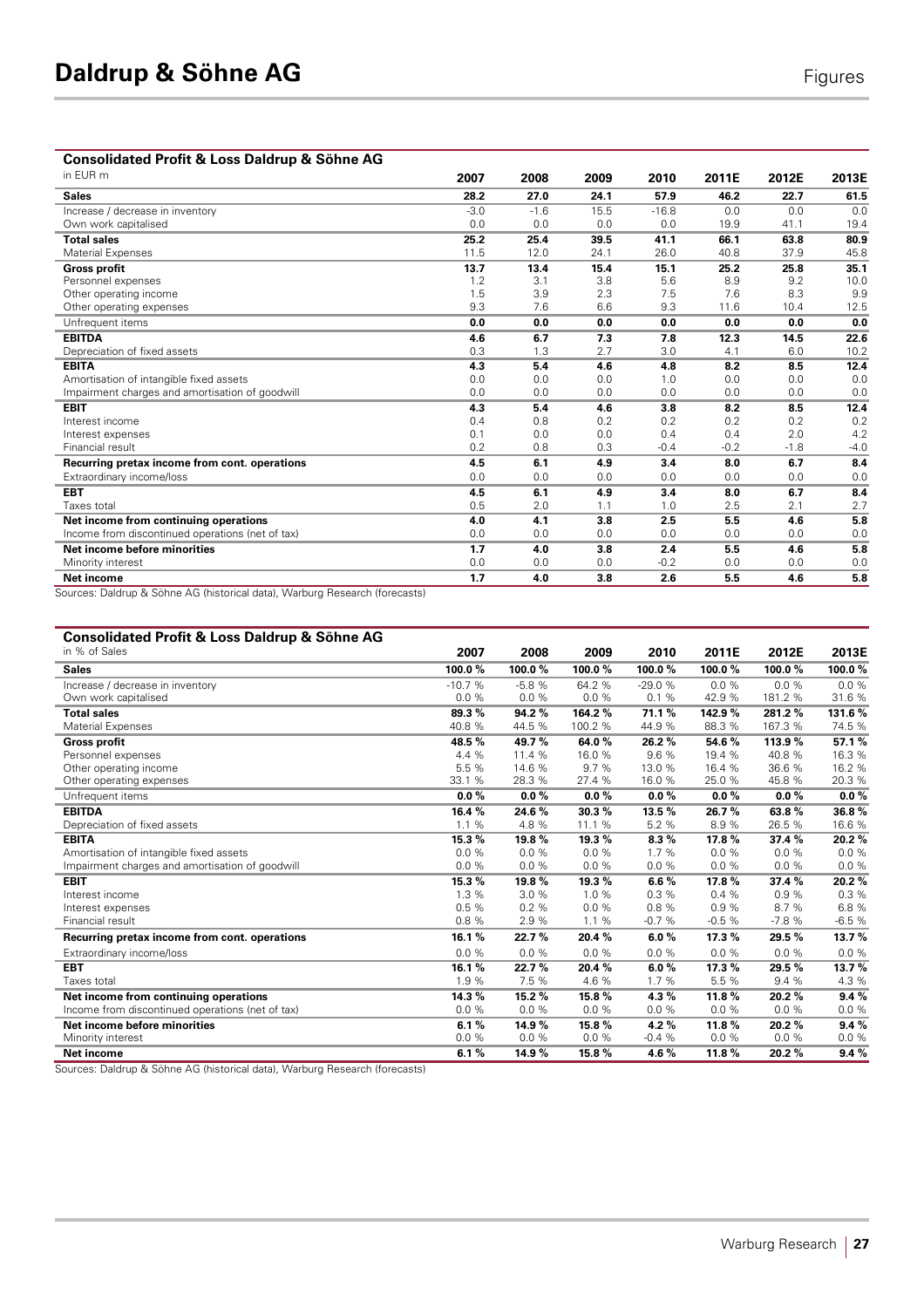# **Balance sheet Daldrup & Söhne AG**

| onour paraiab a<br>$\sim$<br>in EUR m          |      |      |      |      |       |       |       |
|------------------------------------------------|------|------|------|------|-------|-------|-------|
|                                                | 2007 | 2008 | 2009 | 2010 | 2011E | 2012E | 2013E |
| <b>Assets</b>                                  |      |      |      |      |       |       |       |
| Intangible assets                              | 0.0  | 0.0  | 7.5  | 8.2  | 8.2   | 9.6   | 11.0  |
| thereof other intangible assets                | 0.0  | 0.0  | 7.5  | 8.2  | 8.2   | 9.6   | 11.0  |
| thereof Goodwill                               | 0.0  | 0.0  | 0.0  | 0.0  | 0.0   | 0.0   | 0.0   |
| Property, plant and equipment                  | 6.0  | 26.8 | 47.2 | 49.2 | 63.1  | 106   | 143   |
| Financial assets                               | 0.0  | 0.0  | 0.8  | 2.5  | 2.5   | 2.5   | 2.5   |
| <b>Fixed assets</b>                            | 6.1  | 26.8 | 55.5 | 60.0 | 73.8  | 119   | 157   |
| Inventories                                    | 3.5  | 3.9  | 12.1 | 6.9  | 13.2  | 12.8  | 16.2  |
| Accounts receivable                            | 5.4  | 5.8  | 12.4 | 21.7 | 21.7  | 21.0  | 22.2  |
| Other Assets                                   | 0.0  | 0.0  | 0.7  | 0.1  | 0.1   | 0.1   | 0.1   |
| Liquid assets                                  | 19.8 | 12.2 | 6.9  | 4.2  | 3.0   | 3.8   | 4.0   |
| <b>Current assets</b>                          | 28.7 | 21.9 | 32.1 | 32.9 | 38.0  | 37.7  | 42.5  |
| <b>Total assets</b>                            | 34.8 | 48.7 | 87.6 | 92.8 | 112   | 156   | 199   |
| Liabilities and shareholders' equity           |      |      |      |      |       |       |       |
| Subscribed capital                             | 5.0  | 5.4  | 5.4  | 5.4  | 5.4   | 5.4   | 5.4   |
| Additional paid-in capital                     | 17.1 | 30.5 | 30.5 | 30.5 | 30.5  | 30.5  | 30.5  |
| Surplus capital                                | 2.1  | 6.0  | 19.8 | 26.8 | 32.3  | 36.8  | 42.6  |
| Other equity components                        | 0.1  | 0.1  | 0.1  | 0.3  | 0.3   | 0.3   | 0.3   |
| Book value                                     | 24.2 | 42.1 | 55.9 | 63.0 | 68.5  | 73.0  | 78.8  |
| Minority Interest                              | 0.0  | 0.0  | 8.9  | 7.0  | 7.0   | 7.0   | 7.0   |
| <b>Total equity</b>                            | 24.2 | 42.1 | 64.8 | 70.0 | 75.5  | 80.1  | 85.8  |
| Provision for pensions and similar obligations | 0.3  | 0.3  | 0.0  | 0.4  | 0.4   | 0.4   | 0.4   |
| Provisions                                     | 7.3  | 3.5  | 1.7  | 2.7  | 2.7   | 2.7   | 2.7   |
| <b>Financial liabilities</b>                   | 0.0  | 0.0  | 0.0  | 0.6  | 13.2  | 52.5  | 87.3  |
| Accounts payable                               | 2.5  | 2.9  | 7.4  | 8.1  | 9.1   | 9.6   | 12.2  |
| Other liabilities                              | 0.8  | 0.2  | 13.7 | 11.5 | 11.5  | 11.5  | 11.5  |
| <b>Liabilities</b>                             | 10.6 | 6.6  | 22.9 | 22.8 | 36.4  | 76.2  | 114   |
| Total liabilities and shareholders' equity     | 34.8 | 48.7 | 87.6 | 92.8 | 112   | 156   | 199   |

Sources: Daldrup & Söhne AG (historical data), Warburg Research (forecasts)

### **Balance sheet Daldrup & Söhne AG**

| in % of Balance Sheet Total                    | 2007   | 2008     | 2009   | 2010   | 2011E  | 2012E  | 2013E  |
|------------------------------------------------|--------|----------|--------|--------|--------|--------|--------|
| <b>Assets</b>                                  |        |          |        |        |        |        |        |
| Intangible assets                              | 0.0%   | $0.0 \%$ | 8.5 %  | 8.9%   | 7.3 %  | 6.2 %  | 5.5 %  |
| thereof other intangible assets                | 0.0%   | 0.0%     | 8.5 %  | 8.9%   | 7.3 %  | 6.2 %  | 5.5 %  |
| thereof Goodwill                               | 0.0%   | 0.0%     | 0.0%   | 0.0%   | 0.0%   | 0.0%   | 0.0%   |
| Property, plant and equipment                  | 17.4 % | 55.1 %   | 53.9 % | 53.0 % | 56.4 % | 68.1 % | 71.9%  |
| Financial assets                               | 0.0%   | 0.0%     | 0.9%   | 2.7%   | 2.3 %  | 1.6%   | 1.3 %  |
| <b>Fixed assets</b>                            | 17.4%  | 55.1%    | 63.3%  | 64.6%  | 66.0%  | 75.9%  | 78.7%  |
| Inventories                                    | 10.1 % | 8.0%     | 13.8 % | 7.4 %  | 11.8 % | 8.2 %  | 8.1%   |
| Accounts receivable                            | 15.4 % | 11.9 %   | 14.2 % | 23.4 % | 19.4 % | 13.4 % | 11.1 % |
| Other Assets                                   | 0.0%   | 0.1%     | 0.8 %  | 0.2%   | 0.1%   | 0.1%   | 0.1%   |
| Liquid assets                                  | 57.0%  | 25.0%    | 7.9%   | 4.5 %  | 2.7%   | 2.4 %  | 2.0%   |
| <b>Current assets</b>                          | 82.5 % | 45.0%    | 36.7%  | 35.4 % | 34.0%  | 24.1%  | 21.3%  |
| <b>Total assets</b>                            | 100.0% | 100.0%   | 100.0% | 100.0% | 100.0% | 100.0% | 100.0% |
| Liabilities and shareholders' equity           |        |          |        |        |        |        |        |
| Subscribed capital                             | 14.3 % | 11.2 %   | 6.2 %  | 5.9%   | 4.9%   | 3.5%   | 2.7 %  |
| Additional paid-in capital                     | 49.0 % | 62.6%    | 34.8 % | 32.9 % | 27.3 % | 19.5 % | 15.3 % |
| Surplus capital                                | 6.0%   | 12.4 %   | 22.6 % | 28.9%  | 28.8%  | 23.6 % | 21.4 % |
| Other equity components                        | 0.3%   | 0.3%     | 0.2%   | 0.3%   | 0.2%   | 0.2%   | 0.1%   |
| Book value                                     | 69.5 % | 86.5 %   | 63.8 % | 67.9%  | 61.2 % | 46.7%  | 39.5 % |
| Minority Interest                              | 0.0%   | 0.0%     | 10.2 % | 7.6 %  | 6.3 %  | 4.5 %  | 3.5%   |
| <b>Total equity</b>                            | 69.5 % | 86.5%    | 73.9%  | 75.5%  | 67.5%  | 51.2%  | 43.1%  |
| Provision for pensions and similar obligations | 0.8%   | 0.6%     | 0.0%   | 0.4%   | 0.4%   | 0.3%   | 0.2%   |
| Provisions                                     | 21.0%  | 7.2 %    | 2.0 %  | 2.9%   | 2.4 %  | 1.7%   | 1.3 %  |
| <b>Financial liabilities</b>                   | 0.0%   | 0.0%     | 0.0%   | 0.6%   | 11.8 % | 33.6 % | 43.8 % |
| Accounts payable                               | 7.1 %  | 5.9%     | 8.5 %  | 8.7%   | 8.1 %  | 6.1 %  | 6.1%   |
| Other liabilities                              | 2.3 %  | 0.4%     | 15.7 % | 12.4 % | 10.3 % | 7.3 %  | 5.8%   |
| <b>Liabilities</b>                             | 30.4%  | 13.5 %   | 26.1%  | 24.6%  | 32.5%  | 48.8%  | 57.0%  |
| Total liabilities and shareholders' equity     | 100.0% | 100.0%   | 100.0% | 100.0% | 100.0% | 100.0% | 100.0% |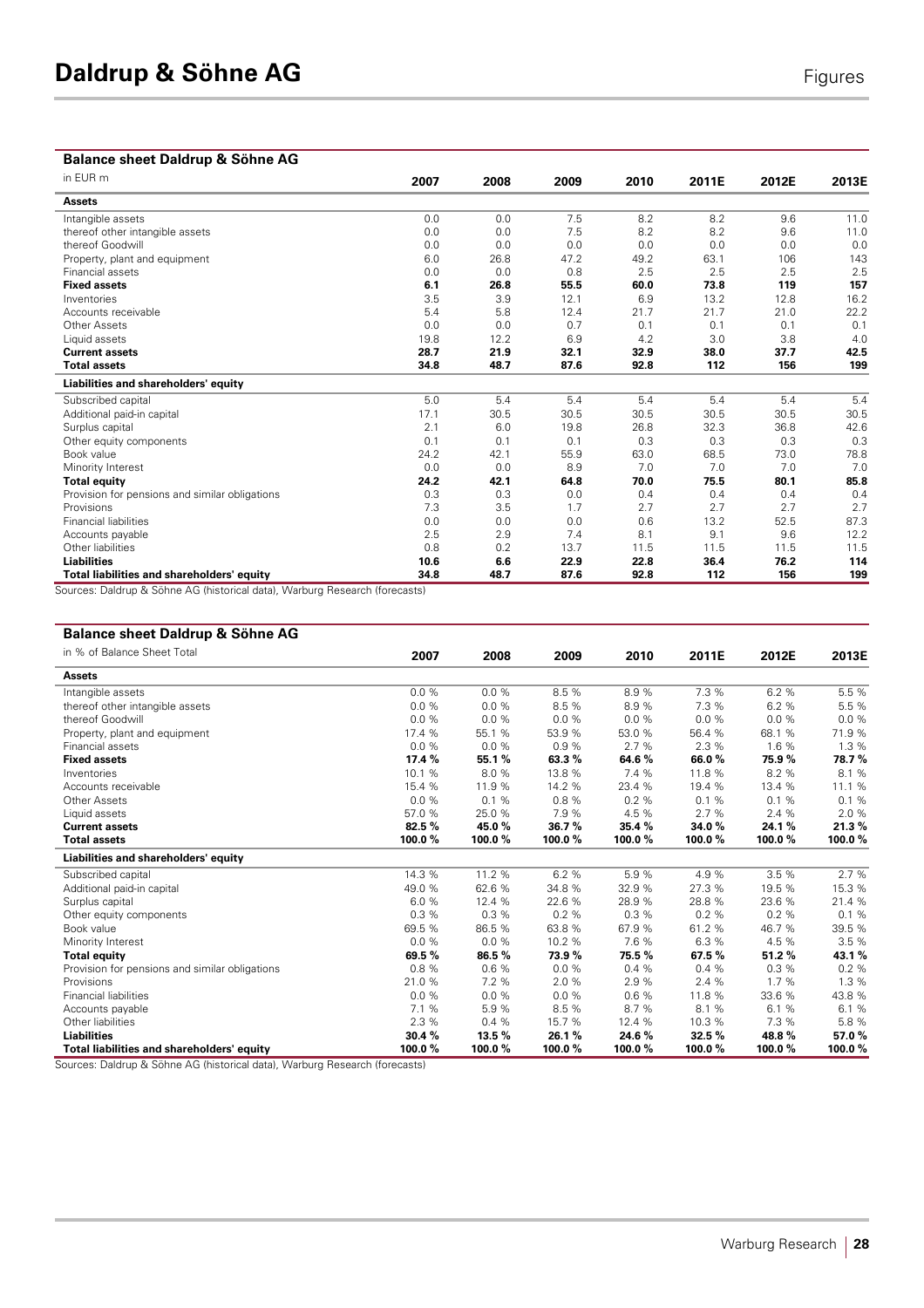# **Statement of Cash Flows Daldrup & Söhne**

| AG                                                     |        |        |         |        |         |         |         |
|--------------------------------------------------------|--------|--------|---------|--------|---------|---------|---------|
| in EUR m                                               | 2007   | 2008   | 2009    | 2010   | 2011E   | 2012E   | 2013E   |
| Net income                                             | 1.7    | 4.0    | 3.8     | 2.4    | 5.5     | 4.6     | 5.8     |
| Depreciation of fixed assets                           | 0.3    | 1.3    | 2.7     | 3.0    | 4.1     | 6.0     | 10.2    |
| Amortisation of goodwill                               | 0.0    | 0.0    | 0.0     | 0.0    | 0.0     | 0.0     | 0.0     |
| Amortisation of intangible assets                      | 0.0    | 0.0    | 0.0     | 1.0    | 0.0     | 0.0     | 0.0     |
| Increase/decrease in long-term provisions              | 0.3    | 0.0    | $-0.2$  | 0.4    | 0.0     | 0.0     | 0.0     |
| Other costs affecting income / expenses                | 0.0    | 0.0    | 0.0     | 0.0    | 0.0     | 0.0     | 0.0     |
| <b>Cash Flow</b>                                       | 2.3    | 5.3    | 6.2     | 6.8    | 9.6     | 10.6    | 15.9    |
| Increase / decrease in inventory                       | $-3.5$ | $-0.4$ | $-8.2$  | 5.3    | $-6.3$  | 0.4     | $-3.4$  |
| Increase / decrease in accounts receivable             | $-5.4$ | $-0.4$ | $-6.6$  | $-9.3$ | 0.0     | 0.7     | $-1.2$  |
| Increase / decrease in accounts payable                | 2.5    | 0.4    | 4.5     | 0.7    | 1.0     | 0.5     | 2.6     |
| Increase / decrease in other working capital positions | 0.0    | 0.0    | 0.0     | 0.0    | 0.0     | 0.0     | 0.0     |
| Increase / decrease in working capital                 | $-6.4$ | $-0.4$ | $-10.3$ | $-3.3$ | $-5.3$  | 1.6     | $-2.0$  |
| Cash flow from operating activities                    | $-4.1$ | 4.9    | $-4.1$  | 3.4    | 4.2     | 12.2    | 13.9    |
| CAPEX                                                  | 0.0    | 0.0    | 0.0     | 0.0    | $-18.0$ | $-50.7$ | $-48.5$ |
| Payments for acquisitions                              | 0.0    | 0.0    | 0.0     | 0.0    | 0.0     | 0.0     | 0.0     |
| <b>Financial investments</b>                           | 0.0    | 0.0    | 0.0     | 0.0    | 0.0     | 0.0     | 0.0     |
| Income from asset disposals                            | 0.0    | 0.0    | 0.0     | 0.0    | 0.0     | 0.0     | 0.0     |
| Cash flow from investing activities                    | 0.0    | 0.0    | 0.0     | 0.0    | $-18.0$ | $-50.7$ | $-48.5$ |
| Change in financial liabilities                        | 0.0    | 0.0    | 0.0     | 0.6    | 12.6    | 39.3    | 34.8    |
| Dividends paid                                         | 0.0    | 0.0    | 0.0     | 0.0    | 0.0     | 0.0     | 0.0     |
| Purchase of own shares                                 | 0.0    | 0.0    | 0.0     | 0.0    | 0.0     | 0.0     | 0.0     |
| Capital measures                                       | 0.0    | 0.0    | 0.0     | 0.0    | 0.0     | 0.0     | 0.0     |
| Others                                                 | 0.0    | 0.0    | 0.0     | 0.0    | 0.0     | 0.0     | 0.0     |
| Cash flow from financing activities                    | 0.0    | 0.0    | 0.0     | 0.6    | 12.6    | 39.3    | 34.8    |
| Change in liquid funds                                 | $-4.1$ | 4.9    | $-4.1$  | 4.0    | $-1.2$  | 0.8     | 0.2     |
| Effects of exchange rate changes on cash               | 0.0    | 0.0    | 0.0     | 0.1    | 0.0     | 0.0     | 0.0     |
| Liquid assets at end of period                         | $-4.1$ | 24.7   | 8.0     | 11.0   | 3.0     | 3.8     | 4.0     |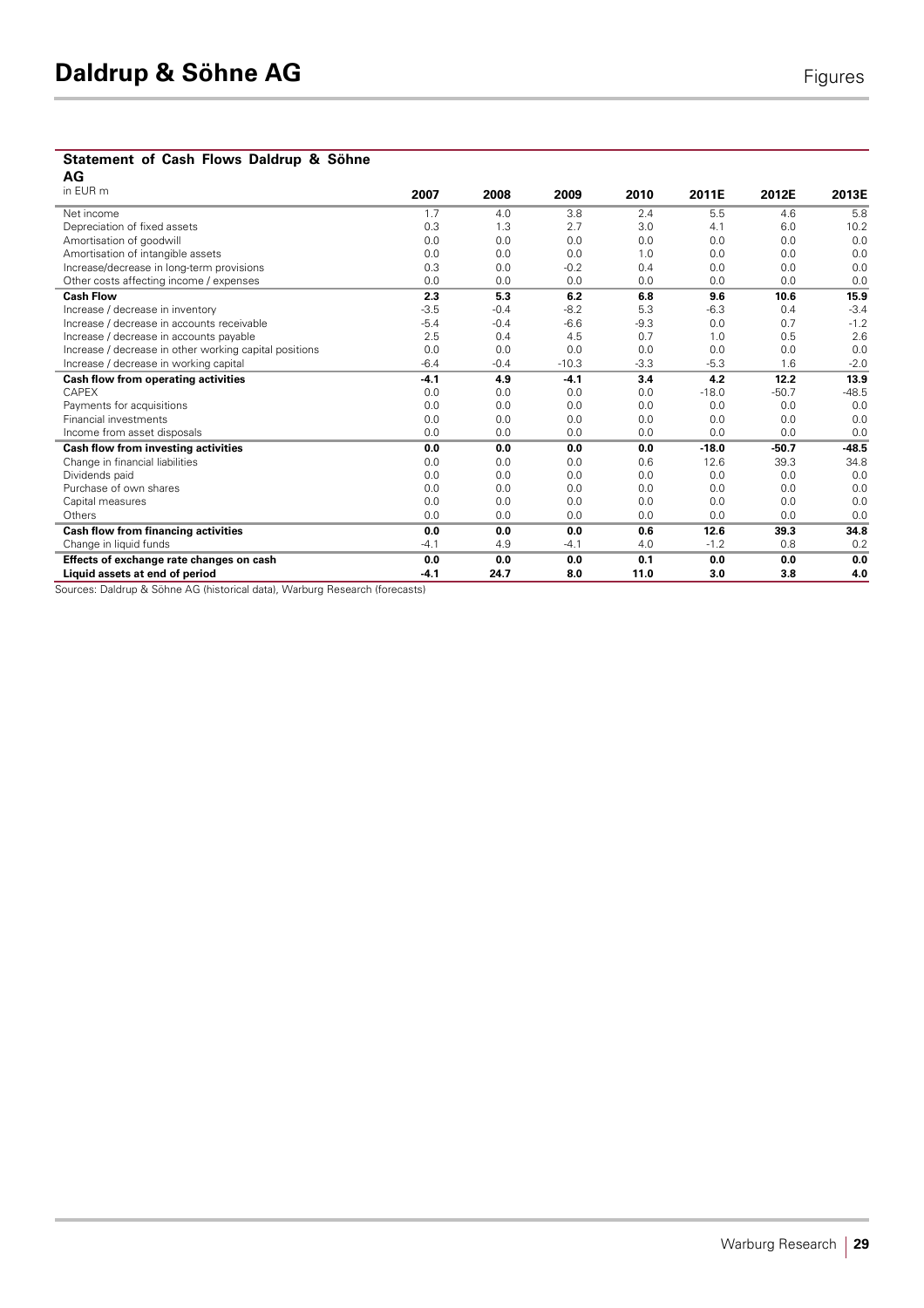#### **Financial Ratios Daldrup & Söhne AG 2007 2008 2009 2010 2011E 2012E 2013E Operational Efficiency**  Total Operating Costs / Sales 69.6 % 69.6 % 69.6 % 72.9 % 69.6 % 69.6 % 733.9 % 72.6 % 75.5 % 716.3 % 72.7.3 % Sales per Employee n.a. n.a. n.a. n.a. n.a. n.a. n.a. EBITDA per Employee n.a. n.a. n.a. n.a. n.a. n.a. n.a. EBIT-margin 15.3 % 19.8 % 19.3 % 6.6 % 17.8 % 37.4 % 20.2 % EBITDA / Operating Assets 28.3 % 19.8 % 11.3 % 11.2 % 13.9 % 13.3 % 13.3 % 15.0 % 16.8 % 16.8 % 14.4 % 28.3 % 15.0 % 28.3 % 15.0 % 28.3 % 15.0 % 28.3 % 15.0 % 14.4 % 15.0 % 14.4 % 15.0 % 14.4 % 15.0 % 15.0 % 15.0 % 15.0 % ROA 28.3 % 15.0 % 6.8 % 4.4 % 7.4 % 3.9 % 3.7 % **Efficiency of Capital Employment**  Plant Turnover 4.7 1.0 0.5 1.2 0.7 0.2 0.4 Operating Assets Turnover 2.3 0.8 0.4 0.8 0.5 0.2 0.4 Capital Employed Turnover **Return on Capital**  ROCE 17.6 % 16.0 % 8.6 % 5.6 % 10.3 % 7.6 % 8.1 % EBITDA / Avg. Capital Employed 18.9 % 19.9 % 13.6 % 11.5 % 15.4 % 13.0 % 14.7 % ROE 7.1 % 9.6 % 5.9 % 3.8 % 7.2 % 5.7 % 6.7 % Net Profit / Avg. Equity 14.2 % 12.2 % 7.1 % 3.9 % 7.5 % 5.9 % 6.9 % Recurring Net Profit / Avg. Equity  $33.3\%$  12.4 % 7.1 % 3.7 % 7.5 % 5.9 % 6.9 % 6.9 % 14.4 % 13.4 % 7.3 % 4.7 % 6.0 % 3.4 % 3.3 % ROIC 14.4 % 13.4 % 7.3 % 4.7 % 6.0 % 3.4 % 3.3 % **Solvency**  Net Debt -19.8 -12.2 -6.9 -3.6 10.2 48.7 83.3 Net Gearing -82.0 % -28.9 % -10.7 % -5.1 % 13.5 % 60.8 % 97.0 % Book Value of Equity / Book Value of Debt n.a. 2370357.4  $\frac{\%}{7.2}$ 208898012.9  $\frac{\%}{1.5}$ 12429.8 % 573.5 % 152.5 % 98.4 % Current ratio 8.8 7.2 1.5 1.6 1.8 1.7 1.6 Acid Test Ratio 2.4 2.7 0.9 1.1 1.0 1.0 0.9 EBITDA / Interest Paid **31.5** 158.5 780.7 17.9 29.9 7.3 5.4<br>
Interest Cover 18.9 20.9 4.8 3.1 Interest Cover n.a. n.a. n.a. 15.9 37.9 4.8 3.1 **Cash Flow**  Free Cash Flow -4.1 4.9 -4.1 3.4 -13.8 -38.6 -34.6 Free Cash Flow / Sales -14.5 % -14.5 % -14.5 % -17.0 % -5.9 % -29.7 % -170.0 % -56.2 % -66.2 % -56.2 % -66.2 %<br>Adj. Free Cash Flow -14.5 -12.6 % -170.0 % -170.0 % -170.0 % -56.2 % -14.5 % -14.5 % -14.5 % -14.5 % -14.5 % -Adj. Free Cash Flow Cash Flow Cash Control Cash Control Cash Control Cash Control Cash Control Cash Control Ca<br>Adj. Free Cash Flow / Sales Cash Control Cash Control Cash Control Cash Control Cash Control Cash Control Cash Adj. Free Cash Flow / Sales 13.0 % 12.2 % 12.5 % 5.7 % 11.4 % 19.3 % 9.0 % Free Cash Flow / Net Profit -238.7 % -238.7 % -107.5 % -209.9 % -251.7 % -842.6 % -600.2 % -842.6 % -600.2 % -<br>19 % -51 % -26 % -54 % -54 % -58 % -60 % -51 % -6.8 % -6.9 % -6.9 % -6.9 % -6.9 % -6.9 % -6.9 % -6.0 % -6.0 % Interest Received / Avg. Cash 1.9 % 5.1 % 2.6 % 3.5 % 5.4 % 5.8 % 5.0 % Interest Paid / Avg. Debt n.a. 2361.7 % 1032.8 % 154.9 % 6.0 % 6.0 % 6.0 % Dividend Payout Ratio **Fund Management**  Investment ratio 0.0 % 0.0 % 0.0 % 0.0 % 38.9 % 223.7 % 78.9 % Maint. Capex / Sales **1.1 % 4.8 % 11.1 % 5.2 % 8.9 % 26.5 % 16.6 %** 3.9 % 26.5 % 16.6 % 3.9 % 26.5 % 16.6 % 3.9 % 26.5 % 16.6 % 3.0 % 3.0 % 3.0 % 3.0 % 3.0 % 3.0 % 3.0 % 3.0 % 3.0 % 3.0 % 3.0 % 3.0 % 3.0 % 3.0 % 3.0 % 3.0 Capex / Dep 0.0 % 0.0 % 0.0 % 0.0 % 437.3 % 845.6 % 476.2 % Avg. Working Capital / Sales 22.7 % 24.4 % 49.7 % 32.5 % 50.0 % 110.3 % 41.0 % Trade Creditors / Trade Debtors 182.0 % 216.2 % 201.8 % 268.2 % 268.2 % 238.5 % 218.8 % 218.8 % 218.0 % 216.2 % 216.2 % 201.8 % 167.6 % 268.2 % 273.0 182.0 % 216.5 169 % 201.8 % 201.8 % 201.8 % 201.8 % 26.8 73.0 73.0 73.0 Inventory turnover (days) 45.5 52.5 184 60.8 73.0 73.0 73.0 Receivables collection period (DSOs) 78.4 188 177 120 120<br>Pavables collection period (davs) 32.1 38.8 112 51.0 50.0 55.0 Payables collection period (days) 32.1 38.8 112 51.0 50.0 55.0 55.0 Cash conversion cycle (days) 82.8 92.0 260 147 143 138 118 **Valuation**<br>Dividend Yield Dividend Yield n.a. n.a. n.a. n.a. n.a. n.a. n.a. P/B 5.3 5.3 3.0 2.0 1.8 1.7 1.6 1.5 EV/sales 4.7 4.9 5.5 2.3 3.2 8.1 3.6 EV/EBITDA 28.6 19.9 18.1 16.9 11.8 12.8 9.7 EV/EBIT 30.6 24.7 28.5 34.5 17.8 21.8 17.6 EV/FCF n.m. 26.9 n.m. 38.5 n.m. n.m. n.m. P/E 76.0 31.9 33.7 48.1 23.6 28.1 22.2 P/CF 55.9 24.1 20.6 18.9 13.4 12.1 8.1 Adj. Free Cash Flow Yield **1.7** % 4.0 % 4.0 % 5.1 % 6.6 % 5.7 % 7.3 %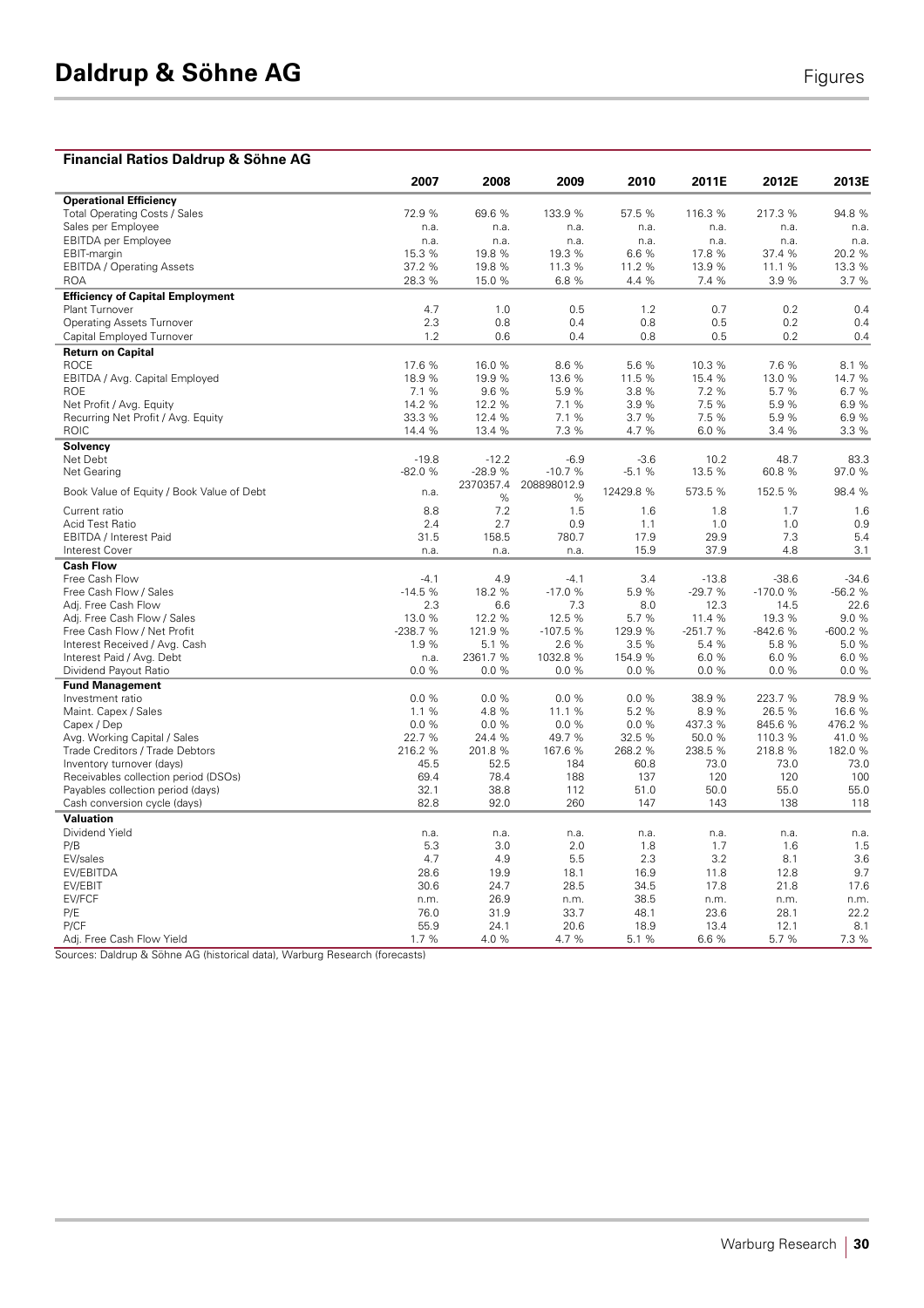| Free Cash Flow Yield - Daldrup & Söhne        |       |          |          |          |          |          |          |        |
|-----------------------------------------------|-------|----------|----------|----------|----------|----------|----------|--------|
| Figures in EUR m                              |       | 2007     | 2008     | 2009     | 2010     | 2011e    | 2012e    | 2013e  |
| Net Income                                    |       | 1.7      | 4.0      | 3.8      | 2.6      | 5.5      | 4.6      | 5.8    |
| + Depreciation + Amortisation                 |       | 0.3      | 1.3      | 2.7      | 4.0      | 4.1      | 6.0      | 10.2   |
| - Net Interest Income                         |       | 0.2      | 0.8      | 0.3      | $-0.4$   | $-0.2$   | $-1.8$   | $-4.0$ |
| + Taxes                                       |       | 0.5      | 2.0      | 1.1      | 1.0      | 2.5      | 2.1      | 2.7    |
| - Maintenance Capex                           |       | 0.0      | 0.0      | 0.0      | 0.0      | 0.0      | 0.0      | 0.0    |
| + Others                                      |       | $0.0$    | 0.0      | 0.0      | 0.0      | 0.0      | 0.0      | 0.0    |
| = Adjusted Free Cash Flow                     |       | 2.3      | 6.6      | 7.3      | 8.0      | 12.3     | 14.5     | 22.6   |
| Adjusted Free Cash Flow Yield                 |       | 1.8%     | 5.0%     | 5.5%     | 6.0%     | 8.4%     | 7.8%     | 10.3%  |
| Hurdle rate                                   |       | 10.0%    | 10.0%    | 10.0%    | 10.0%    | 10.0%    | 10.0%    | 10.0%  |
| = Enterprise Value                            |       | 132.2    | 132.2    | 132.2    | 132.2    | 146.0    | 184.5    | 219.1  |
| = Fair Enterprise Value                       |       | 23.1     | 65.9     | 72.9     | 79.8     | 123.3    | 144.7    | 226.0  |
| - Net Debt (Cash)                             |       | $-3.6$   | $-3.6$   | $-3.6$   | $-3.6$   | 10.2     | 48.7     | 83.3   |
| - Pension Liabilities                         |       | 0.4      | 0.4      | 0.4      | 0.4      | 0.4      | 0.4      | 0.4    |
| - Others                                      |       | 7.0      | 7.0      | 7.0      | 7.0      | 7.0      | 7.0      | 7.0    |
| = Fair Market Capitalisation                  |       | 19.3     | 62.1     | 69.1     | 76.0     | 105.7    | 88.6     | 135.3  |
| No. of shares (m)                             |       | 5.4      | 5.4      | 5.4      | 5.4      | 5.4      | 5.4      | 5.4    |
| = Fair value per share (EUR)                  |       | 3.54     | 11.40    | 12.69    | 13.95    | 19.41    | 16.26    | 24.85  |
| premium (-) / discount (+) in %               |       | $-85.0%$ | $-51.7%$ | $-46.2%$ | $-40.8%$ | $-17.7%$ | $-31.0%$ | 5.4%   |
| <b>Sensitivity Fair value per Share (EUR)</b> |       |          |          |          |          |          |          |        |
|                                               | 13.0% | 2.56     | 8.60     | 9.60     | 10.57    | 14.18    | 10.13    | 15.27  |
|                                               | 12.0% | 2.83     | 9.38     | 10.45    | 11.51    | 15.64    | 11.83    | 17.93  |
|                                               | 11.0% | 3.16     | 10.30    | 11.47    | 12.62    | 17.35    | 13.85    | 21.08  |
| Hurdle rate                                   | 10.0% | 3.54     | 11.40    | 12.69    | 13.95    | 19.41    | 16.26    | 24.85  |
|                                               | 9.0%  | 4.02     | 12.74    | 14.18    | 15.58    | 21.92    | 19.22    | 29.46  |
|                                               | 8.0%  | 4.61     | 14.42    | 16.04    | 17.62    | 25.07    | 22.91    | 35.23  |
|                                               | 7.0%  | 5.36     | 16.58    | 18.43    | 20.24    | 29.11    | 27.65    | 42.64  |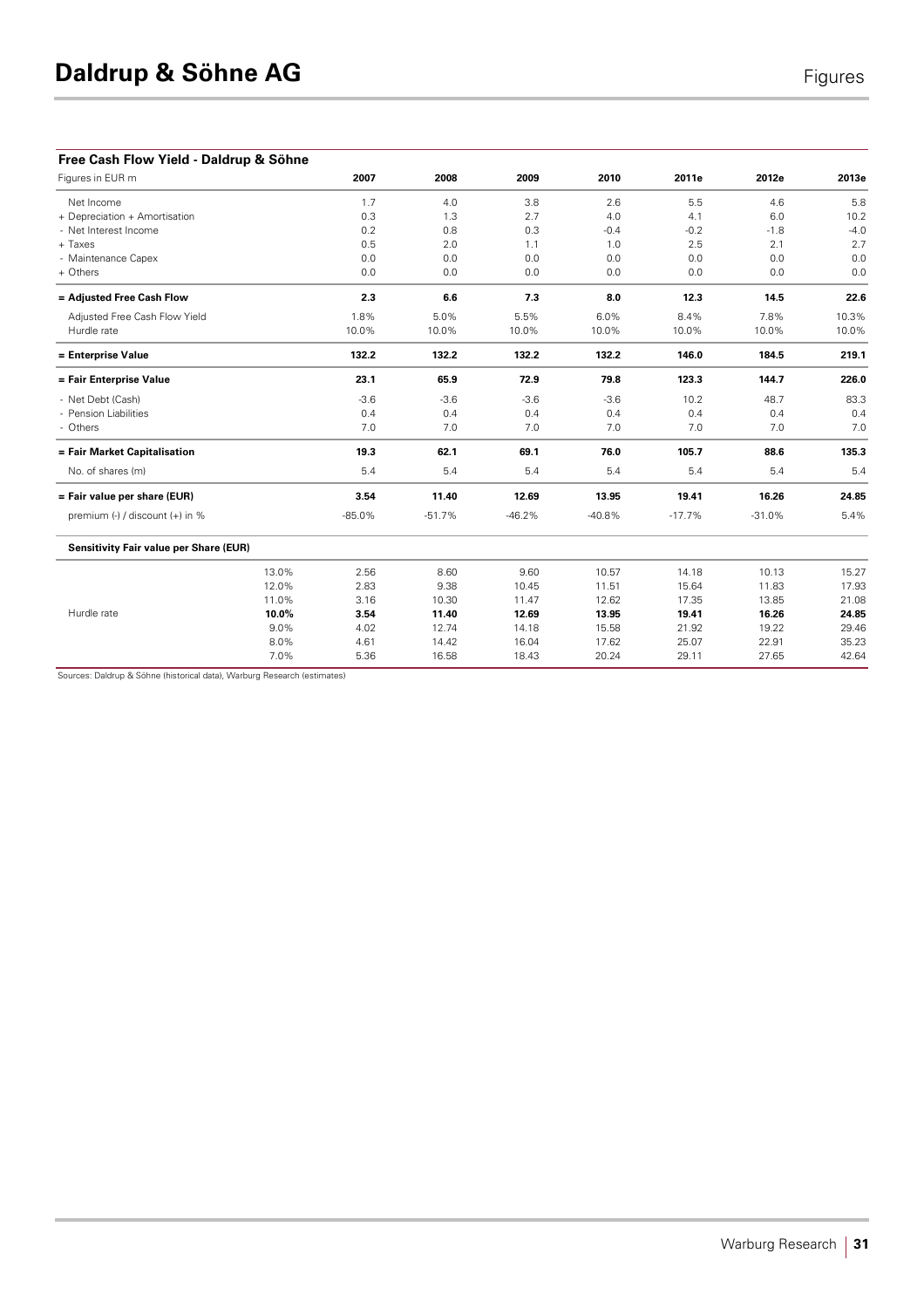#### **DCF Model - Daldrup & Söhne**

| ייטעיויי יש<br><b>PURTUP &amp; PUTTIN</b><br>Figures in EUR m                   | 2011e                      | 2012e                    | 2013e                      | 2014e                      | 2015e                      | 2016e                      | 2017e                      | 2018e                    | 2019e                    | 2020e                    | 2021e                    | 2022e                    | 2023e                    | 2024e                    |
|---------------------------------------------------------------------------------|----------------------------|--------------------------|----------------------------|----------------------------|----------------------------|----------------------------|----------------------------|--------------------------|--------------------------|--------------------------|--------------------------|--------------------------|--------------------------|--------------------------|
| Sales<br>Change                                                                 | 46.2<br>$-20.1%$           | 22.7<br>$-51.0%$         | 61.5<br>171.1%             | 70.1<br>14.1%              | 75.9<br>8.2%               | 84.6<br>11.5%              | 92.8<br>9.6%               | 102.8<br>10.8%           | 124.2<br>20.8%           | 135.6<br>9.2%            | 145.6<br>7.4%            | 154.3<br>6.0%            | 162.0<br>5.0%            | 168.5<br>4.0%            |
| EBIT<br>EBIT-Margin                                                             | 8.2<br>17.8%               | 8.5<br>37.4%             | 12.4<br>20.2%              | 16.1<br>23.0%              | 17.8<br>23.5%              | 21.6<br>25.5%              | 25.1<br>27.1%              | 28.5<br>27.7%            | 31.3<br>25.2%            | 36.1<br>26.6%            | 35.9<br>24.7%            | 35.3<br>22.9%            | 34.4<br>21.2%            | 27.0<br>16.0%            |
| Tax rate                                                                        | 31.7%                      | 31.7%                    | 31.7%                      | 35.0%                      | 35.0%                      | 35.0%                      | 35.0%                      | 35.0%                    | 35.0%                    | 35.0%                    | 35.0%                    | 35.0%                    | 35.0%                    | 35.0%                    |
| <b>NOPAT</b>                                                                    | 5.6                        | 5.8                      | 8.5                        | 10.5                       | 11.6                       | 14.0                       | 16.3                       | 18.5                     | 20.3                     | 23.4                     | 23.3                     | 23.0                     | 22.4                     | 17.5                     |
| Depreciation<br>in % of Sales                                                   | 4.1<br>8.9%                | 6.0<br>26.5%             | 10.2<br>16.6%              | 12.2<br>17.4%              | 14.2<br>18.7%              | 16.3<br>19.2%              | 18.4<br>19.8%              | 20.5<br>19.9%            | 22.7<br>18.3%            | 22.7<br>16.8%            | 24.8<br>17.0%            | 26.2<br>17.0%            | 27.5<br>17.0%            | 28.6<br>17.0%            |
| Change in Liquidity from<br>- Working Capital<br>- Capex<br>Capex in % of Sales | $-5.3$<br>$-18.0$<br>38.9% | 1.6<br>$-50.7$<br>223.7% | $-2.0$<br>$-48.5$<br>78.9% | $-3.7$<br>$-43.6$<br>62.2% | $-1.6$<br>$-40.1$<br>52.9% | $-2.8$<br>$-40.7$<br>48.1% | $-2.3$<br>$-28.3$<br>30.5% | $-2.9$<br>$-1.5$<br>1.5% | $-7.0$<br>$-1.9$<br>1.5% | $-3.0$<br>$-2.0$<br>1.5% | $-2.3$<br>$-2.2$<br>1.5% | $-1.7$<br>$-2.3$<br>1.5% | $-1.3$<br>$-2.4$<br>1.5% | $-0.8$<br>$-2.5$<br>1.5% |
| Other                                                                           | 0.0                        | 0.0                      | 0.0                        | $-0.7$                     | $-0.5$                     | $-1.2$                     | $-1.3$                     | $-1.3$                   | $-1.4$                   | $-1.5$                   | $-1.5$                   | $-1.6$                   | $-1.7$                   | $-1.8$                   |
| Free Cash Flow<br>(WACC-Model)                                                  | $-13.6$                    | $-37.3$                  | $-31.8$                    | $-25.3$                    | $-16.5$                    | $-14.4$                    | 2.8                        | 33.2                     | 32.7                     | 39.7                     | 42.1                     | 43.5                     | 44.5                     | 41.1                     |

| <b>Model parameter</b> |          |                 | Valuation (mln) |                       |         |
|------------------------|----------|-----------------|-----------------|-----------------------|---------|
| Debt ratio             | 25.00%   | Beta            | 1.30            | Present values 2024e  | 2.8     |
| Costs of Debt          | 7.5%     | <b>WACC</b>     | 9.04%           | <b>Terminal Value</b> | 170.8   |
| Market return          | $9.00\%$ |                 |                 | Liabilities           | $-13.6$ |
| Risk free rate         | 4.25%    | Terminal Growth | 1.50%           | Liquidity             | 4.2     |
|                        |          |                 |                 | .                     |         |

| Model parameter |        |                 |       | <b>Valuation (mln)</b> |         |                       |       |  |
|-----------------|--------|-----------------|-------|------------------------|---------|-----------------------|-------|--|
| Debt ratio      | 25.00% | Beta            | .30   | Present values 2024e   | 2.8     |                       |       |  |
| Costs of Debt   | 7.5%   | <b>WACC</b>     | 9.04% | <b>Terminal Value</b>  | 170.8   |                       |       |  |
| Market return   | 9.00%  |                 |       | Liabilities            | $-13.6$ |                       |       |  |
| Risk free rate  | 4.25%  | Terminal Growth | .50%  | Liquidity              | 4.2     | No. of shares (mln)   | 5.45  |  |
|                 |        |                 |       | <b>Equity Value</b>    | 164.2   | Value per share (EUR) | 30.16 |  |
|                 |        |                 |       |                        |         |                       |       |  |

### **Sensitivity Value per Share (EUR)**

| <b>Terminal Growth</b> |       |         |       |       |       |       |       | Delta EBIT margin |            |           |           |       |           |           |           |
|------------------------|-------|---------|-------|-------|-------|-------|-------|-------------------|------------|-----------|-----------|-------|-----------|-----------|-----------|
| <b>WACC</b>            | 0.75% | $.00\%$ | .25%  | .50%  | .75%  | 2.00% | 2.25% | <b>WACC</b>       | $-1.5$ pp. | $-1.0$ pp | $-0.5$ pp | 0.0   | $+0.5$ pp | $+1.0$ pp | $+1.5$ pp |
| 10.04%                 | 19.91 | 20.54   | 21.20 | 21.89 | 22.63 | 23.42 | 24.25 | 10.04%            | 19.69      | 20.42     | 21.16     | 21.89 | 22.63     | 23.36     | 24.09     |
| 9.54%                  | 23.37 | 24.11   | 24.90 | 25.74 | 26.62 | 27.57 | 28.58 | 9.54%             | 23.37      | 24.16     | 24.95     | 25.74 | 26.52     | 27.31     | 28.10     |
| 9.29%                  | 25.28 | 26.09   | 26.95 | 27.87 | 28.84 | 29.89 | 31.01 | 9.29%             | 25.41      | 26.23     | 27.05     | 27.87 | 28.69     | 29.51     | 30.33     |
| $9.04\%$               | 27.32 | 28.21   | 29.15 | 30.16 | 31.24 | 32.39 | 33.63 | 9.04%             | 27.60      | 28.45     | 29.31     | 30.16 | 31.01     | 31.87     | 32.72     |
| 8.79%                  | 29.51 | 30.48   | 31.52 | 32.63 | 33.82 | 35.10 | 36.47 | 8.79%             | 29.97      | 30.85     | 31.74     | 32.63 | 33.52     | 34.41     | 35.30     |
| 8.54%                  | 31.86 | 32.93   | 34.07 | 35.30 | 36.61 | 38.03 | 39.56 | 8.54%             | 32.52      | 33.44     | 34.37     | 35.30 | 36.22     | 37.15     | 38.08     |
| 8.04%                  | 37.10 | 38.40   | 39.80 | 41.31 | 42.94 | 44.70 | 46.62 | 8.04%             | 38.28      | 39.29     | 40.30     | 41.31 | 42.32     | 43.33     | 44.35     |

Source: Warburg Research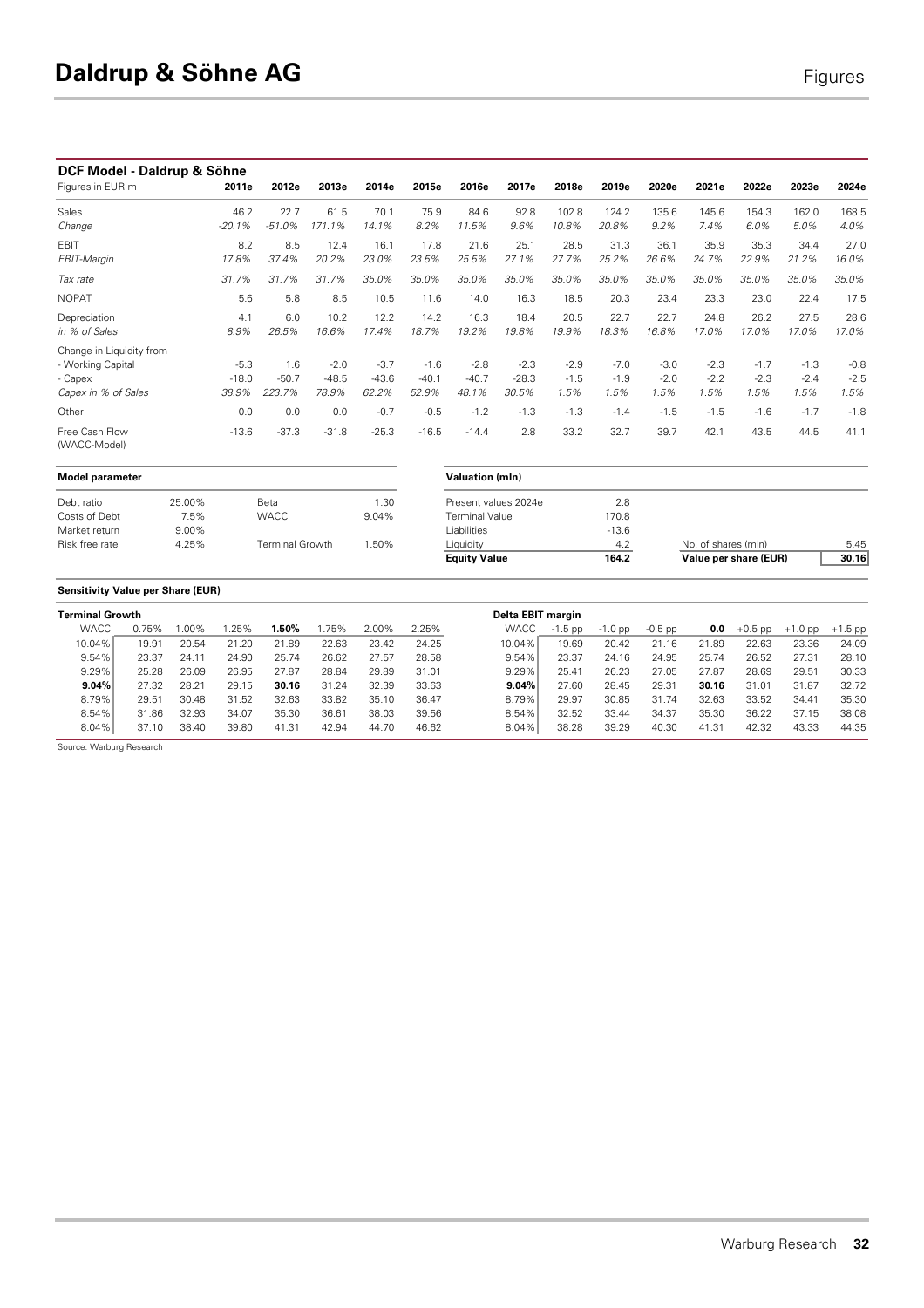#### CAPEX and Cash Flow - Daldrup & Söhne Balance Sheet Quality - Daldrup & Söhne



Sources: Daldrup & Söhne (historical data), Warburg Research (forecasts) Sources: Daldrup & Söhne (historical data), Warburg Research (forecasts)

■ Operating Cash Flow benefits from booming geothermal market





■ CAPEX program burdens ECE

■ FCF/sales benefit from notably increasing sales as of 2012





■ Strongly volatile inventories distort Operating leverage **Prepared Prepatory capex burden ROCE** in 2012 and 2013

§ §



**Entry of power generation business triggers substantial CAPEX** Book value of equity benefits from retention of earnings

CAPEX program leads to substantial increase in net debt position



Sources: Daldrup & Söhne (historical data), Warburg Research (forecasts) Sources: Daldrup & Söhne (historical data), Warburg Research (forecasts)

 $\blacksquare$  Increasing business volume leads to rising WC

VC ratio benefits from power generation segment beyond 2013

### **Operating Leverage - Daldrup & Söhne ROCE Development - Daldrup & Söhne**



Margin will substantially improve through own power generation beyond 2013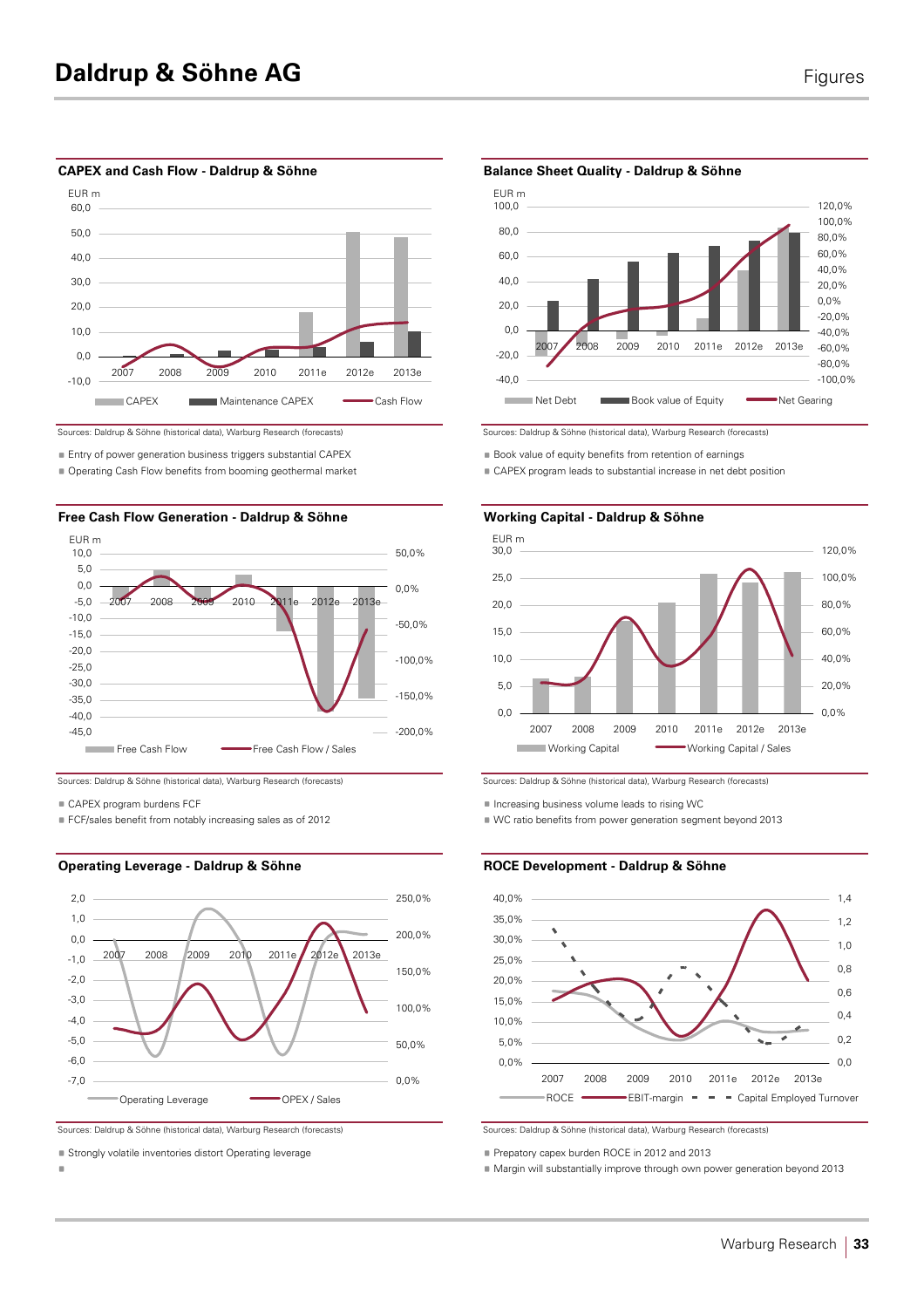# **Legal Disclaimer**

This research report was prepared by the Warburg Research GmbH, a subsidiary of the M.M.Warburg & CO KGaA. It contains selected information and does not purport to be complete. The report bases on publicly available information and data ("the Information") believed to be accurate and complete. Warburg Research GmbH neither does examine the Information to be accurate and complete, nor guarantees its accuracy and completeness. Possible errors or incompleteness of the Information do not constitute grounds for liability, neither with regard to indirect nor to direct or consequential damages. In particular, neither M.M.Warburg & CO KGaA nor the Warburg Research GmbH are liable for the statements, plans or other details contained in the Information concerning the examined companies, their associated companies, strategies, economic situations, market and competitive situations, regulatory environment, etc. Although due care has been taken in compiling this research report, it cannot be excluded that it is incomplete or contains errors. M.M.Warburg & CO KGaA and Warburg Research GmbH, their shareholders and employees are not liable for the accuracy and completeness of the statements, estimations and the conclusions derived from the Information contained in this document. Provided any research report is being transmitted in connection with an existing contractual relationship, i.e. financial advisory or similar services, the liability of M.M.Warburg & CO KGaA and Warburg Research GmbH shall be restricted to gross negligence and willful misconduct. Only in case of failure in essential tasks, M.M.Warburg & CO KGaA and Warburg Research GmbH are liable for normal negligence. In any case, the liability of M.M.Warburg & CO KGaA and Warburg Research GmbH is limited to typical, expectable damages and the liability for any indirect damages is excluded. This research report does not constitute an offer or a solicitation of an offer for the purchase or sale of any security. Partners, directors or employees of M.M.Warburg & CO KGaA or Warburg Research GmbH may serve on the board of directors of companies mentioned in a report. Opinions expressed in this report are subject to change without notice. All rights reserved.

# **Copyright Notice**

This work including all its parts is protected by copyright. Any use beyond the limits provided by copyright law without permission is prohibited and punishable. This applies, in particular, to reproductions, translations, microfilming, and storage and processing on electronic media of the entire content or parts thereof.

# **Disclosure according to Section 34b of the German Securities Trading Act and FinAnV**

This report has been made accessible to the company analysed and was modified thereafter

The valuation underlying the rating of the equity security analysed in this report is based on generally accepted and widely used methods of fundamental valuation, such as DCF model, Peer group comparison and – where applicable – a Sum-of-the-parts model.

M.M.Warburg & CO KGaA and Warburg Research GmbH have set up effective organisational and administrative arrangements to prevent and avoid possible conflicts of interest and, where applicable, to disclose them.

Valuations, ratings and target prices for the companies analysed by M.M.Warburg & CO KGaA and Warburg Research GmbH are subject to constant reviews and may therefore change, if any of the fundamental factors underlying these items do change.

All share prices given in this equity analysis are closing prices, except where stated otherwise.

Neither M.M.Warburg & CO KGaA's analysts nor Warburg Research GmbH's analysts do receive any payments directly or indirectly from any affiliates' investment banking activity.

M.M.Warburg & CO KGaA and Warburg Research GmbH are under supervision of the BaFin – German Federal Financial Supervisory Authority.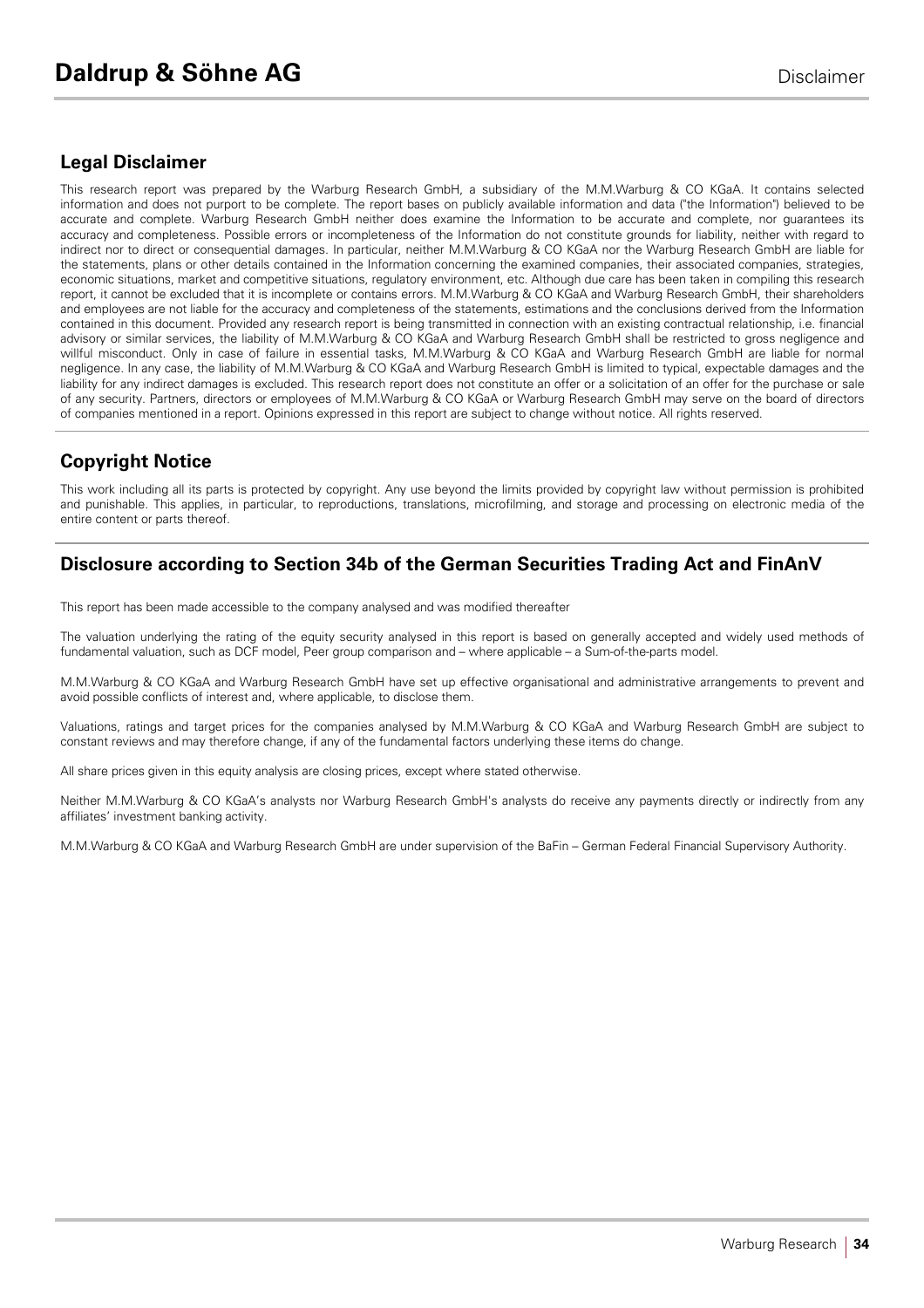Investment recommendation: expected direction of the share price development for equity security up to the given Target price in the opinion of the analyst who covers the issue.

- **Buy:** The price of the analysed equity security is expected to rise over the next 12 months.<br> **H Hold:** The price of the analysed equity security is expected to remain mostly flat over the ne
	- **Hold**: The price of the analysed equity security is expected to remain mostly flat over the next 12 months.<br> **Sell:** The price of the analysed equity security is expected to fall over the next 12 months.
- S **Sell:** The price of the analysed equity security is expected to fall over the next 12 months.<br>"-" **Pating suspended:** The available information does not currently permit an evaluation of the company
- Rating suspended: The available information does not currently permit an evaluation of the company.

M.M.Warburg & CO KGaA and Warburg Research GmbH research universe by rating:

| Rating           | <b>Number of stocks</b> | % of Universe |
|------------------|-------------------------|---------------|
| Buy              | 118                     | 67%           |
| Hold             | 52                      | 30%           |
| Sell             | 5                       | 3%            |
| Rating suspended |                         | $1\%$         |
| <b>Total</b>     | 176                     |               |

M.M.Warburg & CO KGaA and Warburg Research GmbH research universe by rating, looking only at companies for which a disclosure according to section 34b German Securities Trading Act has to be made:

| Rating           | <b>Number of stocks</b> | % of Universe |
|------------------|-------------------------|---------------|
| Buy              | 103                     | 72%           |
| Hold             | 38                      | 26%           |
| Sell             | 2                       | $1\%$         |
| Rating suspended | 1                       | $1\%$         |
| <b>Total</b>     | 144                     |               |



The charts have markings if Warburg Research GmbH changed its rating in the last 12 months. Every marking represents the date and closing price on the day of the rating change.